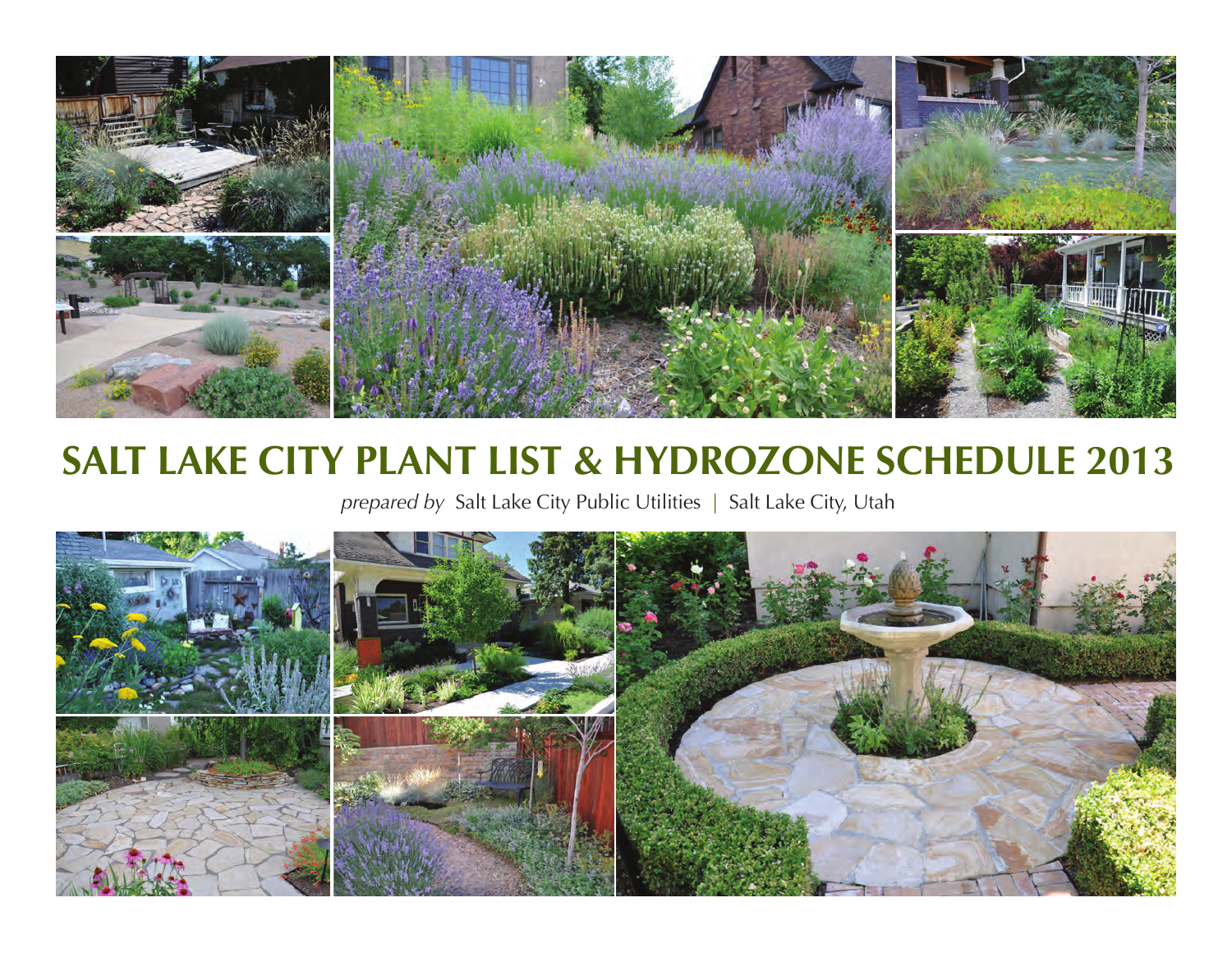#### **Acknowledgements**

The successful development of this revision was dependant on the assistance of many experts in a variety of fields, and the quality of this document can be attributed to them. Any errors or typos we own exclusively.

Dozens of people and organizations assisted in the revision and expansion of this version of the Salt Lake City Plant List, generously giving of their time and expertise. We thank them for their time, effort, and spirit they bought to this project. In particular, we would like to thank the following:

- Kelly Kopp, Larry Rupp, and Roger Kjelgren from Utah State University
- Diane Jones-Mower and the other landscape professionals of the Utah Nursery and Landscape Association
- Fred Liljegren from the Bureau of Reclamation,
- Jamie Tsandes and Greg Graves, Utah Licensed Landscape Architects
- Janet Simonich of Progressive Plants
- Katie Wagner of the Salt Lake County Extension Services.

The following individuals assisted in the compilation of the original document in 1995, and we wish to offer our thanks.

| Robert Desmond<br>Richard Hildreth | Utah Chapter, ASLA<br><b>Red Butte Garden and Arboretum</b>                  |
|------------------------------------|------------------------------------------------------------------------------|
| Fred Liljegren                     | U.S. Bureau of Reclamation                                                   |
| <b>Steve Linde</b>                 | Utah Nursery & Landscape Association                                         |
| Susan Meyer                        | Research Ecologist, USDA Forest Service; Chair of the Board of Directors for |
|                                    | the Utah Native Plant Society                                                |
| Larry Rupp                         | <b>Utah State Horticulturist</b>                                             |
| Jan Striefel                       | Landmark Design, Inc.                                                        |
| John Swain                         | <b>Salt Lake City Parks</b>                                                  |
| <b>Bill Rutherford</b>             | Salt Lake City Urban Forester                                                |
| <b>Brent Wilde</b>                 | <b>Salt Lake City Planning</b>                                               |
| Cheri Coffey                       | <b>Salt Lake City Planning</b>                                               |
| Doug Dansie                        | <b>Salt Lake City Planning</b>                                               |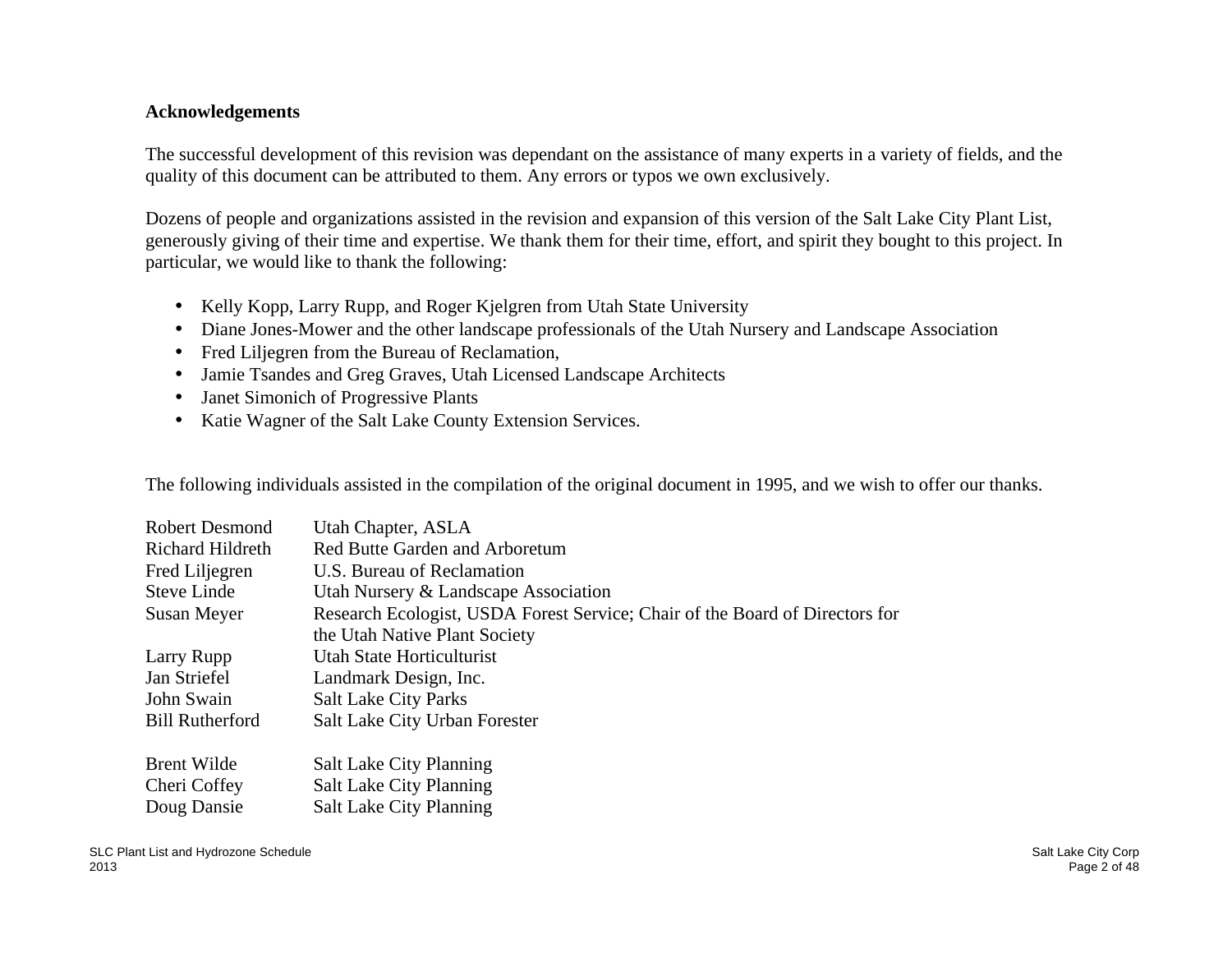#### Craig Hinckley Salt Lake City Planning

For the 2004 update, we were fortunate to have had the assistance of many of the original committee members and we extend our appreciation for their continued involvement. We would also like to thank the following individuals who joined us in this in the 2004 update:

|                | Greg Graves, ASLA Bingham Engineering                                         |
|----------------|-------------------------------------------------------------------------------|
| Paula Mohadjer | Water Conservation Coordinator, Jordan Valley Water Conservancy District      |
| Mandy Self     | Director of Horticultural Education, Red Butte Garden and Arboretum           |
| Stephanie Duer | Water Conservation Coordinator, Salt Lake City Department of Public Utilities |

## **LANDSCAPE PLANTS FOR WATER CONSERVATION**

#### **Introduction**

Residential landscapes, as well as commercial, industrial, and public landscapes in Salt Lake City, have been lushly developed with waterintensive plants. Historically, residents and developers have enjoyed a generous water supply, thanks to the foresight of early settlers in the development of irrigation projects, and that water availability, coupled with a cultural predisposition toward a philosophy of landscape design unrestricted by water availability and an increasing population have lead to an increasing demand on the City's water resources. One way to reduce demand is to encourage landscape design that is sensitive to a limited water source and an arid, cool climate.

In order to make the transition to more sustainable landscape patterns and still maintain Salt Lake's legacy as an "oasis in the desert", it is important to utilize native, naturalized, and adaptive plants capable of sustaining growth with limited supplementary water. Many of these plants are as aesthetically pleasing as more traditional landscape plants but have not been widely planted in the urban landscape because of limited availability and the public's unfamiliarity with the landscape potential of water-conserving plants. Many of the plants that fit this category are old favorites, but these pages offer a new understanding of their actual water needs. Additionally, there are plants that have not been thought of as "water-wise," but with proper soil preparation and thoughtful placement, can thrive with considerably less water than has been traditionally provided.

In April of 1995, Salt Lake City adopted a new Zoning Ordinance that established certain standards for landscaping and encouraged the use of "drought tolerant" plants. The intent of the drought-tolerant section of the Zoning Ordinance is to encourage sustainable design in all aspects of landscape planning, from residential and commercial, to public and institutional. The list of drought tolerant plants below is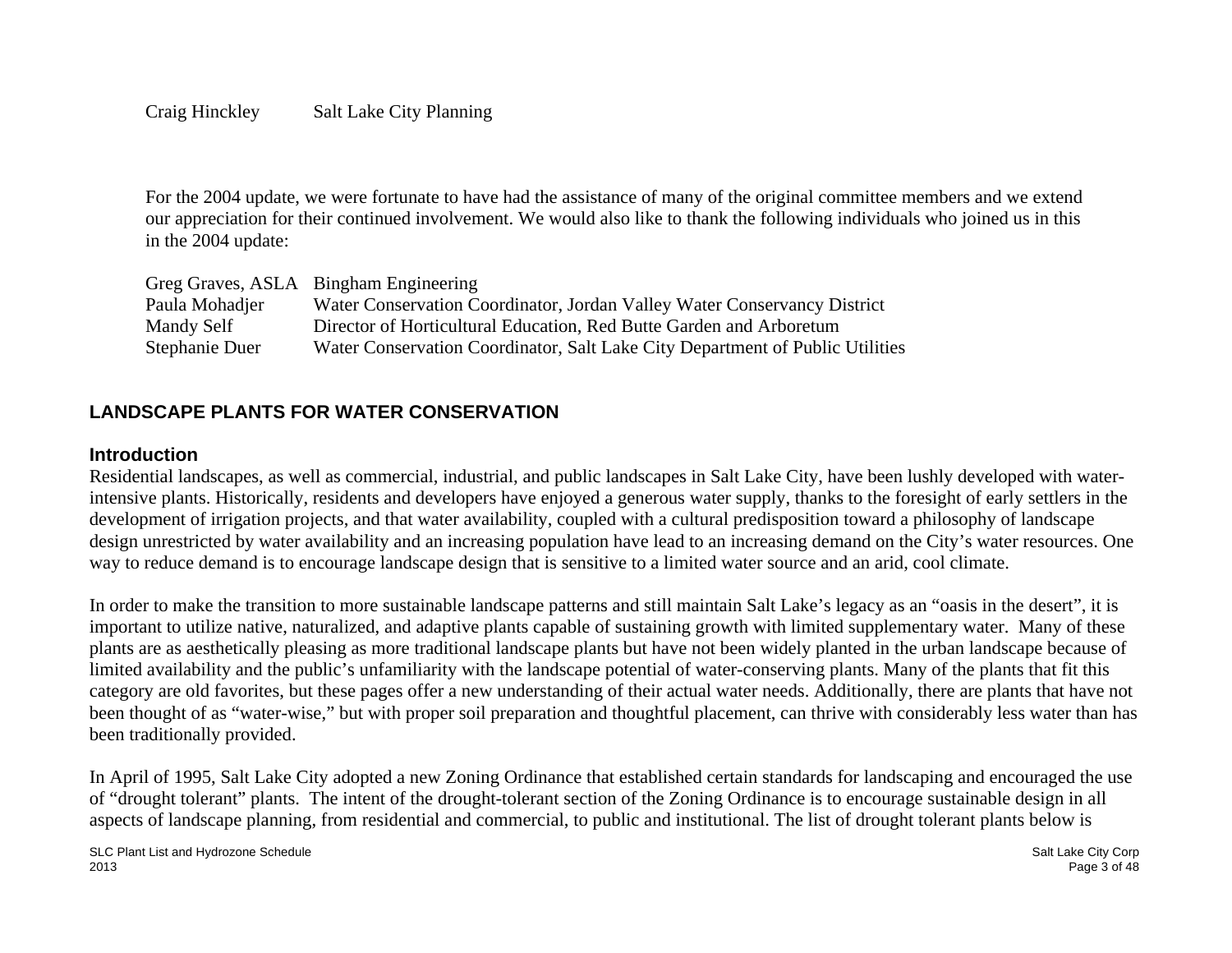intended to introduce the wide variety of plants suitable for water-wise, sustainable landscapes in Salt Lake City, while fostering creativity in landscape design.

In 2003, after five years of continuous drought, best management practices were developed to increase water efficiency in the landscape, incorporating new opportunities in irrigation technology, and identifying measurable water-use goals and practices. The plant list was also updated to reflect current availability and clarify species identification. Additionally, sections were added to create a quick reference guide to enhance ease of use to the consumer and to the planning staff enforcing related ordinances.

In 2009, Salt Lake City once again began the task of reviewing city codes pertaining to landscapes. In that process, it was identified that the lack of measurable irrigation efficiencies and mandated audits of newly constructed irrigation systems within the ordinance were hindering our efforts to achieve greater efficiencies in our community's landscapes. It was determined that an amendment to the SLC Ordinance 21A.41…would be made to include these concepts. It was felt that tools also needed to be developed that would assist the landscape industry, as well as the home landscaper, in achieving greater efficiencies through a variety of Best Management Practices, and that the landscape ordinance would reference these guides, which became the Salt Lake City Landscape Manual for the Conservation and Protection of Water Resources (the Landscape Manual). The final component of this project was the revision of the SLC Water-Wise Plant List, to include expanded and improved hydrozoning information. The amended landscape code mandates that all new commercially developed landscapes meet the minimum irrigation system efficiencies as identified in the Landscape Manual, and that all landscape plants contained in these new landscapes are grouped and irrigated in such a manner as to reflect the hydrozones as identified in the Plant List. These three documents, the Landscape Amendment, and Landscape Manual, and the revised Plant List will provide both the impetus and the know-how to achieve greater water efficiencies, improve stormwater quality, and enhance water resource protection.

It is our wish that through this reference guide, homeowners, contractors, developers, and city planners will come to recognize the value of climate-compatible landscapes and plants, encourage more widespread use, fuel demand in the retail market, reduce the seasonal demand on Salt Lake City's water delivery system, and ensure supplies of high quality drinking water for the future.

# **Water-wise Landscape Program**

Water-wise landscapes begin, not with a plant list, but a comprehensive water-conserving landscape program that includes site analysis and planning, smart design, and efficient irrigation. In "*Urban and Community Forestry, a Guide for the Interior Western United States*", seven broad, fundamental, elements are described:

1. **Analysis, Planning, and Design.** The first step in creating a water-wise landscape is site analysis: identifying the specific characteristics of a site that contribute to its ecological nature and create its micro-climates. Site analysis identifies and catalogues such naturally occurring characteristics as sun, wind, and soil, as well as man-made characteristics such as structures and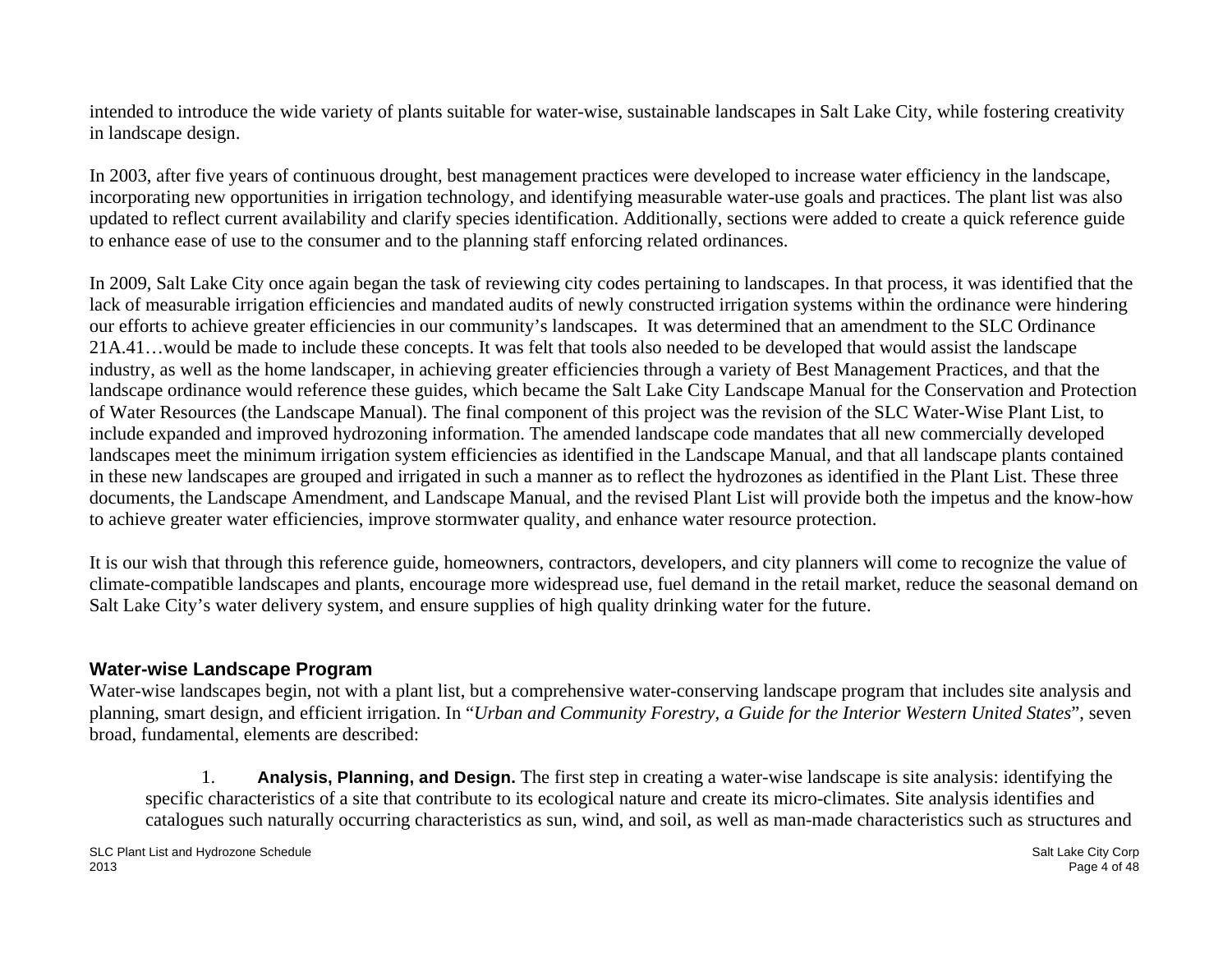paving. Planning incorporates needs and uses, identifying how as space as a whole and its component areas is used. Design integrates analysis and planning to create a space that is both beautiful and sustainable. Plant selection can then take place, reflecting the ecological and physical realities of a place, along with the needs of those using or acting in the space, creating balance and enhancing our urban environment.

2. **Soil Improvement.** Urban soils do not always contain all the physical and chemical properties necessary for healthy plant growth and development. Soil improvements are often needed in order to correct poor water infiltration, percolation, and drainage, while still providing adequate water holding capacity and nutritional balance of the soil. When amending the soil, it is best to amend entire areas rather than individual holes. Additionally, when planting trees, it is best to not amend the soil unless the tree in being planted in a contained or confined space.

Please note that if you are landscaping with native plants, soil amendments may not be necessary, and in fact, might be detrimental to long-term health of the plants. For many native plants, the only preparation necessary is to loosen the soil.

Common soil amendments include compost, decomposed leaves or pine duff, manures, or utelite.

3. **Efficient Irrigation.** Matching the amount of water supplied to each plant with that plant's water requirement is the most efficient way to irrigate, and it is a good idea to plan the irrigation system at the same time as the landscape design. To eliminate waste from over-watering and runoff, plants should be grouped according to their water needs, and turf should be irrigated separately from other plantings.

4. **Limit Turf Areas.** Cool season turf grasses, such as Kentucky bluegrass and fescue, typically require 20 to 26 inches of supplemental water during the growing season to sustain a green, lush lawn. Turf should be limited in the landscape to areas consistent with core use patterns and should be irrigated separately from other plantings. In all other areas, drought tolerant or resistant species should be planted. Water use may also be reduced by replacing turf grass in high traffic areas not intended for play with patios, decks, gravel or other appropriate materials. Also, where possible, consider non-traditional turf species such as buffalo or blue grama grass, or non-turf plants such as thyme.

5. **Use of Mulch.** The function of mulch is to buffer soils against climatic extremes. In summer, mulch reduces soil heating, slows water loss from evaporation, and reduces weed growth. In winter, mulch protects shallow roots from damage by preventing the daily freeze/thaw cycle and drying of soils.

6. **Use of Low Water Demand Plants.** Many beautiful and functional plants are available that thrive with natural precipitation or only small amounts of supplemental water. The availability of plants with low water requirements permits selecting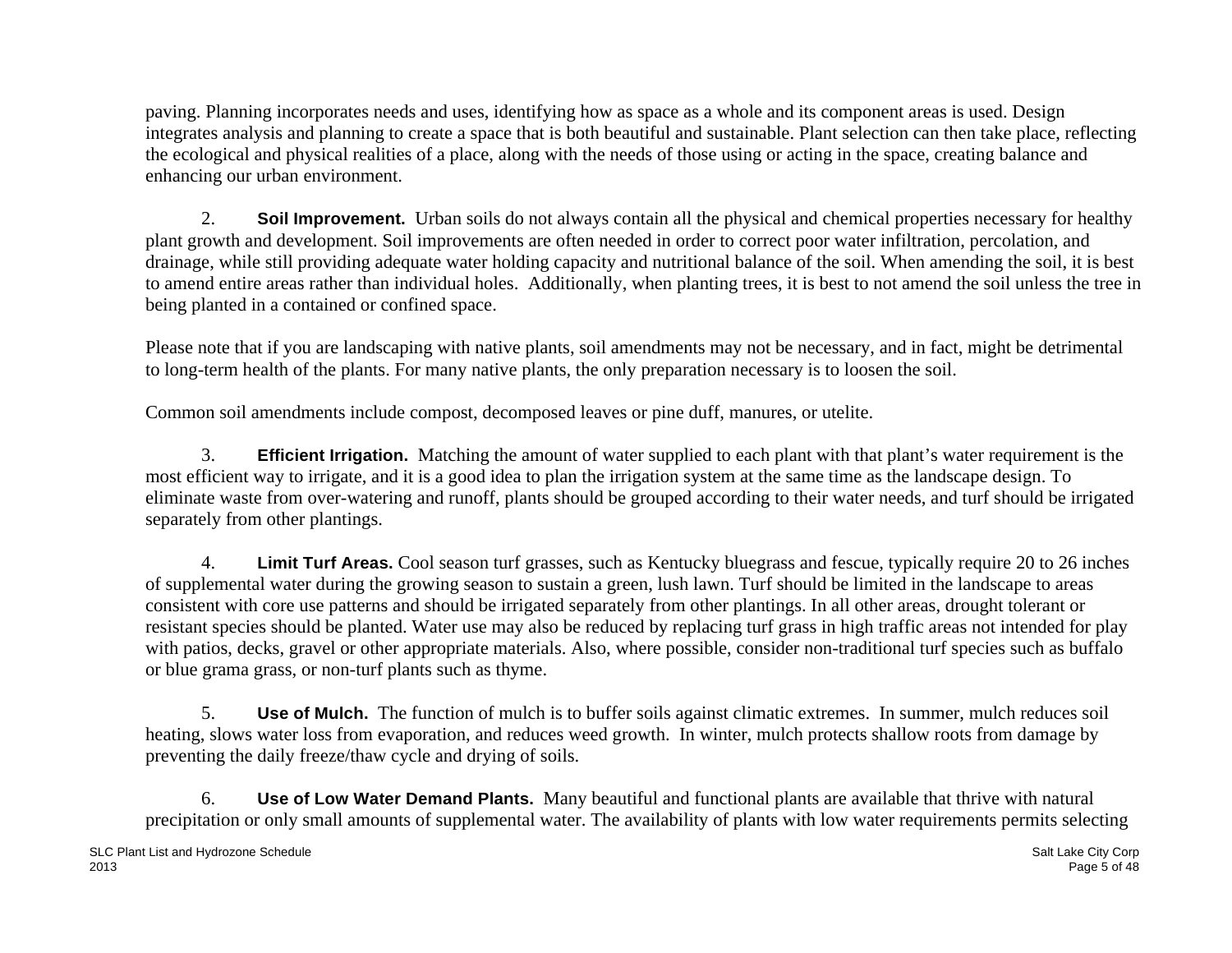for function, beauty, and seasonal interest. However, as with all plant selections and planting, care must be taken to match specific needs of plants to the environmental conditions and the intensity of human activity at the planting site.

7. **Appropriate Maintenance.** Low maintenance is not no-maintenance; a water-wise landscape still requires the extra care required of a more traditional landscape. Once plants fill in and establish, however, maintenance demands decrease, plants require less water, and weeds are crowded out. Many native and low water plants also require less fertilizer, and have fewer pest problems than more traditional landscape plants, adding to the decrease in maintenance demands.

Integrating these seven elements in the planning, development, and maintenance of landscapes has been shown to conserve water and reduce annual maintenance costs without sacrificing function or beauty.

# **The Plant List**

The following list of trees, shrubs, herbaceous perennials, ornamental grasses, vines, groundcovers, annuals, and turfgrass has been compiled to serve as a guide to the public and landscape professionals for selection of landscape plants that have less water demand; some of these plants have very low demands and are considered xeric. Some of these plants are familiar and though not considered water-wise, have been habitually over-watered and with proper watering schedules in place, can be a valued part of a water-efficient landscape. This list is also intended to aid Salt Lake City in the evaluation of landscape plans and, specifically, to clarify standards contained in Chapter 24 of the Salt Lake City Zoning Ordinance.

While every effort has been made to make the list as comprehensive as possible, it should not be considered definitive. As additional information becomes available over time it is likely that plants may be added, or removed, from this list. To this end, input from individuals or organizations involved in the landscape industry, as well as members of the general public, is welcomed.

# **Explanation of Column Headings**

**Water Hydrozones** identifies the minimum amount of water a plant needs in order to survive after it is established in the landscape. It should be understood that, while plants will survive with the amounts of water indicated, some plants may not maintain their best appearance without some additional water. Additionally, during periods of extended droughts, even xeric plants might benefit from periodic supplemental watering. It is assumed that the establishment period will be a minimum of two years during which more frequent supplemental water may be needed.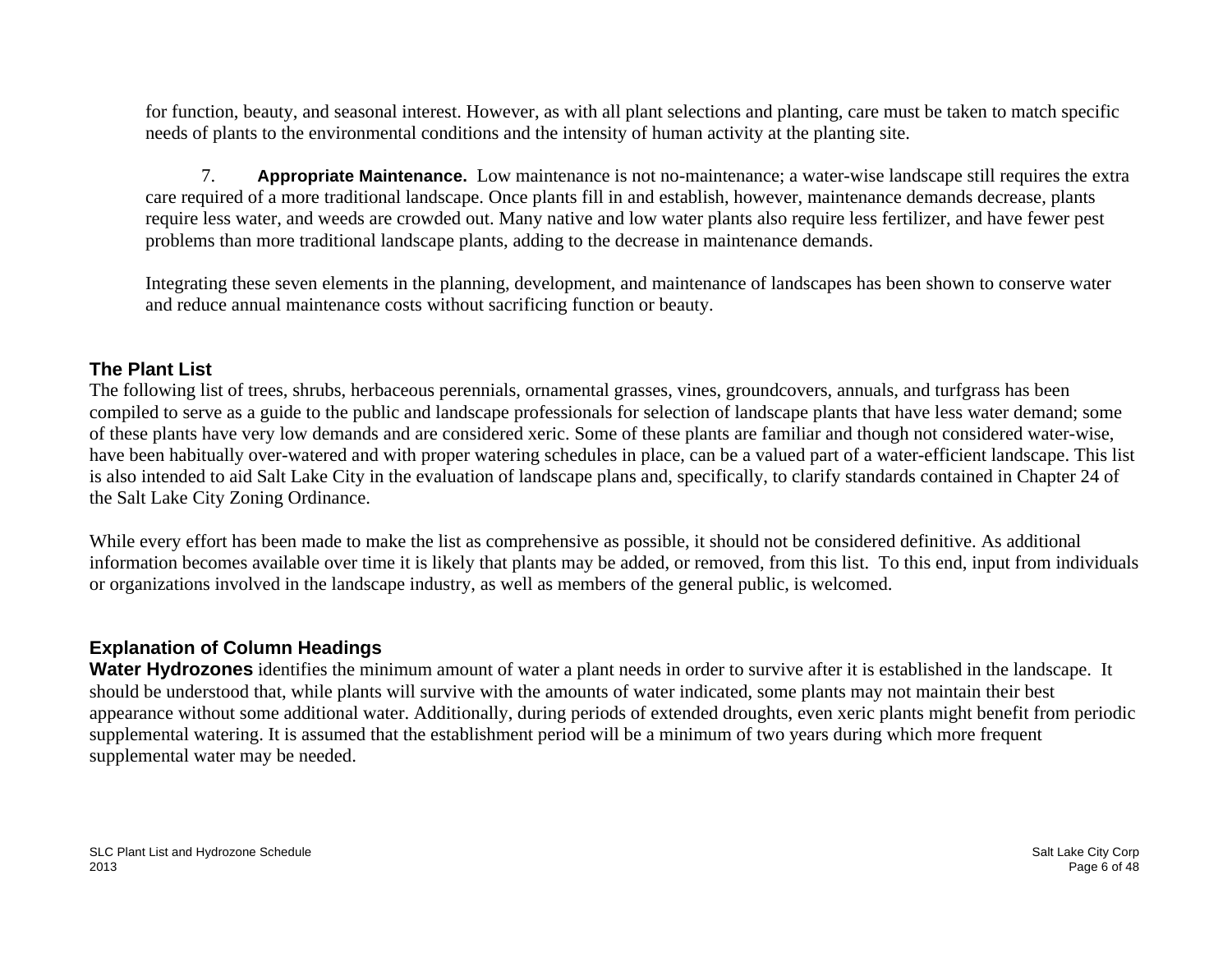In establishing this hydrozone system, it was desired that we meet three criteria: first, that it be easily understood and applied; second, that it provide the necessary water to adequately support landscape plants to be healthy and attractive; and third, that it assist us in our goal to reduce overall water use in the landscape and eliminate water waste.

The fundamental challenges with watering guidelines that focus solely on defining water need as very-low/low/moderate is that generally, the public and even professionals don't know how much water that means. Additionally, differing plant groups have differing water volume needs due to different root structure and size. For example, common juniper, blanket flower, and western hackberry are all plants frequently identified in watering guides as being "very low" in demand. But when watered, it takes considerably more water to meet the needs of the tree than of the perennial. Additionally, the extensive root system of the tree may lead itself to less frequent watering, while the smaller root system of a perennial such as the blanket flower may need irrigating more frequently, though with a much smaller volume of water.

It was through this discussion that we devised a new strategy for defining watering hydrozones. To clarify the confusion around very low/low/ moderate as it relates to frequency, we labeled the frequency based on the actual estimated frequency of irrigation during the hottest part of the growing season, namely June, July, and August. Thus, a plant with a designation of "1" receives one watering per summer month. A plant with a designation of "4" receives four watering per summer month.

To address the varying water volume needs between smaller herbaceous plants and large woody plants, we separated all plants into categories reflecting their growth characteristics. For the shrubs and trees, we also divided them by "deciduous" and "evergreen."

To address the varying water need by volume, we assigned each plant classification a different water volume per delivery, or frequency. In this way, a Zone 1 Perennial will receive the water it needs, and a Zone 1 Tree will receive the larger volume it needs. Lastly, we looked at seasonal changes as it relates to water demand for each plant classification, and adjusted the growing season frequencies accordingly. These adjustments will direct watering of turf to reduce greatly in the autumn, ceasing in October, but will direct evergreens to be watered into November should it be a dry autumn. In this manner, evergreens, which typically suffer more from reduced water availability in the fall and going into winter, will receive the water when they need to survive and thrive in our frequently dry autumns.

Turf, by nature of its shallower root system and use levels, while still be divided into five hydrozones, the frequency within each hydrozone reflects turfs special needs. So, a Zone 4 Turf is recommended to be watered 12 times a month; a Zone 3 Turf 9 times a month, and so on.

To summarize, plants are grouped into classifications based on physical characteristics; have assigned frequencies and volumes based on those characteristics, with the frequency (not the volume) being adjusted during the growing season to reflect plant growth habits and water demand need.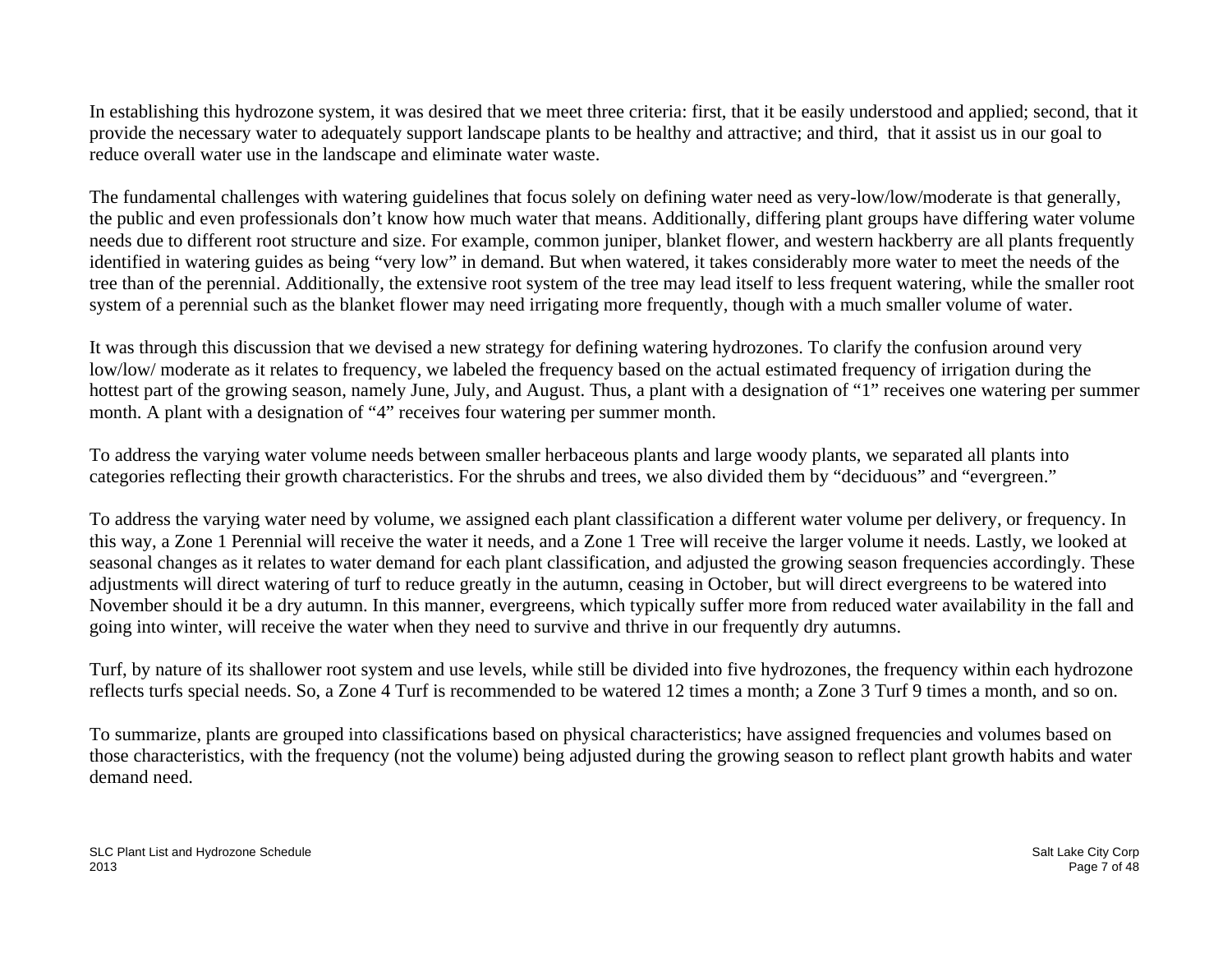One unexpected value in adopting this system was the serendipitous result that it allowed us to add a number of plants that have been excluded from the list, by placing them into the Zone 4 category. These include spireas, viburnums, yews, boxwood, and other commonly used, but habitually over-watered plants. It is not uncommon to see these plants watered with the same frequency as turf. Adding them to this list, though not typically considered water-wise plants, will educate and inform the landscape manager, whether homeowner or professional, that these plants can thrive on considerably less water than is typically delivered. And, after all, being more water efficient in the landscape is what this list is all about.

Water hydrozones, as used in this list, are categorized thus:

1) First by plant type:

Turfgrass (Warm season and Cool season) Groundcover and vine Annual Perennial Ornamental grass Deciduous shrub Evergreen shrub Deciduous tree Evergreen tree

- 2) Next, plants within these categories are sorted by the estimated number of irrigation applications (also referred to as frequency) per month, during the summer months (June, July, and August):
	- 0 No supplemental water on establishment
	- 1 One irrigation application per month
	- 2 Two irrigation applications per month
	- 3 Three irrigation applications per month
	- 4 Four irrigation applications per month (or once per week)

Note: watering frequency changes for Frequency 1 through 4 during the growing season, with fewer frequencies occurring in spring and autumn. See recommended watering schedules, including suggested run times for low-flow emitters, fixed spray heads, rotor and gear-driven heads, and multi-stream/multi-trajectory heads, for specific seasonal recommendations.

3) Each plant category has a recommended volume of water to be delivered in inches per irrigation application: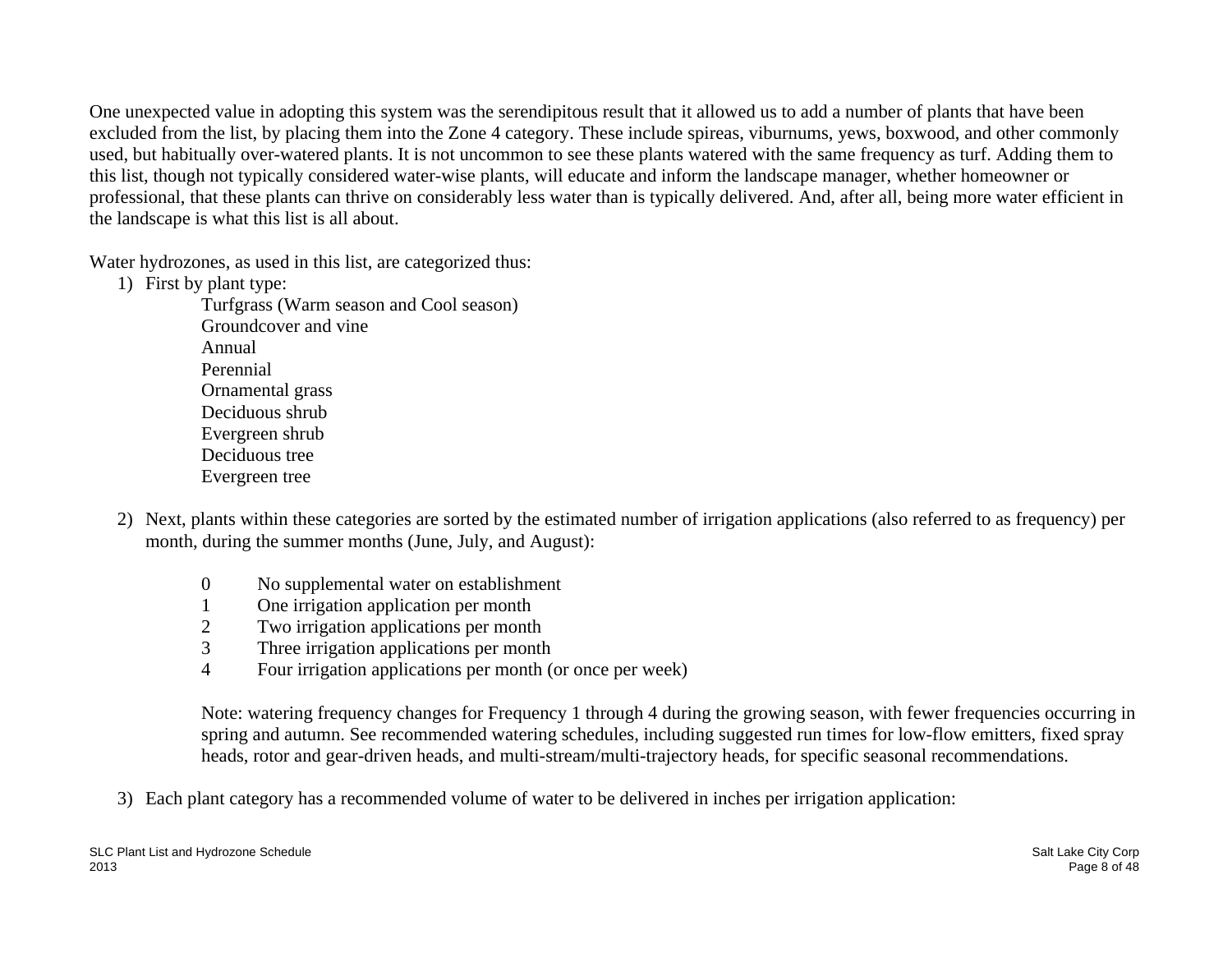| <b>Plant Type</b>       | <b>Volume of Water</b><br>per Irrigation/Inches |
|-------------------------|-------------------------------------------------|
| Turfgrass               | 0.5                                             |
| Groundcover and vine    | 0.5                                             |
| Annual                  | 0.5                                             |
| Perennial               | 1.0                                             |
| <b>Ornamental Grass</b> | 1.0                                             |
| Deciduous shrub         | 1.5                                             |
| Evergreen Shrub         | 1.5                                             |
| Deciduous Tree          | 2.0                                             |
| Evergreen Tree          | 2.0                                             |

# **Turf**

#### Assumptions include:

75% DU, clay loam soil (2 inches of water/foot) Clay loam soil (2 inches of water/foot) Irrigation at 50% depletion of soil moisture 5 potential irrigation frequencies 6 inch rooting depth Frequency / month corresponds to the highest frequency used The table does not address precipitation events

| Zone               | Water                   |                         | Sprayhead |                    | <b>Rotating Sprayhead</b> |                    | Rotor  | Month |     |     |     |     |     |     |
|--------------------|-------------------------|-------------------------|-----------|--------------------|---------------------------|--------------------|--------|-------|-----|-----|-----|-----|-----|-----|
| Frequency<br>week* | Inches /<br>application | <b>Minutes</b><br>Cycle | Cycles    | Minutes /<br>Cycle | Cycles                    | Minutes /<br>Cycle | Cycles | Apr   | May | Jun | Jul | Aug | Sep | Oct |
|                    |                         | 0                       |           |                    |                           |                    |        |       |     |     |     |     |     |     |
|                    | 0.5                     | 10                      |           | 25                 |                           | 20                 |        |       |     |     |     |     |     |     |
|                    | 0.5                     | 10                      |           | 25                 |                           | 20                 |        |       |     |     |     |     |     |     |
|                    | 0.5                     | 10                      |           | 25                 |                           | 20                 |        |       |     |     |     |     |     |     |
|                    | 0.5                     | 10                      |           | 25                 |                           | 20                 |        |       |     |     |     |     |     |     |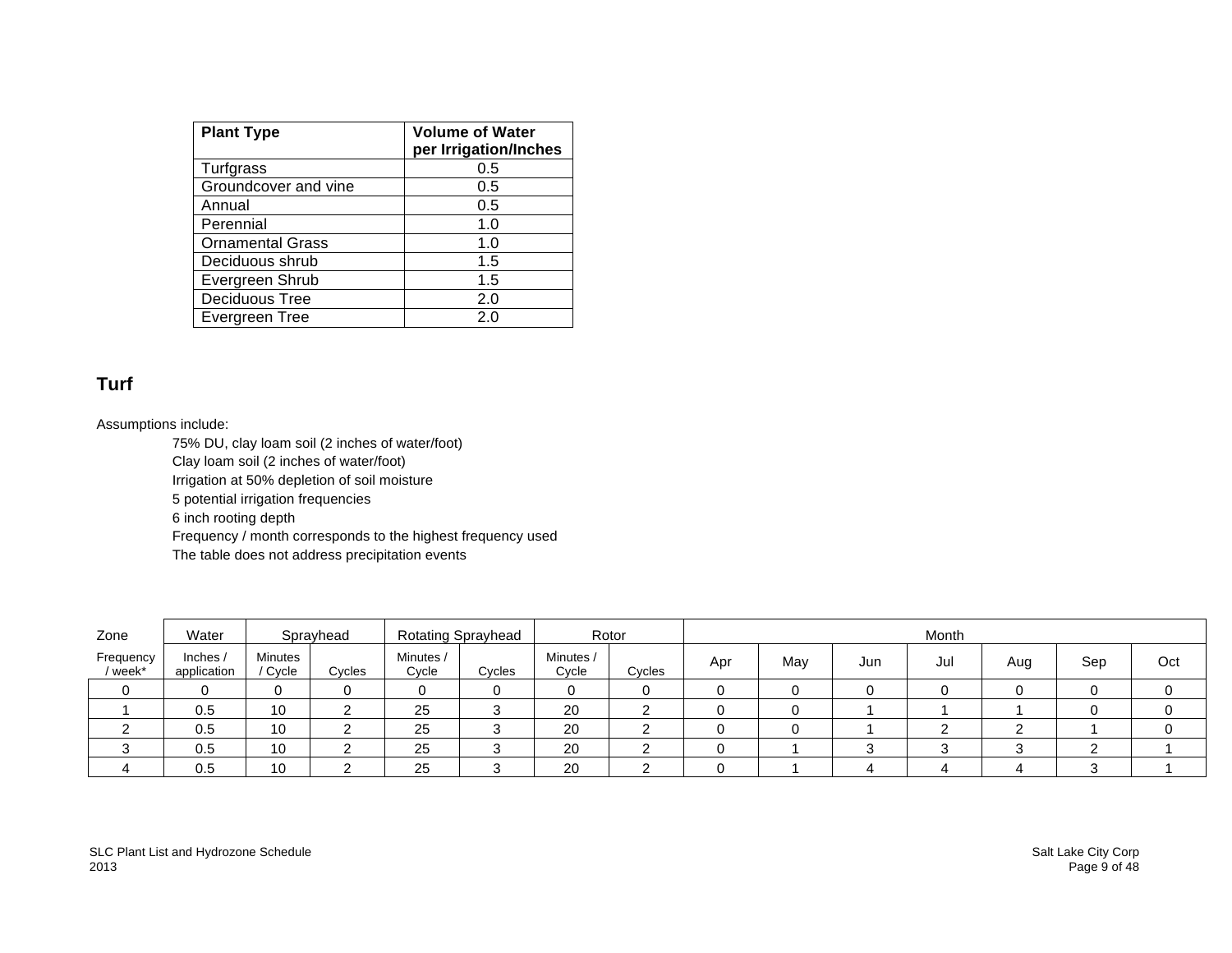## **Ground Covers and Vines**

#### Assumptions include:

75% DU, clay loam soil (2 inches of water/foot), 5 potential irrigation frequencies Clay loam soil (2 inches of water/foot) Irrigation at 50% depletion of soil moisture 5 potential irrigation frequencies 12 inch rooting depth

Frequency / month corresponds to the highest frequency used The table does not address precipitation events

|                      | Water                 |                           | Sprayhead |                    | <b>Rotating Sprayhead</b> | Rotor              |        |     |     |     | Month |     |     |     |
|----------------------|-----------------------|---------------------------|-----------|--------------------|---------------------------|--------------------|--------|-----|-----|-----|-------|-----|-----|-----|
| Frequency<br>/ month | Inches<br>application | <b>Minutes</b><br>/ Cycle | Cycles    | Minutes /<br>Cycle | Cycles                    | Minutes /<br>Cycle | Cycles | Apr | May | Jun | Jul   | Aug | Sep | Oct |
|                      |                       |                           |           |                    |                           | 0                  |        |     |     |     |       |     |     |     |
|                      |                       | 10                        |           | 50                 |                           | 40                 |        |     |     |     |       |     |     |     |
|                      |                       | 10                        |           | 50                 |                           | 40                 |        |     |     |     |       |     |     |     |
|                      |                       | 10                        |           | 50                 |                           | 40                 |        |     |     |     |       |     |     |     |
|                      |                       | 10                        |           | 50                 |                           | 40                 |        |     |     |     |       |     |     |     |

## **Annuals**

Assumptions include:

75% DU, clay loam soil (2 inches of water/foot), 5 potential irrigation frequencies

Clay loam soil (2 inches of water/foot)

Irrigation at 50% depletion of soil moisture

5 potential irrigation frequencies

6 inch rooting depth

All new bedding plants will be irrigated weekly in May to enable establishment

Frequency / month corresponds to the highest frequency used

The table does not address precipitation events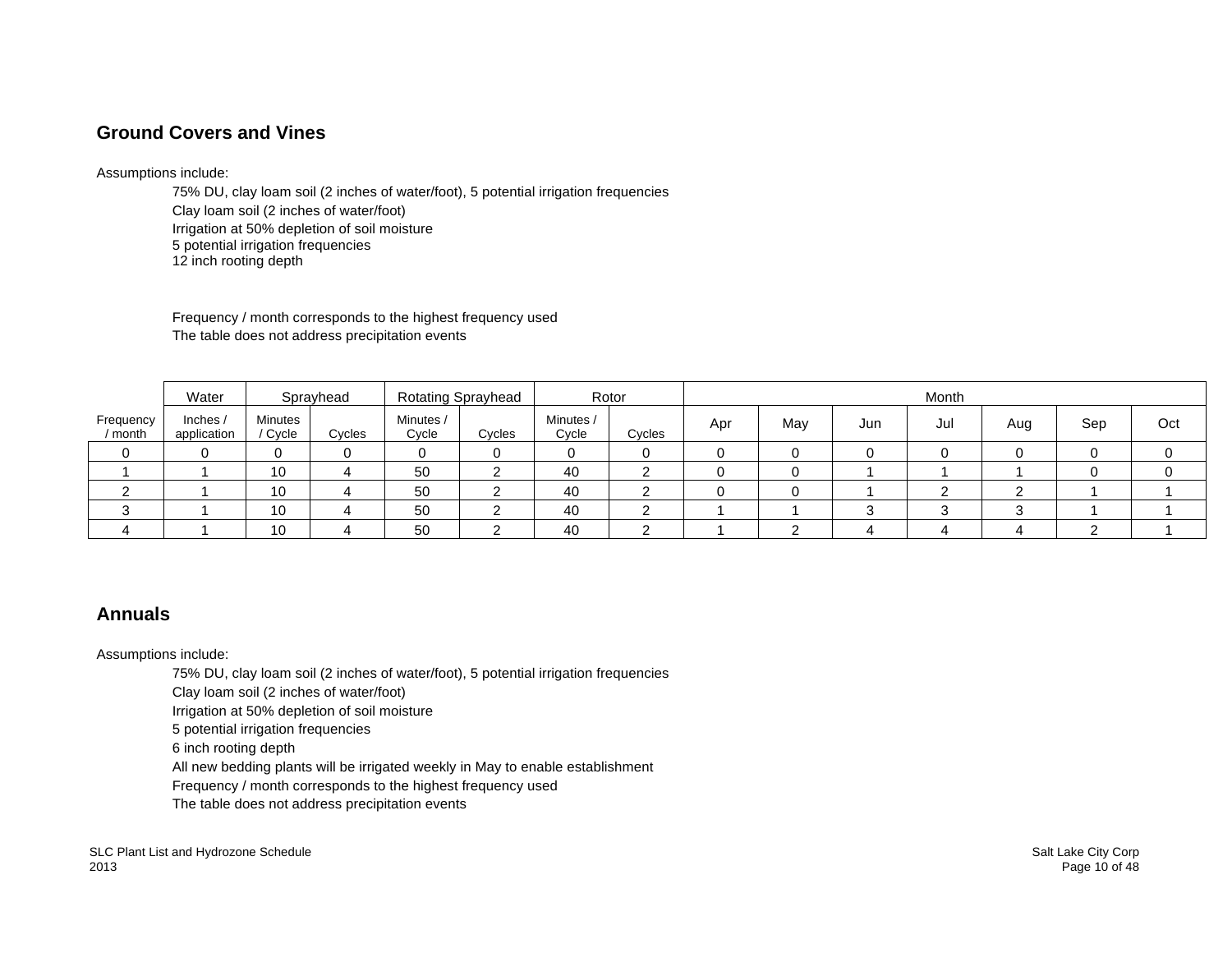|                      | Water                   |                  | Sprayhead |                    | Rotating Sprayhead |                    | Rotor  |     |                           |     | Month |     |     |     |
|----------------------|-------------------------|------------------|-----------|--------------------|--------------------|--------------------|--------|-----|---------------------------|-----|-------|-----|-----|-----|
| Frequency<br>/ month | Inches /<br>application | Minutes<br>Cycle | Cycles    | Minutes /<br>Cycle | Cycles             | Minutes /<br>Cycle | Cycles | Apr | May<br>(est.<br>watering) | Jun | Jul   | Aug | Sep | Oct |
|                      |                         | 0                |           |                    |                    |                    |        |     |                           |     |       |     |     |     |
|                      | 0.5                     | 10               |           | 25                 | ີ                  | 20                 | ◠      |     |                           |     |       |     |     |     |
|                      | 0.5                     | 10               |           | 25                 |                    | 20                 |        |     |                           |     |       |     |     |     |
|                      | 0.5                     | 10               |           | 25                 | _                  | 20                 |        |     |                           |     |       |     |     |     |
|                      | 0.5                     | 10               |           | 25                 |                    | 20                 |        |     |                           |     |       |     |     |     |

## **Perennials**

Assumptions include:

75% DU, clay loam soil (2 inches of water/foot), 5 potential irrigation frequencies

Clay loam soil (2 inches of water/foot)

Irrigation at 50% depletion of soil moisture

12 inch rooting depth

5 potential irrigation frequencies

Frequency / month corresponds to the highest frequency used The table does not address precipitation events

|                    | Water                   |                    | Sprayhead |                    | <b>Rotating Sprayhead</b> |                    | Rotor  | Month |     |     |     |     |     |     |
|--------------------|-------------------------|--------------------|-----------|--------------------|---------------------------|--------------------|--------|-------|-----|-----|-----|-----|-----|-----|
| Frequency<br>month | Inches /<br>application | Minutes<br>/ Cycle | Cycles    | Minutes /<br>Cycle | Cycles                    | Minutes /<br>Cycle | Cycles | Apr   | May | Jun | Jul | Aug | Sep | Oct |
| 0                  |                         |                    |           |                    |                           |                    |        |       |     |     |     |     |     |     |
|                    |                         | 10                 |           | 50                 |                           | 40                 |        |       |     |     |     |     |     |     |
| ົ                  |                         | 10                 |           | 50                 |                           | 40                 |        |       |     |     |     |     |     |     |
| ◠<br>ື             |                         | 10                 |           | 50                 |                           | 40                 |        |       |     |     |     |     |     |     |
|                    |                         | 10                 |           | 50                 |                           | 40                 |        |       |     |     |     |     |     |     |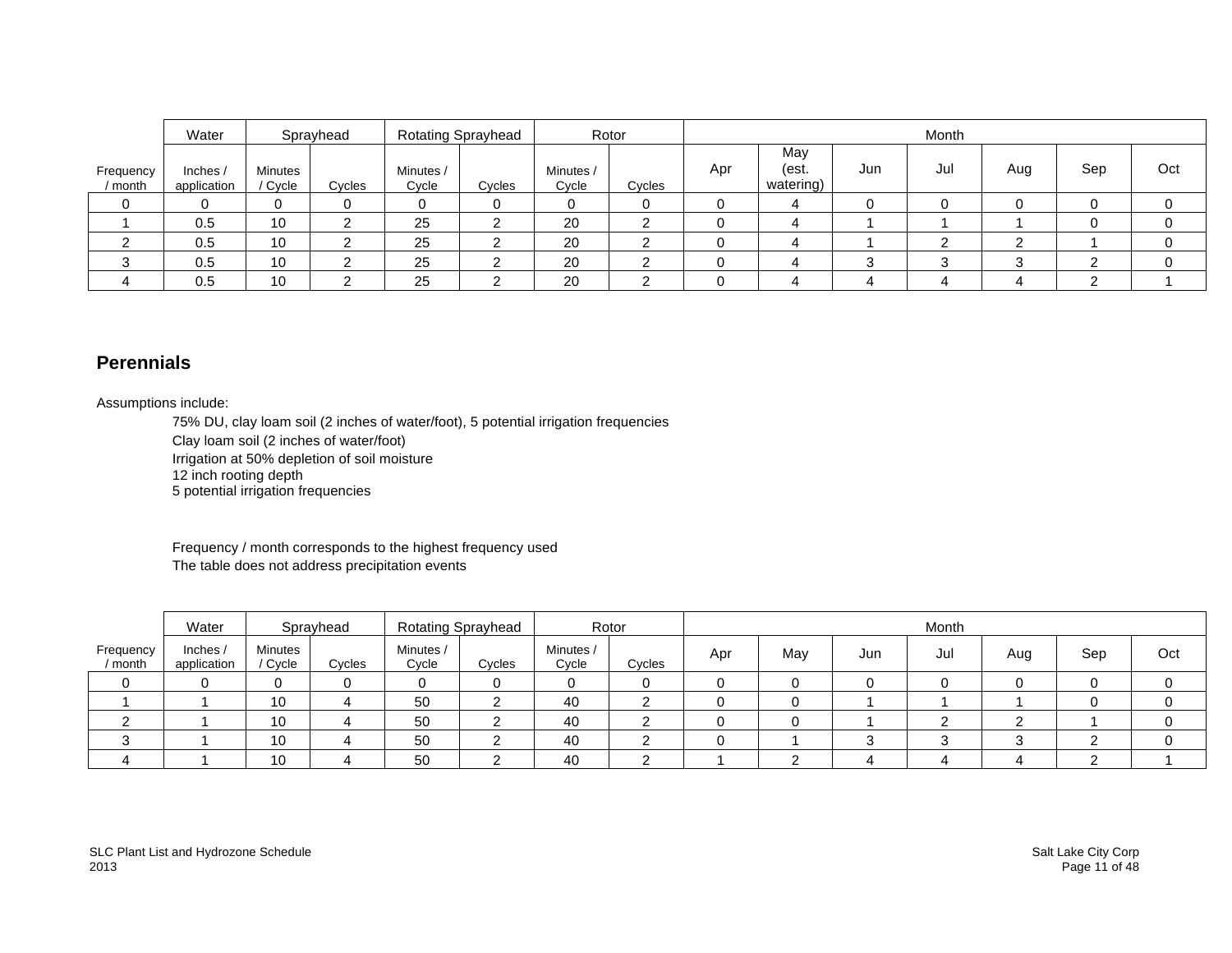#### **Ornamental Grasses**

#### Assumptions include:

75% DU, clay loam soil (2 inches of water/foot), 5 potential irrigation frequencies Clay loam soil (2 inches of water/foot) Irrigation at 50% depletion of soil moisture 12 inch rooting depth 5 potential irrigation frequencies

Frequency / month corresponds to the highest frequency used The table does not address precipitation events

|                    | Water                 |                           | Sprayhead |                    | <b>Rotating Sprayhead</b> | Rotor              |        |     |     |     | Month |     |     |     |
|--------------------|-----------------------|---------------------------|-----------|--------------------|---------------------------|--------------------|--------|-----|-----|-----|-------|-----|-----|-----|
| Frequency<br>month | Inches<br>application | <b>Minutes</b><br>' Cycle | Cycles    | Minutes /<br>Cycle | Cycles                    | Minutes /<br>Cycle | Cycles | Apr | May | Jun | Jul   | Aug | Sep | Oct |
|                    |                       |                           |           | 0                  |                           | 0                  |        |     |     |     |       |     |     |     |
|                    |                       | 10                        |           | 50                 |                           | 40                 |        |     |     |     |       |     |     |     |
|                    |                       | 10                        |           | 50                 |                           | 40                 |        |     |     |     |       |     |     |     |
|                    |                       | 10                        |           | 50                 |                           | 40                 |        |     |     |     |       |     |     |     |
|                    |                       | 10                        |           | 50                 |                           | 40                 |        |     |     |     |       |     |     |     |

## **Deciduous Shrubs**

#### Assumptions include:

75% DU, clay loam soil (2 inches of water/foot), 5 potential irrigation frequencies

Clay loam soil (2 inches of water/foot)

Irrigation at 50% depletion of soil moisture

18 inch rooting depth

5 potential irrigation frequencies

Frequency / month corresponds to the highest frequency used The table does not address precipitation events

SLC Plant List and Hydrozone Schedule<br>2013 **Salt Lake City Corp**<br>2013 **Page 12 of 48** 2013 Page 12 of 48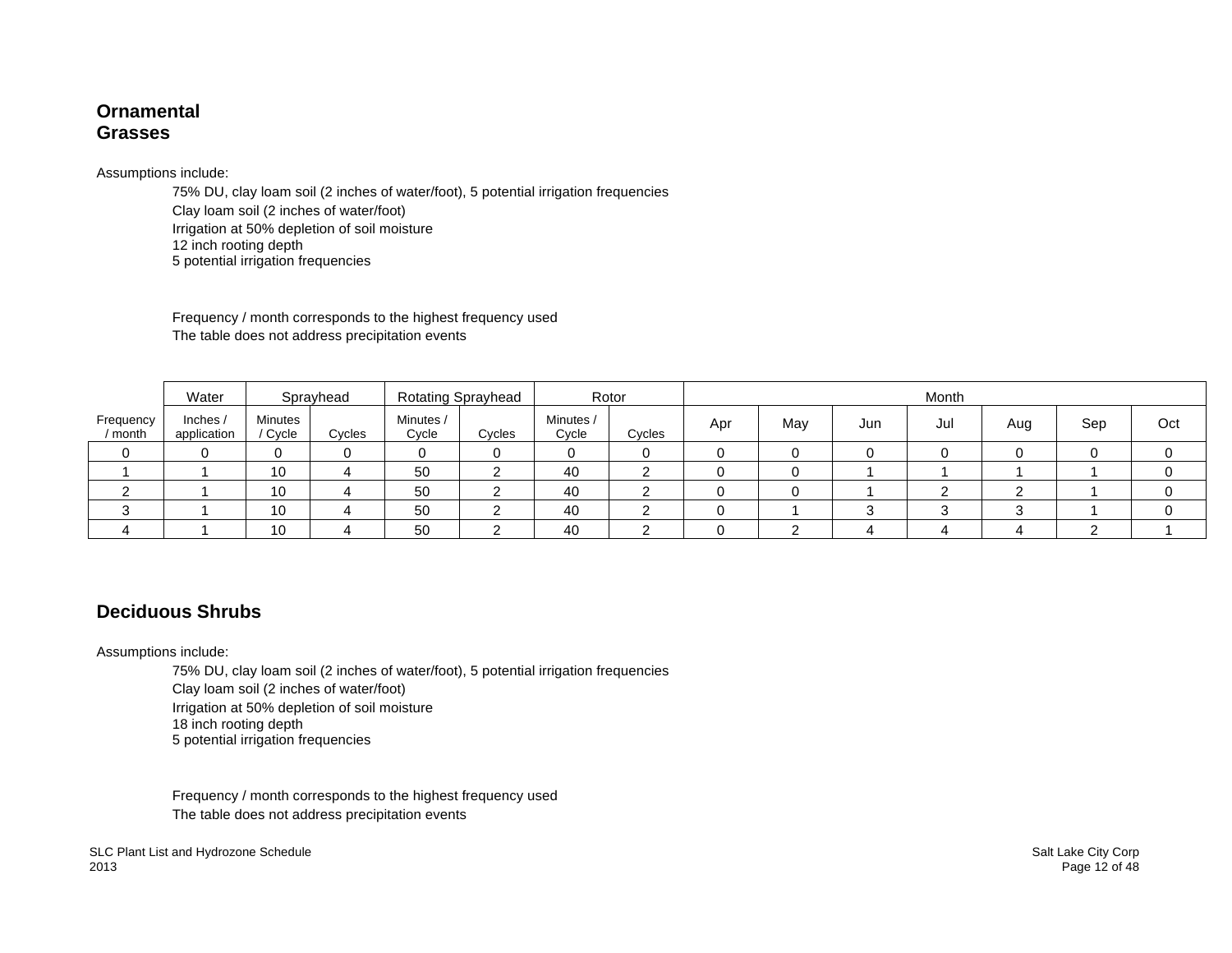|                      | Water                   |                  | Sprayhead |                    | <b>Rotating Sprayhead</b> |                    | Rotor  | Month |     |        |     |        |     |     |
|----------------------|-------------------------|------------------|-----------|--------------------|---------------------------|--------------------|--------|-------|-----|--------|-----|--------|-----|-----|
| Frequency<br>/ month | Inches /<br>application | Minutes<br>Cycle | Cycles    | Minutes /<br>Cycle | Cycles                    | Minutes /<br>Cycle | Cycles | Apr   | May | Jun    | Jul | Aug    | Sep | Oct |
|                      |                         |                  |           | 0                  |                           |                    |        |       |     |        |     |        |     |     |
|                      | 1.5                     | 10               | 6         | 50                 |                           | 40                 | ບ      | U     | 0   |        |     |        |     |     |
|                      | ا                       | 10               |           | 50                 |                           | 40                 |        |       |     |        |     |        |     |     |
|                      | .5                      | 10               |           | 50                 |                           | 40                 |        |       | ⌒   | $\sim$ | ⌒   | $\sim$ |     |     |
|                      | .5                      | 10               |           | 50                 |                           | 40                 |        |       |     |        |     | ↵      |     |     |

## **Evergreen Shrubs**

Assumptions include:

75% DU, clay loam soil (2 inches of water/foot), 5 potential irrigation frequencies

Clay loam soil (2 inches of water/foot)

Irrigation at 50% depletion of soil moisture

18 inch rooting depth

5 potential irrigation frequencies

Frequency / month corresponds to the highest frequency used The table does not address precipitation events All shrubs are irrigated in late fall to reduce winter burn

|                      | Water                   |                    | Sprayhead |                    | <b>Rotating Sprayhead</b> | Rotor              |        | Month |     |     |     |     |     |     |
|----------------------|-------------------------|--------------------|-----------|--------------------|---------------------------|--------------------|--------|-------|-----|-----|-----|-----|-----|-----|
| Frequency<br>/ month | Inches /<br>application | Minutes<br>/ Cycle | Cycles    | Minutes /<br>Cycle | Cycles                    | Minutes /<br>Cycle | Cycles | Apr   | May | Jun | Jul | Aug | Sep | Oct |
|                      |                         | $\Omega$           |           |                    |                           |                    |        |       |     |     |     |     |     |     |
|                      | 1.5                     | 10                 |           | 50                 |                           | 40                 |        |       |     |     |     |     |     |     |
|                      | 1.5                     | 10                 |           | 50                 |                           | 40                 |        |       |     |     |     |     |     |     |
| ື                    | 1.5                     | 10                 |           | 50                 |                           | 40                 |        |       |     |     |     |     |     |     |
|                      | 1.5                     | 10                 |           | 50                 |                           | 40                 |        |       |     |     |     |     |     |     |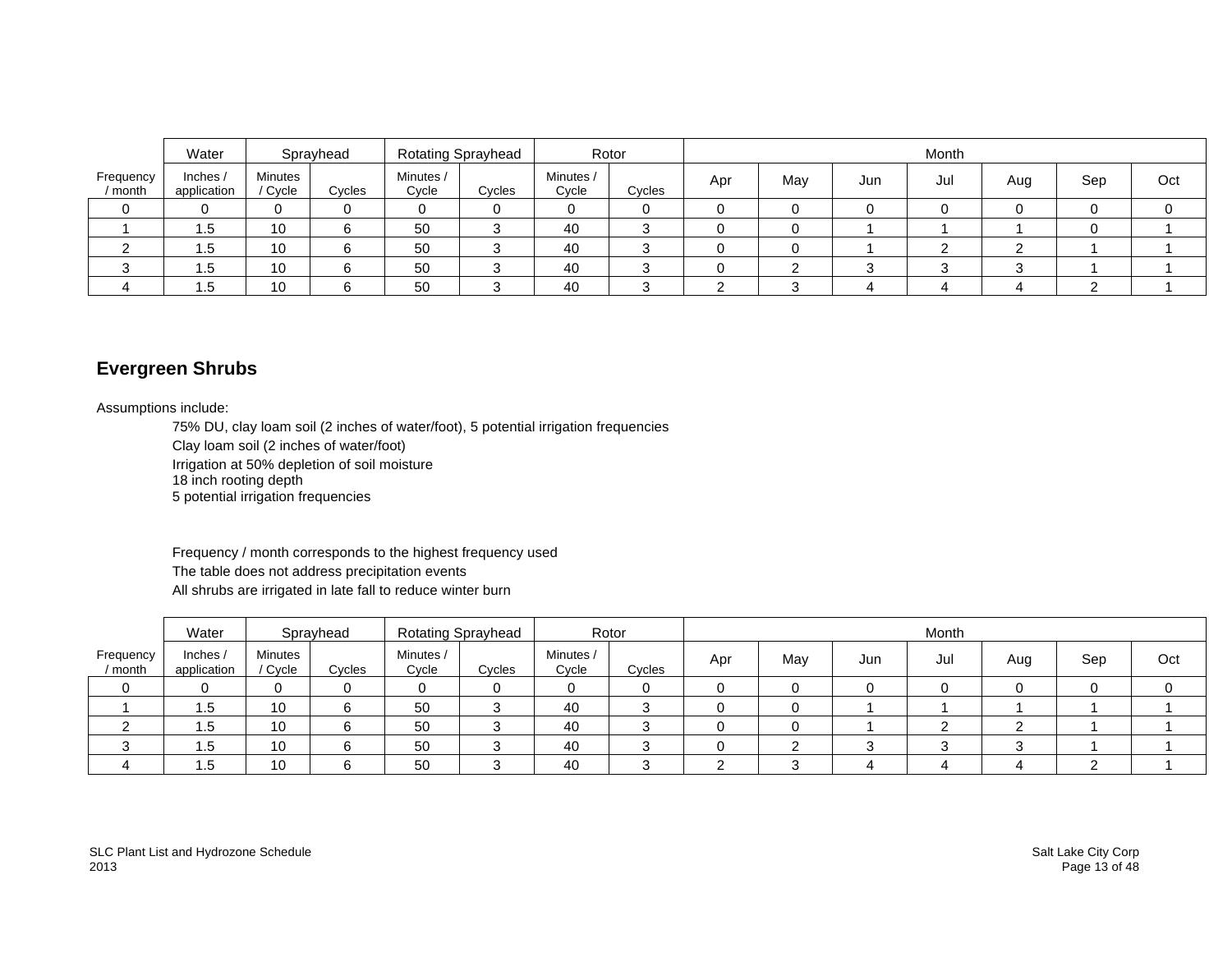## **Deciduous Trees**

#### Assumptions include:

75% DU, clay loam soil (2 inches of water/foot), 5 potential irrigation frequencies Clay loam soil (2 inches of water/foot) Irrigation at 50% depletion of soil moisture 18 inch rooting depth 5 potential irrigation frequencies

Frequency / month corresponds to the highest frequency used The table does not address precipitation events

|                      | Water                   |                         | Sprayhead |                    | <b>Rotating Sprayhead</b> |                    | Rotor  | Month |     |     |     |        |     |     |
|----------------------|-------------------------|-------------------------|-----------|--------------------|---------------------------|--------------------|--------|-------|-----|-----|-----|--------|-----|-----|
| Frequency<br>/ month | Inches /<br>application | <b>Minutes</b><br>Cycle | Cycles    | Minutes /<br>Cycle | Cycles                    | Minutes /<br>Cycle | Cycles | Apr   | May | Jun | Jul | Aug    | Sep | Oct |
|                      |                         | 0                       |           |                    |                           |                    |        |       |     |     |     |        |     |     |
|                      | 2.0                     | 10                      |           | 50                 |                           | 40                 |        |       |     |     |     |        |     |     |
|                      | 2.0                     | 10                      |           | 50                 |                           | 40                 |        |       |     |     |     |        |     |     |
|                      | 2.0                     | 10                      |           | 50                 |                           | 40                 |        |       |     | ົ   |     | $\sim$ |     |     |
|                      | 2.0                     | 10                      |           | 50                 |                           | 40                 |        |       |     |     |     |        |     |     |

# **Evergreen Trees**

Assumptions include:

75% DU, clay loam soil (2 inches of water/foot), 5 potential irrigation frequencies

Clay loam soil (2 inches of water/foot)

Irrigation at 50% depletion of soil moisture

18 inch rooting depth

5 potential irrigation frequencies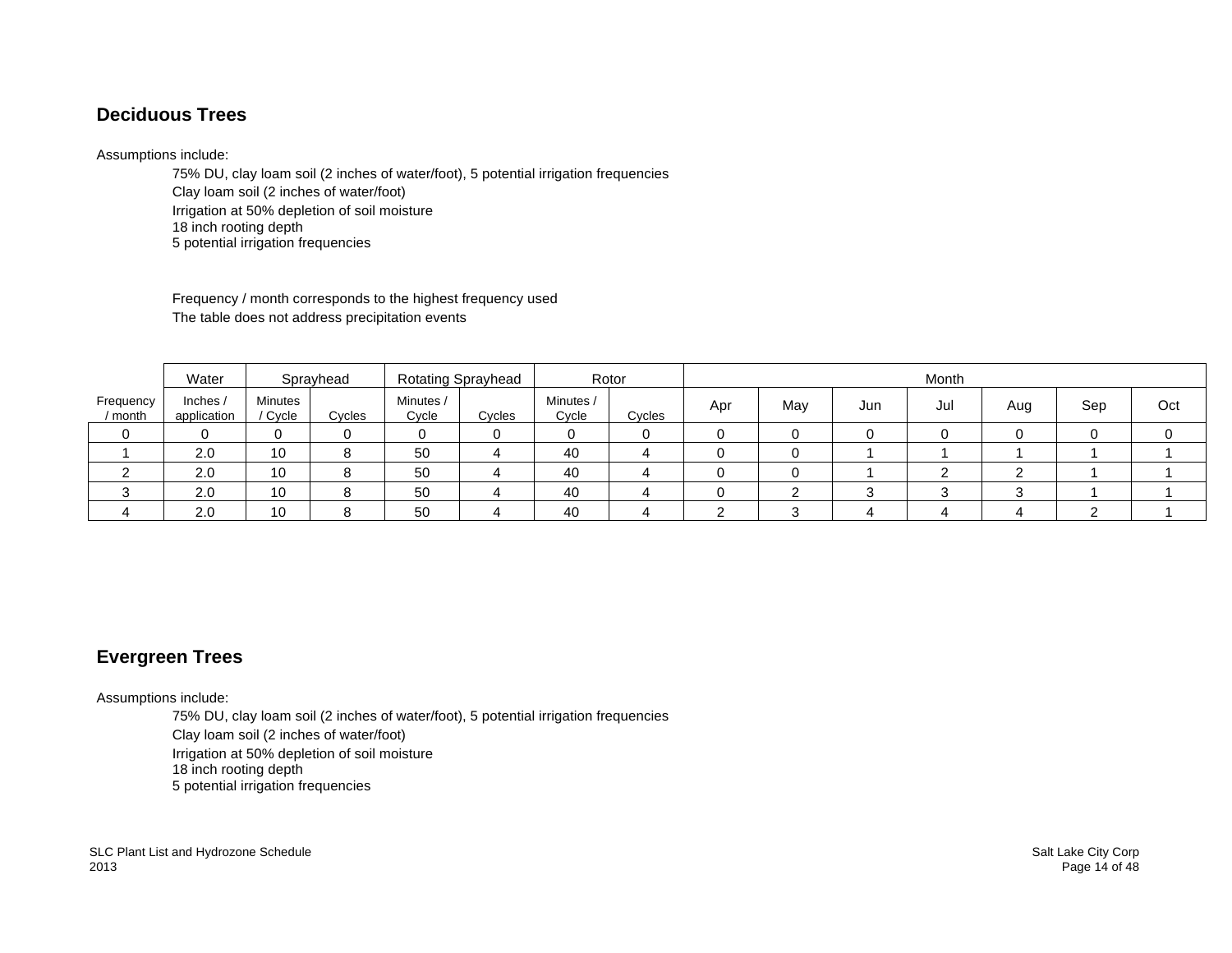Frequency / month corresponds to the highest frequency used The table does not address precipitation events All trees are irrigated in late fall to reduce winter burn

|                      | Water                   |                           | Sprayhead |                    | Rotating Sprayhead |                    | Rotor          | Month |     |     |     |     |     |     |
|----------------------|-------------------------|---------------------------|-----------|--------------------|--------------------|--------------------|----------------|-------|-----|-----|-----|-----|-----|-----|
| Frequency<br>/ month | Inches /<br>application | <b>Minutes</b><br>/ Cycle | Cycles    | Minutes /<br>Cycle | Cycles             | Minutes /<br>Cycle | Cycles         | Apr   | May | Jun | Jul | Aug | Sep | Oct |
|                      |                         |                           | 0         | 0                  |                    |                    |                |       |     |     |     |     |     |     |
|                      | 2.0                     | 10                        | 8         | 50                 | 4                  | 40                 | 4              |       |     |     |     |     |     |     |
|                      | 2.0                     | 10                        | 8         | 50                 |                    | 40                 | $\overline{a}$ |       |     |     |     |     |     |     |
|                      | 2.0                     | 10                        | $\Omega$  | 50                 |                    | 40                 |                |       |     | ⌒   |     |     |     |     |
|                      | 2.0                     | 10                        | ິດ        | 50                 |                    | 40                 |                | ⌒     |     | ↵   |     |     |     |     |

#### **Additional Table Information**

**Botanical name** is the scientific name that identifies plants using a system called binomial nomenclature; that is, by grouping plants with more or less similar physical traits together through levels of classifications: genus, species, varieties, and cultivars. Each plant has only one botanical name, making it unique from any other plant, unlike common names, which may vary region to region. Botanical name has been abbreviated to include only the genus, species, and, if necessary, the variety; few cultivars or hybrids are named. The genus followed by "sp." (singular), or "spp." (plural) indicates that there are several different species of a plant which all have similar characteristics.

While a plant has only one botanical name it may have several **common names**. In compiling this list an attempt has been made to determine the most widely used common names.

**Mature size** is considered to be the average size a plant could be expected to grow with proper care and the amount of water indicated. Actual size of a given plant at a given location may vary.

**Minimum size at planting** is the size required by the Salt Lake City Zoning Ordinance, Chapter 24, for trees and shrubs that are planted for the purpose of establishing a visual screen. A blank in this column indicates that either there is no specific requirement or that a shrub is not generally used as a hedge or screen. When the terms "pot", "container", or "caliper" are used to describe minimum size at planting, the established American Standard for Nursery Stock shall apply. That is:

• "All container grown (deciduous or conifer) shrubs shall be healthy, vigorous, well-rooted and established in the container in which they are sold. They shall have tops which are of good quality and are in a healthy growing condition."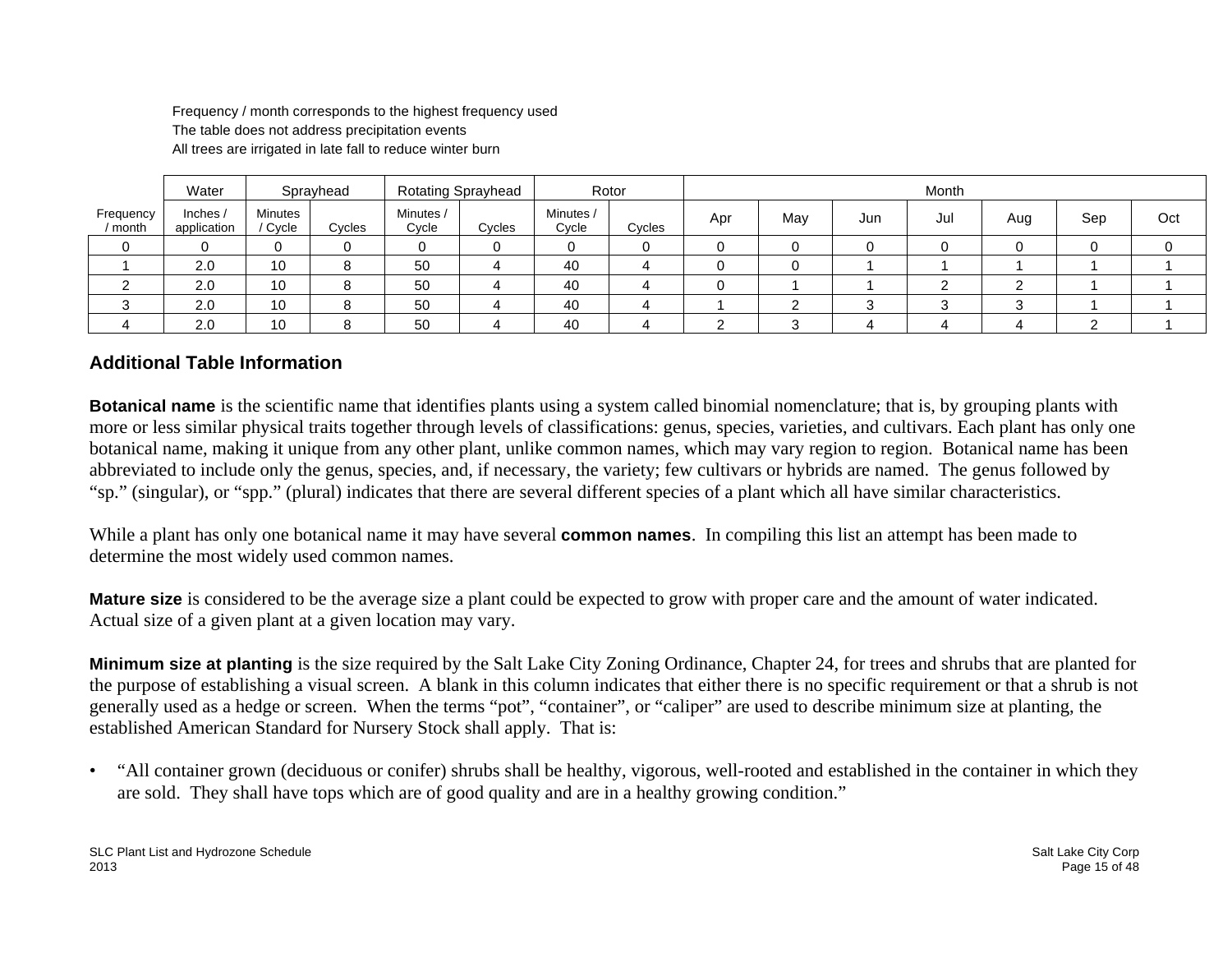"An established container grown (deciduous or conifer) shrub shall be a (deciduous or conifer) shrub transplanted into a container and grown in that container sufficiently long for the new fibrous roots to have developed so that the root mass will retain its shape and hold together when removed from the container."

• Container size may be converted to minimum height/spread as follows:

| 2 gallon | = | 12" to 15" height or spread |
|----------|---|-----------------------------|
| 5 gallon | = | 18" to 24" height or spread |

• "Caliper", for the purpose of this list, is defined as the diameter of the trunk measured 6 inches above ground level.

**Area Value** is the area of the plant canopy. Using this number, a designer or planner can determine the total area comprised by a single plant grouping or an entire landscape. Specific spacing recommendations were not made on the list to allow for a more creative use of plants and to recognize that a plant might be used differently in various landscapes.

If you are in need of guidelines to determine an appropriate average spacing of a plant on the list, consult the Height and Width column. To create a massed effect, place plants closer together so that branches overlap and mingle. For specimen plants, keep plants farther apart so that the plants form becomes distinct.

For trees, a standard guide is to plant on centers equaling, or slightly smaller than the diameter.

For long term health and sustainability of a landscape, allow plants adequate room to meet full growth without over-crowding.

The **comments** column contains qualifying statements and/or unique cultural requirements that affected the determination of water zones. This column has also been used to provide additional general information about a plant.

**A Note on Plant Tags:** In our region, many landscape nursery offerings come from out of state, and that means that so does the plant tag information. Use discernment when relying on plant tag information; some plants identified on tags as being "full sun," "low water," or "drought tolerant" may not be so in our hot, arid region. Similarly, some plants identified as being "perennial," "evergreen," or "hardy" may not behave as such in our long, cold winters. Compare plant tag information to information provided by your local nursery, county extension, or this plant list. A little homework will go a long way to lessening the chances of being misdirected.

**Some final words**: While it might seem that it is easiest to approach only new landscapes with these newer hydrozones in mind, it is encouraged that property managers, property owners, and homeowners of new, newly renovated, or existing landscapes also strive to irrigate their landscapes following the provided hydrozone information. The efficient use of water, and the elimination of water waste, is in all of our best interests.

SLC Plant List and Hydrozone Schedule Salt Lake City Corp. Salt Lake City Corp. Salt Lake City Corp. 2013 Page 16 of 48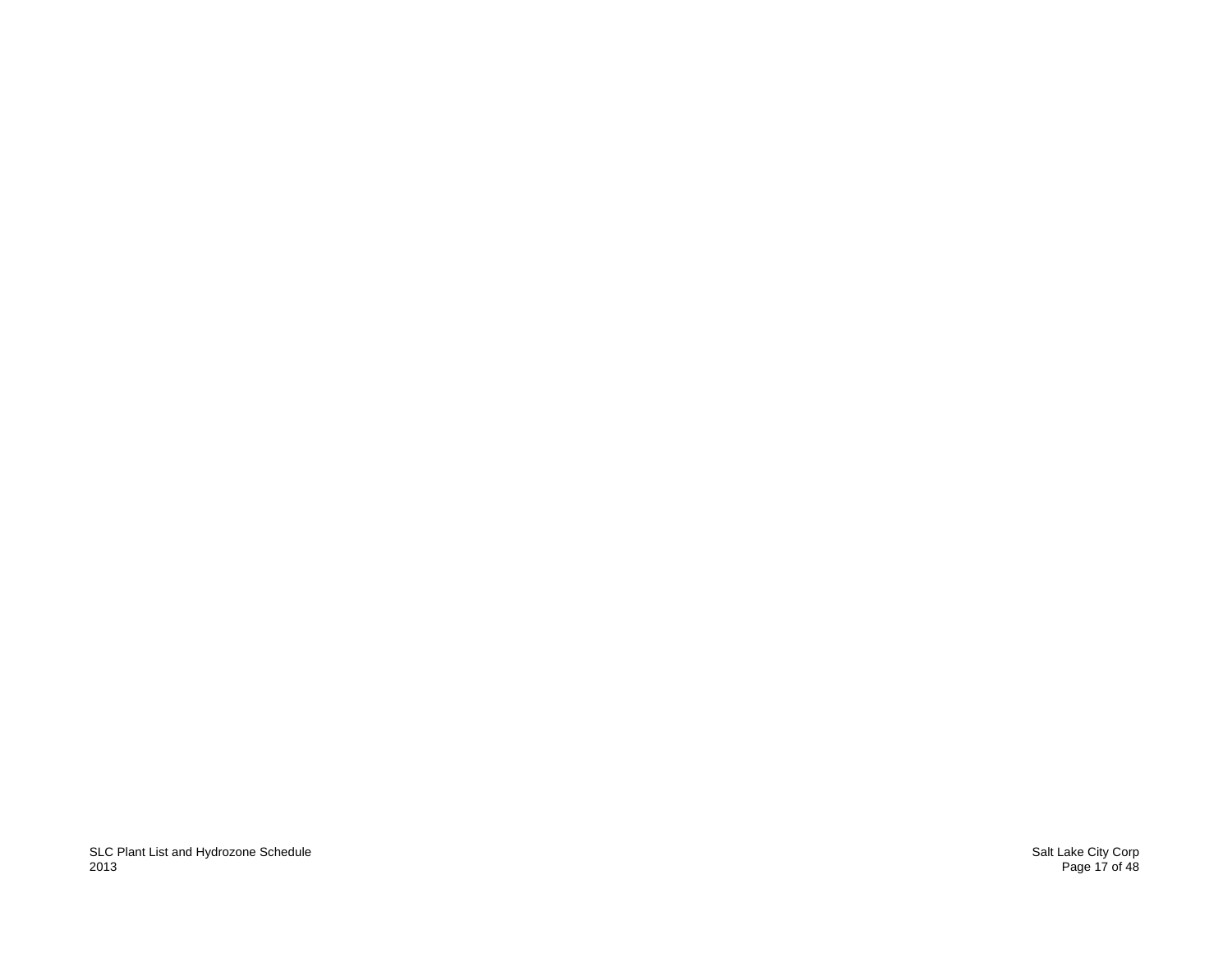#### **Salt Lake City Plant List and Hydrozone Schedule**

**Amended October 2011**

| <b>WATER</b><br><b>ZONE</b> | <b>BOTANICAL NAME</b>          | <b>COMMON NAME</b>           | <b>MATURE SIZE</b><br>$H \times W$ | <b>AREA</b><br><b>VALUE</b><br>(sq ft) | <b>LIGHT</b>            | <b>COMMENTS</b>                                                                                                                                                                                                     |
|-----------------------------|--------------------------------|------------------------------|------------------------------------|----------------------------------------|-------------------------|---------------------------------------------------------------------------------------------------------------------------------------------------------------------------------------------------------------------|
|                             | <b>IGroundcovers and Vines</b> |                              |                                    |                                        |                         |                                                                                                                                                                                                                     |
| GV <sub>1</sub>             | Juniperus communis             | Common Juniper               | $2 - 4' \times 4 - 6'$             | $20 - 28'$                             | Full sun to light shade | Evergreen. Low growing junipers;<br>color and texture varies with<br>cultivar.                                                                                                                                      |
| GV1                         | Mahonia repens                 | Creeping Oregon Grape        | $2' \times 6'$                     | 28'                                    | Part to full shade      | Evergreen. Utah native. Dry shade                                                                                                                                                                                   |
| GV <sub>1</sub>             | Rhus aromatica 'Gro-low'       | Gro-low Sumac                | $2' \times 6'$                     | 28                                     | Sun to shade            | Glossy green, three-lobed leaves<br>have red fall color. Yellow spring<br>flower followed by fuzzy red<br>berries.                                                                                                  |
| GV <sub>1</sub>             | Juniperus horizontalis         | Creeping Juniper             | $6 - 18" \times 5 - 8'$            | 50'                                    | Full sun                | Evergreen. Needle color varies<br>with cultivar.                                                                                                                                                                    |
| GV <sub>1</sub>             | Rhus aromatica 'Autumn Amber'  | Autumn Amber Sumac           | $1' \times 3 - 4'$                 | 12.5'                                  | Sun to shade            | Lower growing than Gro-low; same<br>glossy foliage and good fall color.                                                                                                                                             |
| GV <sub>1</sub>             | Sedum sp.                      | Stonecrop                    | 1-6" x 12-24"                      | $1 - 3'$                               | Full to part sun        | Large group of low growing<br>succulents; leaf color and shape<br>varies with cultivar. Not tolerant of<br>foot traffic, typically not dense<br>enough to choke out weeds and<br>grass.                             |
| GV <sub>1</sub>             | Stachys byzantina              | Lamb's Ear                   | 12-18" x 36"                       | 7'                                     | Sun to light shade      | Velvety leaves are silvery white;<br>spires of pink flowers mid-<br>summer. Avoid overhead watering.                                                                                                                |
| GV <sub>1</sub>             | Parthenocissis spp.            | Virginia Creeper, Boston Ivy | $40' \times 15'$                   | 176'                                   | Sun to light shade      | Deciduous vine that adheres itself<br>to nearly any surface. Large dark<br>green leaves, red fall color.<br>Spreads easily and can choke out<br>other plants. Not suitable for<br>gardens adjacent to native areas. |
| GV <sub>1</sub>             | Campsis radicans               | <b>Trumpet Vine</b>          | $30' \times 20'$                   | 314'                                   | Sun to part shade       | Needs a strong support. Orange to<br>scarlet trumpet-shaped flowers mid<br>summer; interesting winter pods.                                                                                                         |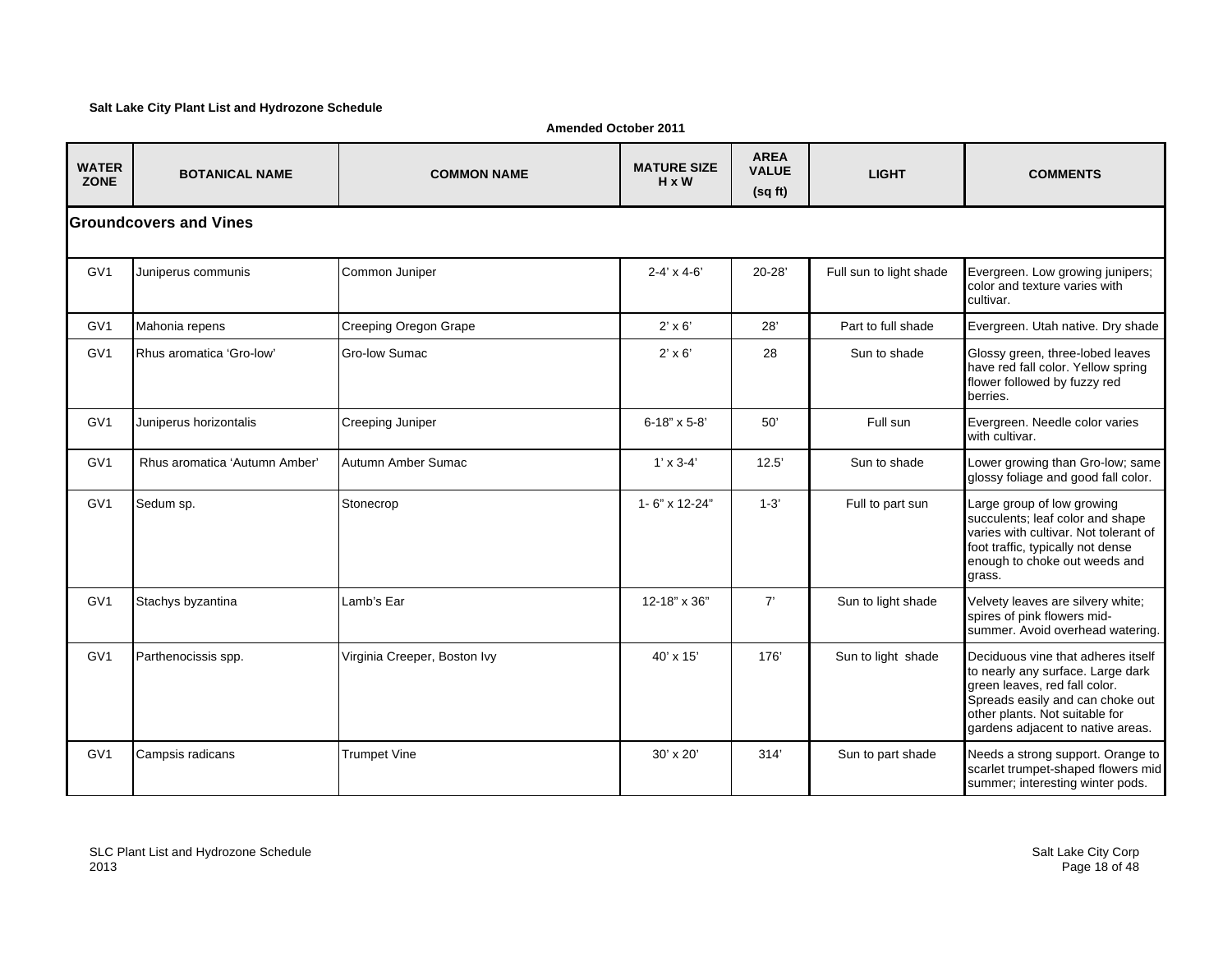| <b>WATER</b><br><b>ZONE</b>        | <b>BOTANICAL NAME</b>              | <b>COMMON NAME</b>             | <b>MATURE SIZE</b><br>$H \times W$ | <b>AREA</b><br><b>VALUE</b><br>(sqft) | <b>LIGHT</b>       | <b>COMMENTS</b>                                                                                                                                                                 |
|------------------------------------|------------------------------------|--------------------------------|------------------------------------|---------------------------------------|--------------------|---------------------------------------------------------------------------------------------------------------------------------------------------------------------------------|
| GV <sub>1</sub>                    | Lonicera japonica                  | Japanese Honeysuckle           | 12" x 15'                          | 176'                                  | Sun to light shade | Creamy white and yellow flowers.<br>Climbs with tendrils and twinning<br>branches.                                                                                              |
| GV <sub>1</sub>                    | Polygonum aubertii                 | Silverlace Vine                | 40' x 20'                          | 314'                                  | Sun to part shade  | Whitish green flowers cover vine in<br>late summer. Requires a structure<br>to climb on, and it should be very<br>sturdy. Not suitable for gardens<br>adjacent to native areas. |
| GV <sub>2</sub>                    | Alyssum montanum                   | Mountain Gold Alyssum          | 4" x 15"                           | 1'                                    | Sun to part shade  | Bright yellow flowers in early spring<br>cover gray green foliage.                                                                                                              |
| GV <sub>2</sub>                    | Anacyclus depressus                | Mount Atlas Daisy              | $2" \times 18"$                    | 1.75'                                 | Full sun           | Silvery green foliage; bright white<br>daisy-like flower mid spring                                                                                                             |
| GV <sub>2</sub><br>GV <sub>2</sub> | Antennaria parviflora;<br>A. rosea | Pussy Toes<br>Pink Pussy Toes  | 4" x 18"                           | 1.75'                                 | Sun to part shade  | Utah native; silvery foliage, pink or<br>white ball shaped flowers                                                                                                              |
| GV <sub>2</sub>                    | Cerastium tomentosum               | Snow In Summer                 | 8" x 24"                           | 3'                                    | Full sun           | Mat-forming, silvery white foliage;<br>very white spring flower; will die<br>out in center if over-watered. May<br>be invasive                                                  |
| GV <sub>2</sub>                    | Convallaria majalis                | Lily-Of-The-Valley             | $8" \times 24"$                    | 3'                                    | Part to full shade | Dark green foliage; white bell<br>shaped, fragrant flowers in early<br>spring.                                                                                                  |
| GV <sub>2</sub>                    | Helianthemum nummularium           | Sunrose, Rockrose              | 8" x 36"                           | 7'                                    | Sun to light shade | Mat forming green to gray foliage.<br>Simple flowers in white, pink,<br>yellow, and reds in early spring.                                                                       |
| GV <sub>2</sub>                    | Symphoricarpos x chenaultii        | <b>Chenault Coralberry</b>     | $3-4' \times 4-6'$                 | 20'                                   | Sun to part shade  | Delicate, bluish green foliage;<br>clusters of pinkish flowers followed<br>by colorful purple berries that<br>persist into winter.                                              |
| GV <sub>2</sub>                    | Teucrium aroanium                  | <b>Gray Creeping Germander</b> | $3" \times 18"$                    | 1.75'                                 | Sun to part shade  | Silver gray leaves; fragrant<br>lavender flowers in early summer.                                                                                                               |
| GV <sub>2</sub>                    | Thymus pseudolanuginosus           | Woolly Thyme                   | $1 - 2$ " x 18"                    | 1.75'                                 | Full sun           | Hairy gray foliage turns plum<br>colored in fall; evergreen.<br>Tolerates moderate foot traffic.                                                                                |
| GV <sub>2</sub>                    | Thymus ssp.                        | Creeping Thyme                 | $3 - 4" \times 18"$                | 1.75'                                 | Full sun           | Spring flowers in white, pinks,<br>reds; green foliage; tolerates<br>moderate foot traffic.                                                                                     |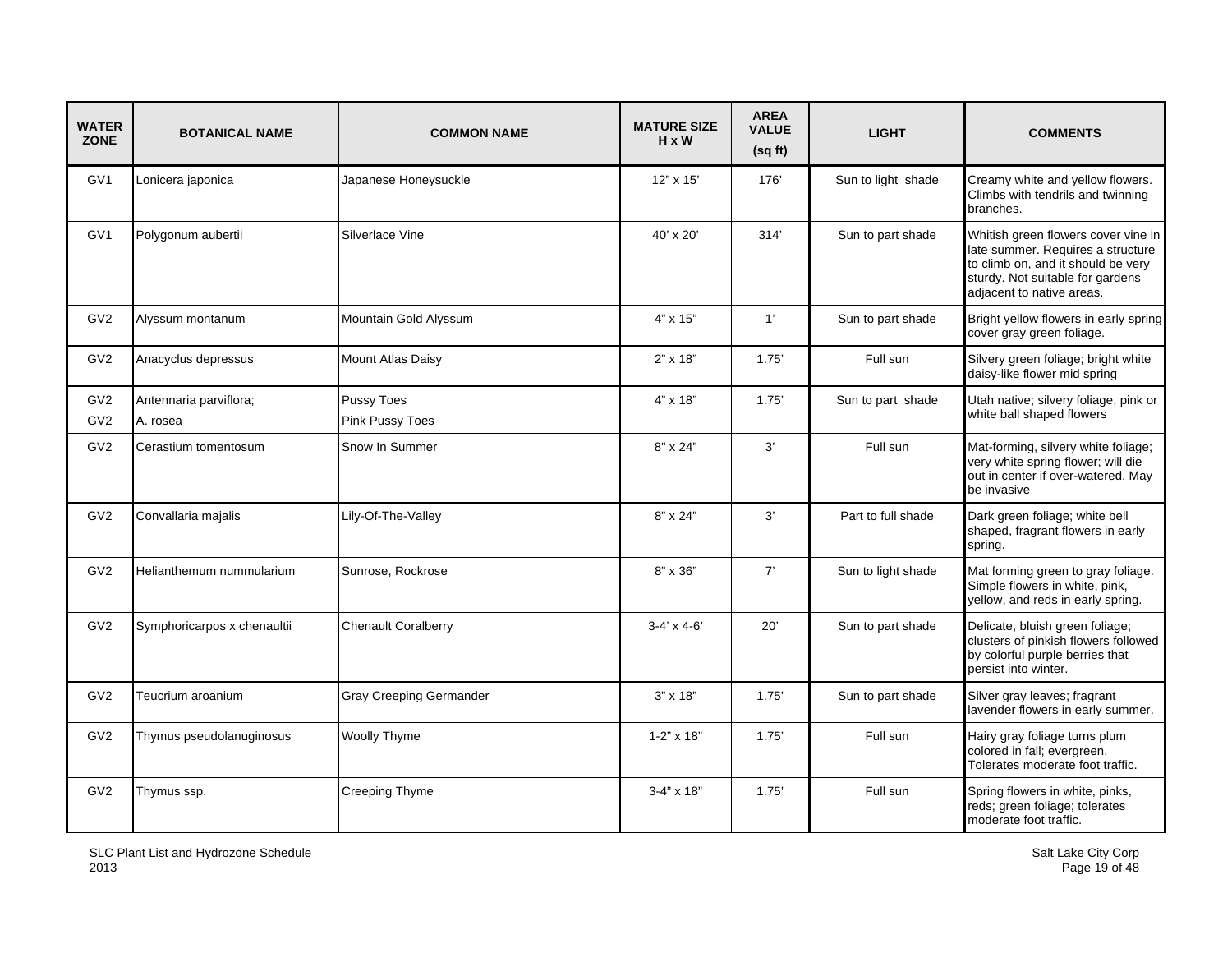| <b>WATER</b><br><b>ZONE</b> | <b>BOTANICAL NAME</b>                                                                      | <b>COMMON NAME</b>           | <b>MATURE SIZE</b><br>$H \times W$ | <b>AREA</b><br><b>VALUE</b><br>(sqft) | <b>LIGHT</b>                                                                                 | <b>COMMENTS</b>                                                                                                                                                    |
|-----------------------------|--------------------------------------------------------------------------------------------|------------------------------|------------------------------------|---------------------------------------|----------------------------------------------------------------------------------------------|--------------------------------------------------------------------------------------------------------------------------------------------------------------------|
| GV <sub>2</sub>             | Veronica liwanensis                                                                        | <b>Turkish Speedwell</b>     | 2" x 18"                           | 1.75'                                 | Sun to part shade                                                                            | Vigorous perennial; evergreen<br>foliage; violet blue flowers in<br>spring. Needs afternoon shade.                                                                 |
| GV <sub>2</sub>             | Veronica oltensis                                                                          | Thyme-leaf Speedwell         | $1" \times 24"$                    | 3'                                    | Sun to part shade                                                                            | Tiny dark gray green leaves; azure<br>blue flowers late spring; evergreen.                                                                                         |
| GV <sub>2</sub>             | Veronica pectinata                                                                         | <b>Blue Woolly Speedwell</b> | $2" \times 18"$                    | 1.75'                                 | Sun to part shade                                                                            | Dense mat of small dark green<br>leaves, covered with tiny blue<br>flowers mid spring                                                                              |
| GV <sub>2</sub>             | Polygonum affine                                                                           | Himalayan Fleeceflower       | 6-10' x 30"                        | 5'                                    | Part to full shade                                                                           | Bright green basal foliage forms<br>mat; spikes of pink flowers in late<br>summer; foliage turns copper in<br>fall. Can be aggressive when over-<br>watered.       |
| GV <sub>2</sub>             | Wisteria                                                                                   | Wisteria                     | $20' \times 10'$                   | 78'                                   | Full sun                                                                                     | Fragrant flowers in spring; leaves<br>are soft green in color. Needs very<br>strong support                                                                        |
| GV <sub>3</sub>             | Fragaria sp.                                                                               | Wild Strawberry              | $2" \times 24"$                    | 3'                                    | Sun to part shade                                                                            | Utah Natives F. vesca and F.<br>virginiana                                                                                                                         |
| GV <sub>3</sub>             | Arctostaphylos uva-ursi                                                                    | Kinnikinnick                 | 3-6" x 24-36"                      | 7'                                    | Part shade (avoid<br>afternoon sun)                                                          | Evergreen. Dark glossy foliage;<br>pinkish bell shaped flowers in early<br>spring. Intolerant of soils that stay<br>wet. Utah Native. Zone 1 if grown<br>in shade. |
| GV <sub>3</sub>             | Cotoneaster horizontalis                                                                   | Rockspray Cotoneaster        | 2-3' x 10-15'                      | 113'                                  | Sun to light shade                                                                           | Stiff angled branches have small<br>round leaves. White flowers<br>followed by red berries.                                                                        |
| GV3                         | Hypericum calycinum                                                                        | Aaron's Beard, St. Johnswort | 12-18" x 24"                       | 3'                                    | Part to full shade                                                                           | Yellow spring flower; attractive<br>blue green foliage stays evergreen<br>in mild winters. Sometimes takes<br>on purplish winter hue.                              |
| GV <sub>3</sub>             | Clematis ligustifolia<br>C. hirsutissima<br>C. occidentalis<br>C. montana<br>C. autumnalis | Clematis                     | $20' \times 10'$                   | 78'                                   | Plant so that the base of<br>the plant is in the shade<br>and its branches are in the<br>sun | Some may be invasive. Utah<br>Natives include C. ligusticifolia, C.<br>hirsutissima. C. occidentalis                                                               |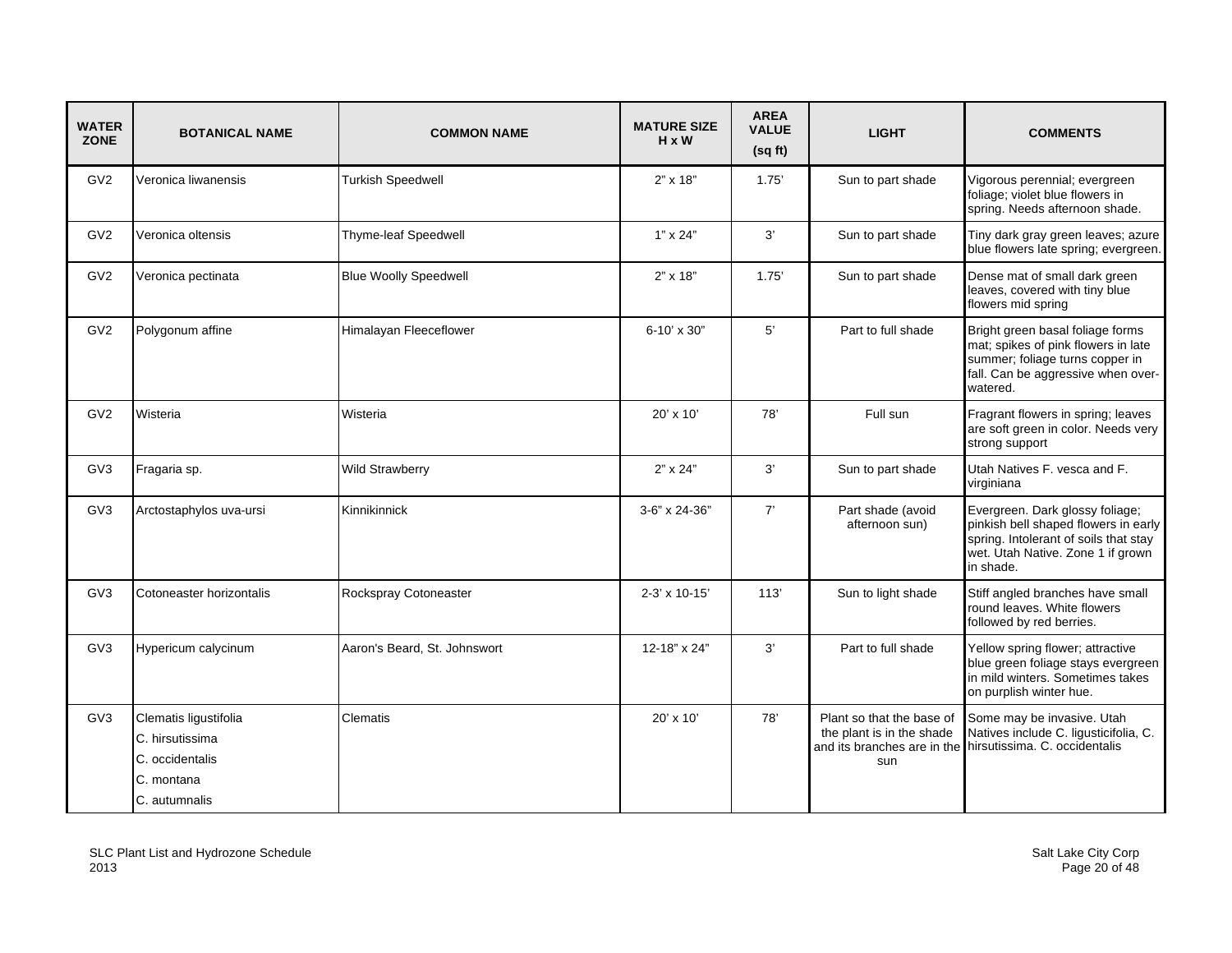| <b>WATER</b><br><b>ZONE</b> | <b>BOTANICAL NAME</b>                                     | <b>COMMON NAME</b>                                                                                                              | <b>MATURE SIZE</b><br>$H \times W$ | <b>AREA</b><br><b>VALUE</b><br>(sq ft) | <b>LIGHT</b>       | <b>COMMENTS</b>                                                                                                                                                                                       |
|-----------------------------|-----------------------------------------------------------|---------------------------------------------------------------------------------------------------------------------------------|------------------------------------|----------------------------------------|--------------------|-------------------------------------------------------------------------------------------------------------------------------------------------------------------------------------------------------|
| GV4                         | Ajuga reptans                                             | Ajuga, Bugleweed                                                                                                                | 2-4" x 12-18"                      | 1.75'                                  | Part to full shade | Low-growing groundcover with<br>spires of blue or pink flowers.<br>Leave color varies with cultivar,<br>from dark green, to purple, and<br>variegated.                                                |
| GV4                         | Euonymus fortunei                                         | <b>Purple-leaf Winter Creeper</b>                                                                                               | $2' \times 6'$                     | 28'                                    | Part shade         | Evergreen, though sometimes<br>semi-evergreen. Dark green leaves<br>turn deep purple in fall. Will adhere<br>to and climb surfaces.                                                                   |
| GV4                         | Galium odoratum                                           | Sweet Woodruff                                                                                                                  | 4" x 18"                           | 1.75'                                  | Part to full shade | Whorls of bright green foliage; star-<br>shaped flowers in late spring                                                                                                                                |
| GV4                         | Lamium maculatum                                          | Dead nettle                                                                                                                     | 8-12" x 24"                        | 3'                                     | Part to full shade | White to purplish blooms late<br>spring; foliage varies with cultivar -<br>many variegated. Adaptable to dry<br>shade.                                                                                |
| GV4                         | Vitis spp.                                                | Grapes                                                                                                                          | $10' \times 10'$                   | 78'                                    | Full sun           | Large leaves and edible fruit<br>provide good habitat and forage for<br>wildlife. Needs sturdy support.<br>Can be grown with little or no<br>supplemental water if not grown for<br>grape production. |
|                             |                                                           | Warm-season Turfgrasses (these grasses grow actively during warmer months and are dormant in the cool spring and autumn months) |                                    |                                        |                    |                                                                                                                                                                                                       |
| Tw <sub>0</sub>             | Bouteloua curtipendula                                    | Sideoats Grama                                                                                                                  | $1 - 2' \times 1'$                 | .75'                                   | Full sun           | Popular grass for meadows and<br>reclamation. Fine textured, Purple<br>spikelets form on one side of stem.                                                                                            |
| Tw <sub>0</sub>             | Bouteloua gracilis                                        | <b>Blue Grama</b>                                                                                                               | 8-10" x 12"                        | .75'                                   | Full sun           | Native plains grass suitable for turf.<br>Warm season grass goes dormant<br>in winter months. Suitable as a turf<br>grass.                                                                            |
| Tw0                         | Oryzopsis hymenoides (also listed<br>as Stipa hymenoides) | <b>Indian Rice Grass</b>                                                                                                        | $2' \times 2'$                     | 3'                                     | Full sun           | Cool-season native bunch grass<br>with showy panicles. Provides<br>forage and habitat opportunities for<br>wildlife.                                                                                  |
| Tw <sub>0</sub>             | Elytrigia elongate                                        | Tall Wheatgrass                                                                                                                 | 4-5' x 18"                         | 1.75'                                  | Full sun           | A very upright grass; straw yellow<br>stalks.                                                                                                                                                         |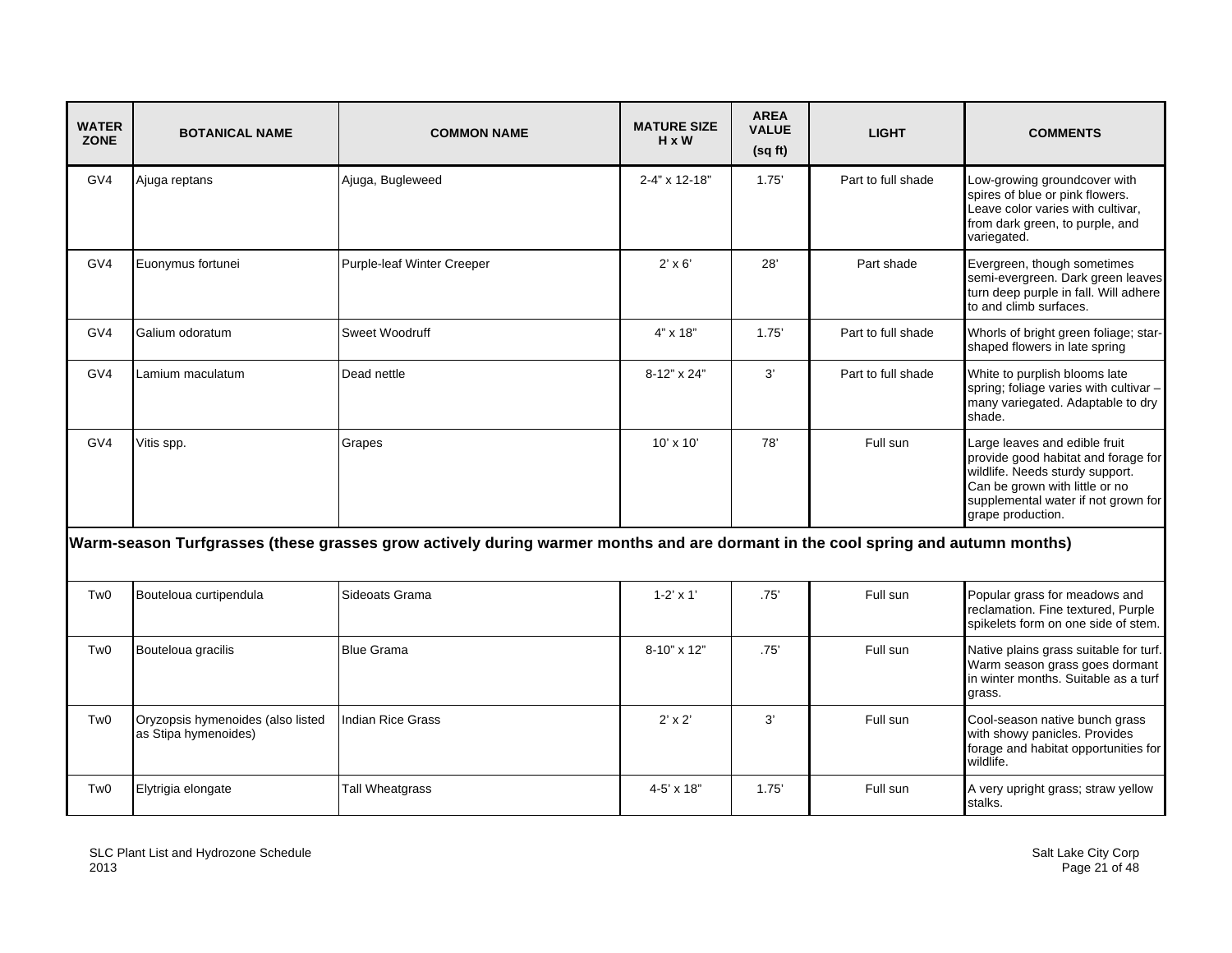| <b>WATER</b><br><b>ZONE</b> | <b>BOTANICAL NAME</b>       | <b>COMMON NAME</b>               | <b>MATURE SIZE</b><br>$H \times W$ | <b>AREA</b><br><b>VALUE</b><br>(sqft) | <b>LIGHT</b>          | <b>COMMENTS</b>                                                                                                                                                                                                        |
|-----------------------------|-----------------------------|----------------------------------|------------------------------------|---------------------------------------|-----------------------|------------------------------------------------------------------------------------------------------------------------------------------------------------------------------------------------------------------------|
| Tw <sub>0</sub>             | Sporobolus airoides         | Alkali sacaton                   | $2' \times 2'$                     | 3'                                    | Full sun              | Delicate appearing foliage with<br>pinkish inflorescence. Tolerant of<br>saline and clay soils.                                                                                                                        |
| Tw1                         | Elymus cinereus             | Great Basin Rye                  | $3-4' \times 2'$                   | 3'                                    | Full sun              | Utah native. Blue gray foliage                                                                                                                                                                                         |
| Tw1                         | Schizachyrium scoparium     | Little Bluestem                  | $2 - 4' \times 30''$               | 4.5                                   | Sun to light shade    | Upright, erect habit. Leaves flat<br>and stiff, light green aging to<br>darker green; fall color is red.<br>Inflorescence is wispy. Tolerant of<br>heavy clay soils. Attractive to<br>butterflies, birds. Utah native. |
| Tw1                         | Sporobolus contractus       | Spike Dropseed                   | 16" x 12"                          | .75'                                  | Full sun              | Very heat tolerant. Interesting<br>flower spikes. Utah native.<br>Tolerates sandy soils but is<br>adaptive.                                                                                                            |
| Tw1                         | Stipa comata                | Needlegrass                      | $4' \times 1'$                     | .75'                                  | Sun to light shade    | Slender grass with long, elegant<br>awns.                                                                                                                                                                              |
| Tw1                         | Blepharoneuron tricholepis  | Pine Dropseed; Hairy Dropseed    | 30" x 30"                          | 4.5                                   | Sun to light shade    | Upright, arching bunchgrass.<br>Green panicles turn straw colored,<br>and persist into winter. Provides<br>food and shelter for butterflies and<br>birds.                                                              |
| Tw1                         | Festuca ovina glauca        | <b>Blue Fescue</b>               | $1 - 2' \times 1'$                 | .75'                                  | Full sun              | Evergreen. Bluish color. Many<br>cultivars are available, most not as<br>large as the species.                                                                                                                         |
| Tw1                         | Helictotrichon sempervirens | Blue Avena grass; Blue oat grass | $4' \times 2'$                     | 3'                                    | Full sun              | Gray-blue foliage; soft brown<br>plumes mid summer                                                                                                                                                                     |
| Tw1                         | Muhlenbergia capellensis    | Muhly Grass                      | $3' \times 3'$                     | 7'                                    | Full sun              | Plumes dusty pink                                                                                                                                                                                                      |
| Tw1                         | Muhlenbergia montana        | <b>Mountain Muhly</b>            | 30" x 24"                          | 3'                                    | Sun to moderate shade | Upright bunchgrass with open<br>panicles of green, aging to straw<br>and persistent into winter.                                                                                                                       |
| Tw1                         | Muhlenbergia rigens         | Deergrass                        | $3-5' \times 3'$                   | 7'                                    | Sun to light shade    | Upright and arching, coarse-<br>textured bunchgrass; spikelets to 5<br>feet tall, aging to straw. Wildlife<br>and bird habitat. Good container<br>plant.                                                               |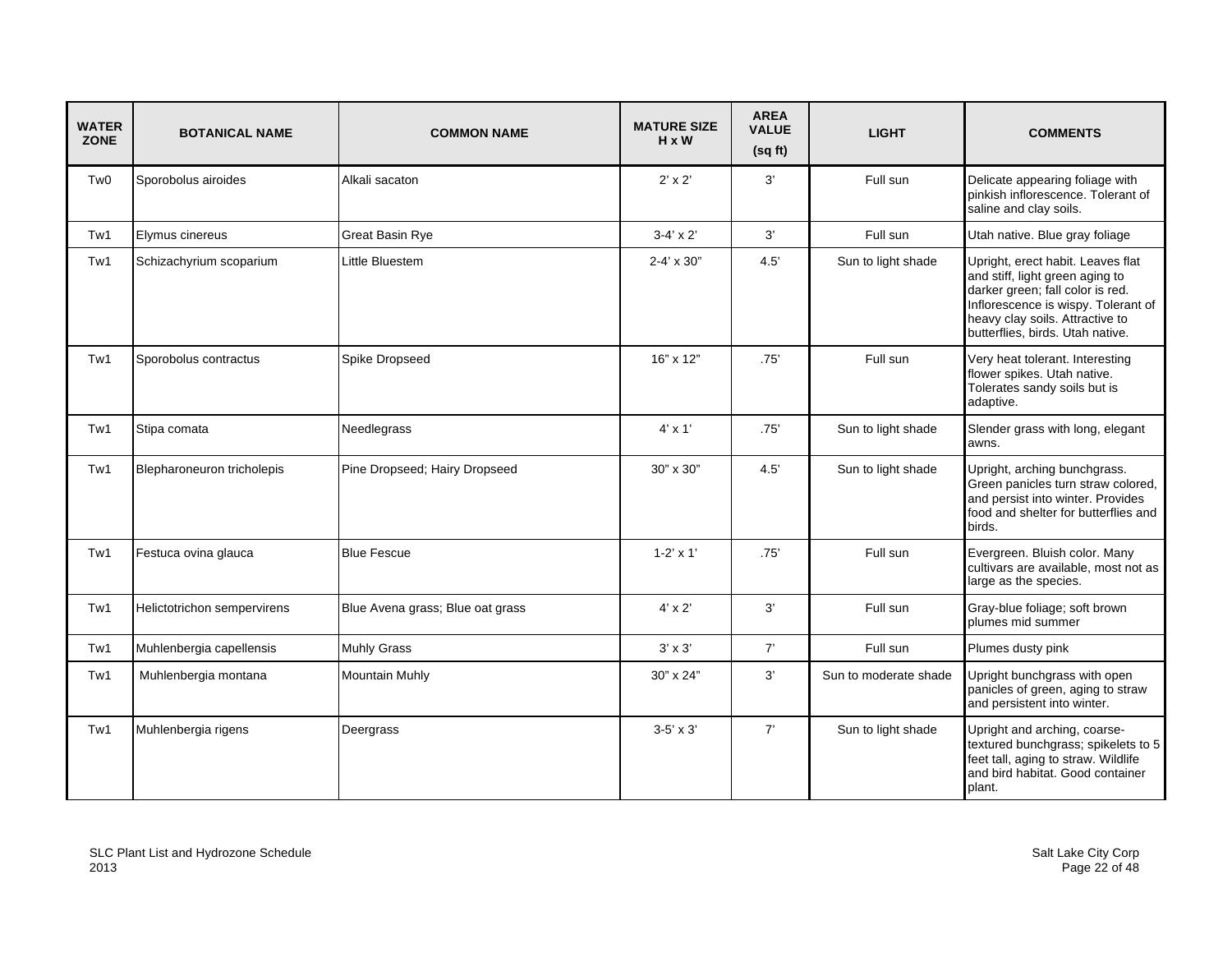| <b>WATER</b><br><b>ZONE</b> | <b>BOTANICAL NAME</b>                                  | <b>COMMON NAME</b>                       | <b>MATURE SIZE</b><br>$H \times W$   | <b>AREA</b><br><b>VALUE</b><br>(sqft) | <b>LIGHT</b>       | <b>COMMENTS</b>                                                                                                                                                                       |
|-----------------------------|--------------------------------------------------------|------------------------------------------|--------------------------------------|---------------------------------------|--------------------|---------------------------------------------------------------------------------------------------------------------------------------------------------------------------------------|
| Tw1                         | Muhlenbergia wrightii                                  | Spike Muhly                              | $1-2' \times 2'$                     | 3'                                    | Full sun           | Fine textured, upright green leaf<br>blades. Green florets age to gray<br>black and persist into winter.                                                                              |
| Tw1                         | Poa fendleriana                                        | Muttongrass                              | $1 - 2' \times 1'$                   | .75'                                  | Sun to shade       | Upright bunchgrass; bright green<br>foliage. Airy panicles of yellow-<br>green florets. Attractive to birds,<br>butterflies.                                                          |
| Tw1                         | Sorghastrum nutans                                     | Indiangrass                              | $4 - 5' \times 18"$                  | 1.75'                                 | Full sun           | Upright habit; nice fall color; habitat<br>for ground dwelling birds                                                                                                                  |
| Tw <sub>2</sub>             | Festuca arizonica                                      | Arizona Fescue                           | $10" - 2' \times 2'$                 | 3'                                    | Sun to light shade | Clumping bunchgrass with wiry<br>seed stalks up to 3 feet tall. Gray<br>green to blue green leaves.                                                                                   |
| Tw <sub>2</sub>             | Pleuraphis jamesii (also listed as<br>Hilaria jamesii) | Galleta grass; Curly grass; James' grass | 18" x 2'                             | 3'                                    | Full sun           | Dense, fuzzy spikelets are angled<br>zig-zag up 2 foot tall stalks. Foliage<br>is gray green, aging to straw. Good<br>choice for dry wildflower meadow.<br>Attractive to butterflies. |
| Tw <sub>2</sub>             | Koeleria macrantha                                     | Prairie Junegrass                        | $2' \times 1'$                       | .75'                                  | Sun to light shade | Clumping bunchgrass with bright<br>green foliage and upright flower<br>spike. Provides food and habitat<br>for birds and large mammals.                                               |
| Tw <sub>2</sub>             | Panicum virgatum                                       | Switch grass                             | $2' \times 2'$<br>Flower stalks to 5 | 3'                                    | Full sun           | Steel blue foliage; upright habit.<br>Florets arranged on arching stem.<br>Plant turns orange in fall. Seeds<br>attractive to birds.                                                  |
| Tw <sub>2</sub>             | Calamagrostis acutiflora                               | <b>Feather Reed Grass</b>                | $4' \times 2'$                       | 12'                                   | Full sun           | Very upright grass; plumes early                                                                                                                                                      |
| Tw <sub>2</sub>             | Calamagrostis acutiflora 'Overdam'                     | Overdam Reedgrass                        | $3' \times 2'$                       | 3'                                    | Part sun           | Green and white variegated<br>foliage; whitish plumes; best in<br>afternoon shade.                                                                                                    |
| Tw <sub>2</sub>             | Calamagrostis arundinacea 'Karl<br>Foerster'           | <b>Foerster Reedgrass</b>                | $4' \times 3'$                       | 7'                                    | Full sun           | Very upright grass; Oat like plumes<br>bloom mid summer and persist<br>well into winter.                                                                                              |
| Tw <sub>2</sub>             | Miscanthus sinensis                                    | <b>Maidenhair Grass</b>                  | $4 - 10' \times 3 - 7'$              | $7 - 38'$                             | Sun to light shade | Upright fountain-like habit; wide<br>variety; white variegated forms<br>prefer some afternoon shade; good<br>winter presence.                                                         |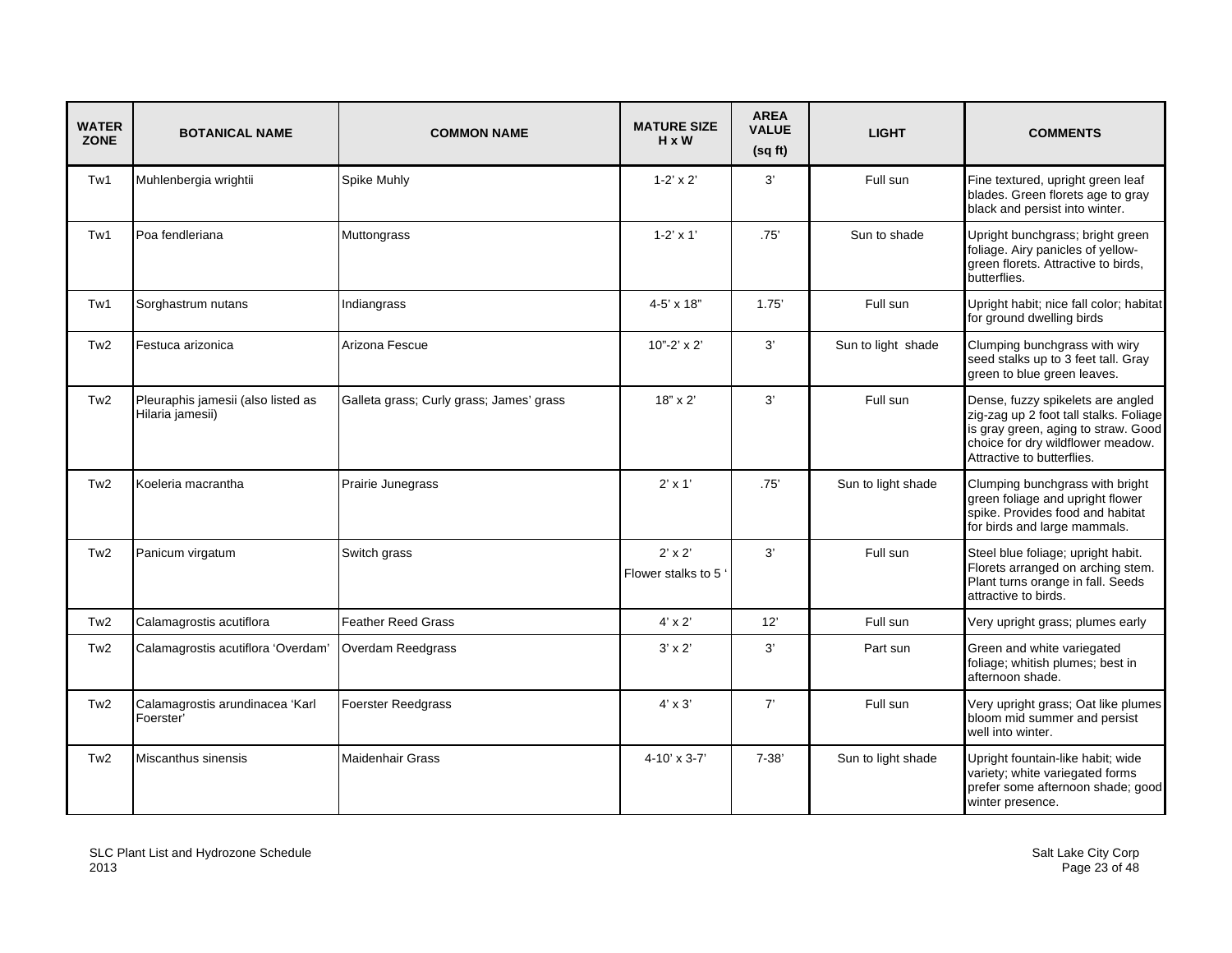| <b>WATER</b><br><b>ZONE</b> | <b>BOTANICAL NAME</b>                                                                                                                 | <b>COMMON NAME</b>               | <b>MATURE SIZE</b><br>$H \times W$ | <b>AREA</b><br><b>VALUE</b><br>(sq ft) | <b>LIGHT</b>       | <b>COMMENTS</b>                                                                                                                                            |  |  |  |
|-----------------------------|---------------------------------------------------------------------------------------------------------------------------------------|----------------------------------|------------------------------------|----------------------------------------|--------------------|------------------------------------------------------------------------------------------------------------------------------------------------------------|--|--|--|
| Tw <sub>2</sub>             | Pennisetum alopecuroides                                                                                                              | <b>Fountain Grass</b>            | $2-3' \times 2-3'$                 | 7'                                     | Sun to light shade | Soft, foxtail-like plumes appear mid<br>summer. Requires good drainage.<br>Plumes useful for flower<br>arrangements.                                       |  |  |  |
|                             | Perennials (these plants, though they may go dormant in the winter, come back each spring; many attract birds, butterflies, and bees) |                                  |                                    |                                        |                    |                                                                                                                                                            |  |  |  |
| P <sub>0</sub>              | Agave parryi                                                                                                                          | Parry's Agave                    | 12" x 18", flower<br>spike to 8'   | 1.75'                                  | Sun to light shade | Thick, blue gray sword-like leaves<br>form low rosette. Stem has many<br>yellow to red tinged flowers mid<br>summer. Flowers infrequently.<br>Utah native. |  |  |  |
| P <sub>0</sub>              | Argemone munita                                                                                                                       | <b>Prickly Poppy</b>             | 24" x 12"                          | 1'                                     | Full sun           | Utah native. Blue green foliage;<br>papery white flowers                                                                                                   |  |  |  |
| P <sub>0</sub>              | Astragalus utahensis                                                                                                                  | Utah Lady finger; Utah milkvetch | $4" \times 10"$                    | 1'                                     | Full sun           | Utah native. Hairy, silver foliage;<br>rose pink flowers                                                                                                   |  |  |  |
| P <sub>0</sub>              | Mirabilis multiflora                                                                                                                  | Desert Four O'Clock              | $2' \times 5'$                     | 19.5'                                  | Full sun           | Magenta flowers open in evening;<br>thick, leathery foliage. Utah native.                                                                                  |  |  |  |
| P <sub>0</sub>              | Penstemon eatonii                                                                                                                     | Eaton's Beardtongue              | 36" x 12"                          | 1'                                     | Sun to light shade | Scarlet red flowers; dark shiny<br>green foliage. Utah native. Will die<br>if over-watered.                                                                |  |  |  |
| P <sub>0</sub>              | Penstemon palmeri                                                                                                                     | Palmer Penstemon                 | $3' \times 2'$                     | 3'                                     | Full sun           | Tall spikes of pale pink, fragrant<br>flowers. Utah native. Will die if<br>over-watered.                                                                   |  |  |  |
| P <sub>0</sub>              | Penstemon pseudospectabilis                                                                                                           | <b>Desert Penstemon</b>          | $2 - 3' \times 2'$                 | 3'                                     | Sun to part shade  | Vibrant, hot pink flowers late spring<br>to mid summer. Blue green foliage                                                                                 |  |  |  |
| P <sub>0</sub>              | Spharealcea ssp.                                                                                                                      | Globemallow                      | $2-3' \times 1'$                   | .75'                                   | Full sun           | True orange flowers in summer.<br>Foliage is pale gray green. Utah<br>native.                                                                              |  |  |  |
| P <sub>0</sub>              | Viguiera multiflora                                                                                                                   | <b>Showy Goldeneye</b>           | 24" x 36"                          | 7'                                     | Full sun           | Utah native. Small daisy-like yellow<br>flowers; will naturalize. Leaves are<br>lance-shaped.                                                              |  |  |  |
| <b>P1</b>                   | Achillea ageratifolia                                                                                                                 | <b>Greek Yarrow</b>              | $4" \times 18"$                    | 1.75'                                  | Full sun           | Bright white flower clusters above<br>gray green foliage. Late spring<br>bloom.                                                                            |  |  |  |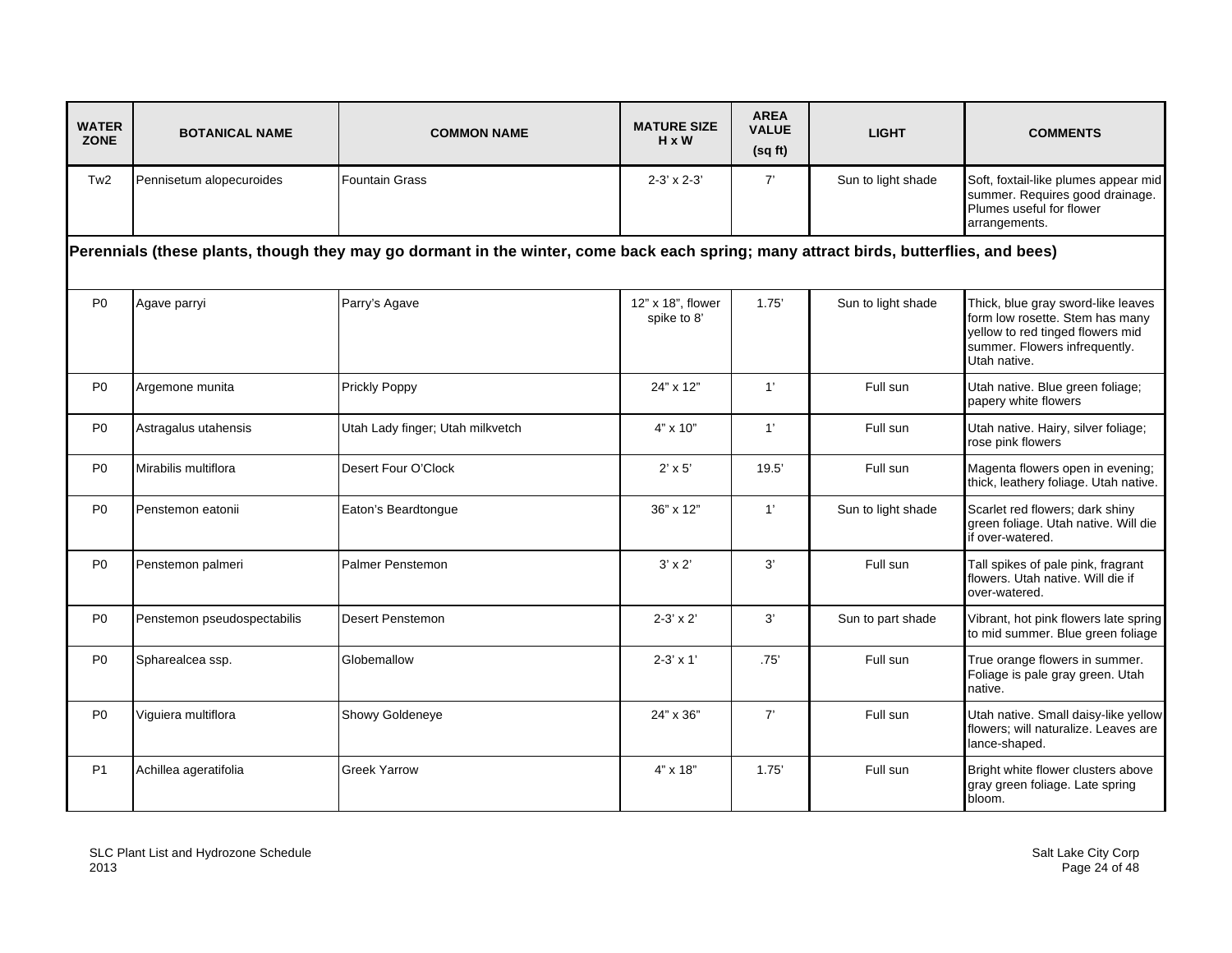| <b>WATER</b><br><b>ZONE</b> | <b>BOTANICAL NAME</b>  | <b>COMMON NAME</b>        | <b>MATURE SIZE</b><br>$H \times W$ | <b>AREA</b><br><b>VALUE</b><br>(sqft) | <b>LIGHT</b>       | <b>COMMENTS</b>                                                                                                                                                                               |
|-----------------------------|------------------------|---------------------------|------------------------------------|---------------------------------------|--------------------|-----------------------------------------------------------------------------------------------------------------------------------------------------------------------------------------------|
| P <sub>1</sub>              | Achillea filipendula   | <b>Fernleaf Yarrow</b>    | $2 - 4' \times 2'$                 | 3'                                    | Full sun           | Two widely used cultivars,<br>'Coronation Gold' and 'Moonshine'                                                                                                                               |
| P <sub>1</sub>              | Achillea millefollium. | Yarrow                    | 36" x 24"                          | 3'                                    | Full sun           | Wide range of colors. Over<br>watering tends to make the plants<br>flop. Aggressive when over-<br>watered.                                                                                    |
| <b>P1</b>                   | Achillea serbica       | Serbian Yarrow            | $4" \times 15"$                    | 1'                                    | Full sun           | Tight gray mats of evergreen<br>foliage topped by white spring<br>flowers.                                                                                                                    |
| <b>P1</b>                   | Aethionema schistosum  | Persian Rockcress         | $10" \times 15"$                   | 1'                                    | Full sun           | Fragrant, soft pink flowers cover<br>plant in early spring. Tiny leaves<br>are evergreen and powdery blue.                                                                                    |
| P <sub>1</sub>              | Agastache cana         | Wild Hyssop               | $2 - 3' \times 2'$                 | 3'                                    | Full sun           | Unusual colors, fragrant flowers,<br>and aromatic gray foliage. Airy,<br>upright habit. Late summer<br>blooming.                                                                              |
| <b>P1</b>                   | Agastache rupestris    | Licorice Hyssop           | $2-3' \times 2'$                   | 3'                                    | Full sun           | Orange and lavender midsummer<br>to fall flowers, fragrant needle-like<br>foliage. Very attractive to<br>hummingbirds.                                                                        |
| <b>P1</b>                   | Artemisia spp.         | Wormwood                  | 10-36" x 36"                       | 7'                                    | Full sun           | Silver foliage, finely cut. Size<br>varieties with cultivar.                                                                                                                                  |
| <b>P1</b>                   | Asclepias speciosa     | Showy milkweed            | $3' \times 3'$                     | 7'                                    | Sun to light shade | Upright perennial with gray green<br>leaves and clusters of pinkish<br>white flowers appearing in mid<br>summer. Very attractive to<br>butterflies. May form larger<br>colonies. Utah native. |
| <b>P1</b>                   | Asclepias tuberosa     | <b>Butterfly Milkweed</b> | $1 - 2' \times 2'$                 | 3'                                    | Full sun           | Orange midsummer blooms are a<br>favorite of butterflies.                                                                                                                                     |
| <b>P1</b>                   | Berlandiera lyrata     | Chocolate flower          | 18" x 12"                          | 1'                                    | Full sun           | Yellow mid-summer daisy; fragrant                                                                                                                                                             |
| <b>P1</b>                   | Calylophus hartwegii   | Fendler's Sundrops        | $1' \times 3'$                     | 7'                                    | Full sun           | Four-petaled pale yellow flowers<br>fade to orange and reddish pink,<br>blooming all summer. Green<br>foliage.                                                                                |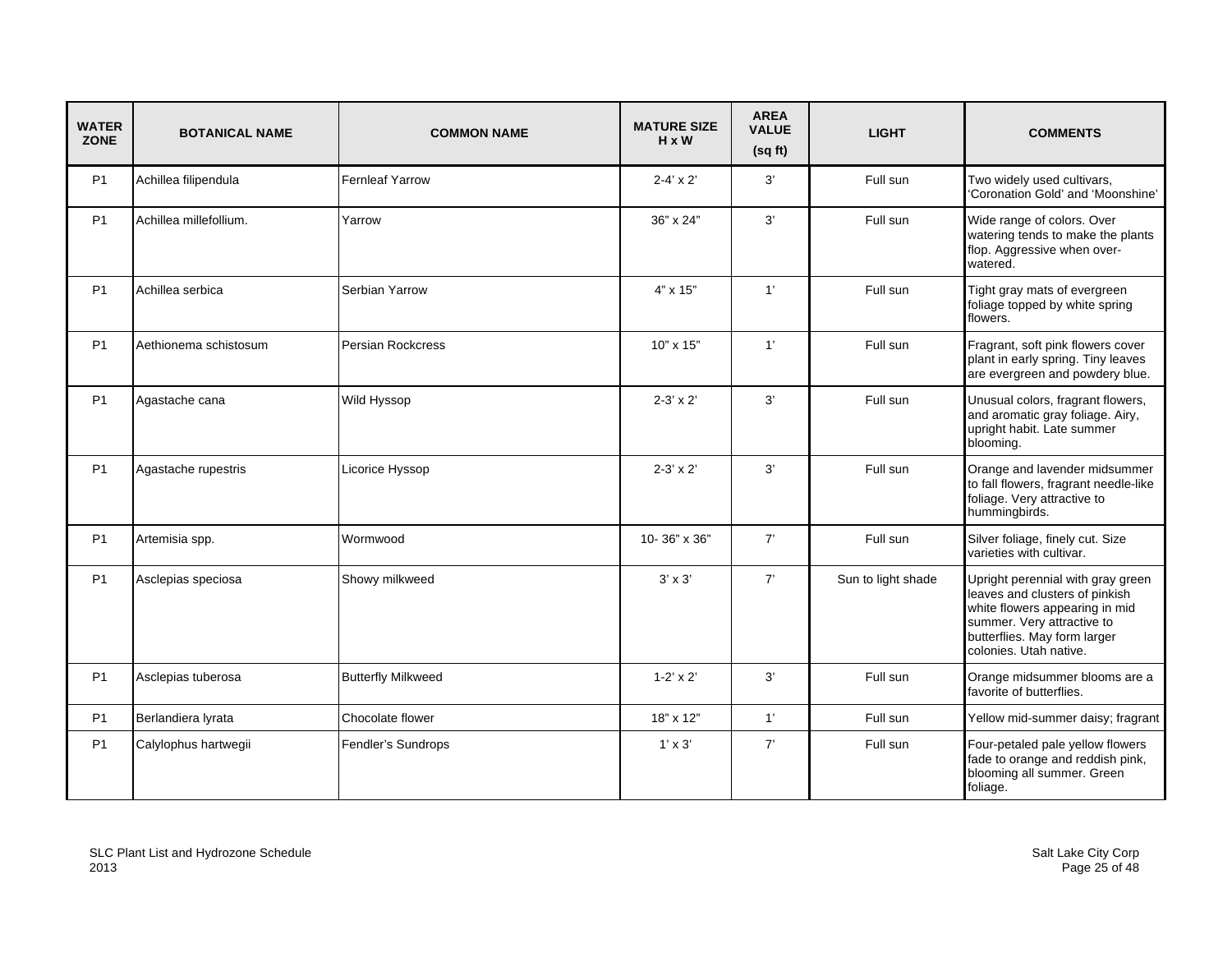| <b>WATER</b><br><b>ZONE</b> | <b>BOTANICAL NAME</b>                                            | <b>COMMON NAME</b>             | <b>MATURE SIZE</b><br>H x W | <b>AREA</b><br><b>VALUE</b><br>(sqft) | <b>LIGHT</b>      | <b>COMMENTS</b>                                                                                                |
|-----------------------------|------------------------------------------------------------------|--------------------------------|-----------------------------|---------------------------------------|-------------------|----------------------------------------------------------------------------------------------------------------|
| P <sub>1</sub>              | Delosperma cooperi                                               | Pink Hardy Iceplant            | $6" \times 24"$             | 3'                                    | Full sun          | Pink flower late spring; succulent<br>green foliage                                                            |
| P <sub>1</sub>              | Epilobum caanum v. arizonica<br>(formerly Zauschneria arizonica) | <b>Hummingbird Trumpet</b>     | $1-2' \times 2-4'$          | 7'                                    | Sun to part shade | Delicate scarlet, trumpet shaped<br>flowers in early fall. Utah native.                                        |
| P <sub>1</sub>              | Epilobum caanum v. latifolia<br>(formerlyZauschneria latifolia)  | Hummingbird Flower             | 18" x 18"                   | 1.75'                                 | Full sun          | Brilliant scarlet trumpets late<br>summer into fall                                                            |
| <b>P1</b>                   | Gaillardia aristata                                              | <b>Blanket Flower</b>          | $2-3' \times 2-3'$          | 7'                                    | Full sun          | Utah native. Yellow and mahogany<br>summer flower; reseeds.                                                    |
| P <sub>1</sub>              | Gaura lindheimeri                                                | Gaura, Whirling Butterflies    | 36" x 30"                   | 4.5                                   | Full sun          | White butterfly-like flowers bloom<br>all summer. Fine textured foliage.<br>Wispy appearance.                  |
| <b>P1</b>                   | Helianthemum nummularium                                         | Rockrose                       | $6" \times 18"$             | 1.75'                                 | Sun to part shade | Simple, five-petaled flowers in a<br>wide range of colors; mats of green<br>to gray foliage have fine texture. |
| P <sub>1</sub>              | Hesperaloe parvifolia                                            | Red Yucca                      | $5' \times 3'$              | 7'                                    | Sun to part shade | Similar in appearance to Yucca,<br>but has finer foliage. Reddish<br>flowers appear in summer.                 |
| P <sub>1</sub>              | Kniphorfia uvaria                                                | Red Hot Poker                  | $3' \times 3'$              | 7'                                    | Full sun          | Grass like foliage, unusual bi-color<br>flower spikes in yellow to red. Deer<br>resistant.                     |
| P <sub>1</sub>              | Linum lewisii (also listed as L.<br>perenne v. lewisii)          | Blue Flax; Lewis' Flax         | 24" x 18"                   | 1.75'                                 | Full to part sun  | Wispy foliage; blue spring flower                                                                              |
| P <sub>1</sub>              | Oenothera berlandieri 'Siskiyou'                                 | Siskiyou Pink Mexican Primrose | 12" x 12"                   | 1'                                    | Sun to part shade | Papery pink flowers bloom all<br>summer; foliage is dark green. Can<br>become invasive if over-watered.        |
| P <sub>1</sub>              | Oenothera caespitosa                                             | <b>Tufted Evening Primrose</b> | $6" \times 6"$              | .5'                                   | Full sun          | Utah native. Large white flowers;<br>opens in evening                                                          |
| P <sub>1</sub>              | Oenothera howardii                                               | <b>Bronze Evening Primrose</b> | $6" \times 6"$              | .5'                                   | Full sun          | Utah native. Yellow flowers fade to<br>bronze                                                                  |
| P <sub>1</sub>              | Oenothera missouriensis                                          | Missouri Evening Primrose      | 10-12" x 24"                | 3'                                    | Full sun          | Large, lemon yellow flowers open<br>towards the end of day; glossy<br>green foliage. Flowers all summer.       |
| P <sub>1</sub>              | Oenothera pallida                                                | Pale Evening Primrose          | 12" x 12"                   | 1'                                    | Full sun          | Fast growing. Large white flowers;<br>good choice for sandy soils. Utah<br>native.                             |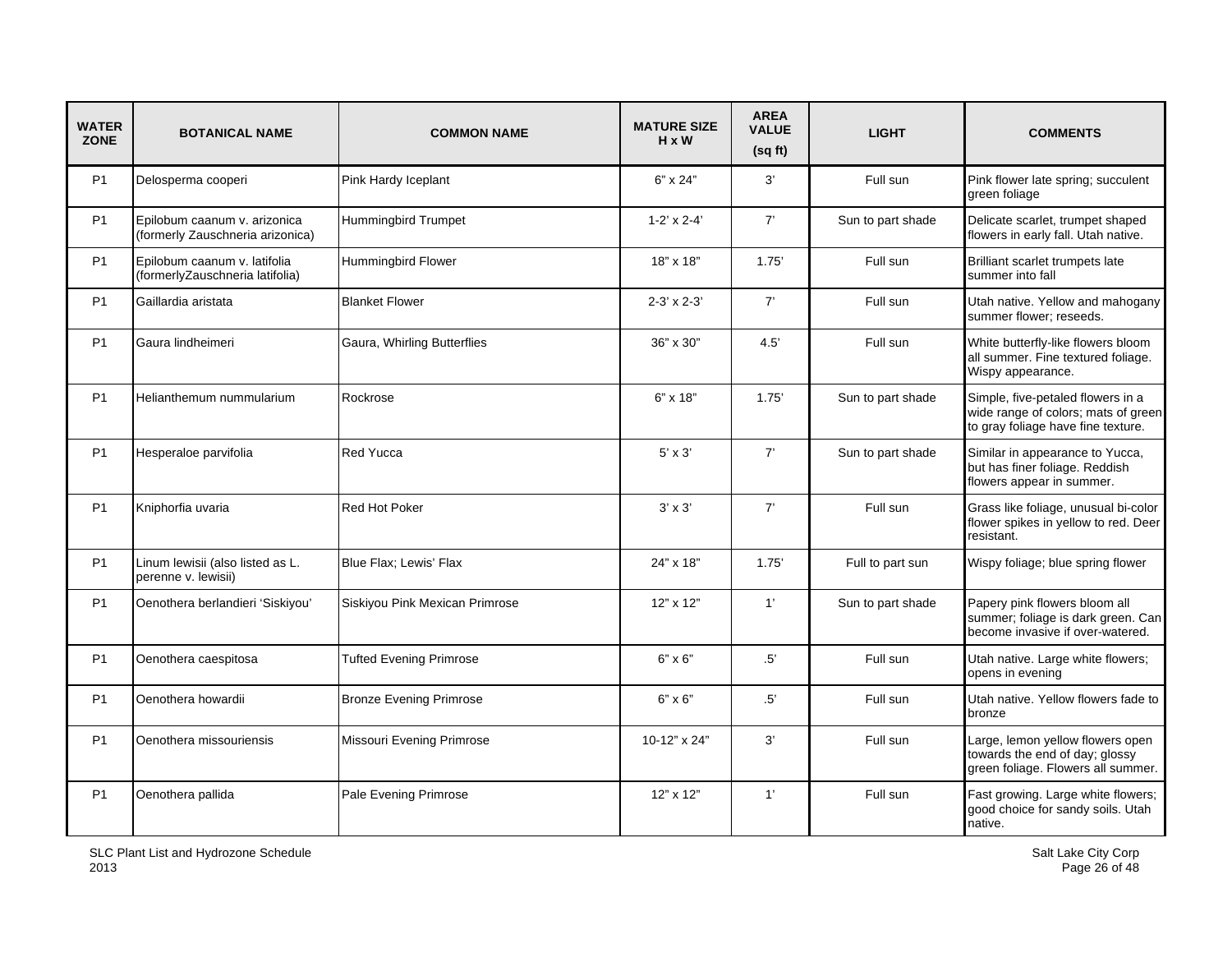| <b>WATER</b><br><b>ZONE</b> | <b>BOTANICAL NAME</b>      | <b>COMMON NAME</b>              | <b>MATURE SIZE</b><br>$H \times W$ | <b>AREA</b><br><b>VALUE</b><br>(sq ft) | <b>LIGHT</b>       | <b>COMMENTS</b>                                                                                                                         |
|-----------------------------|----------------------------|---------------------------------|------------------------------------|----------------------------------------|--------------------|-----------------------------------------------------------------------------------------------------------------------------------------|
| P <sub>1</sub>              | Penstemon ambiguus         | Sand Penstemon                  | $2' \times 2'$                     | 3'                                     | Sun to light shade | Airy clumps of grass-like foliage<br>with many stems of pink flowers<br>early to mid summer.                                            |
| P1                          | Penstemon barbatus.        | Scarlet Bugler                  | $2 - 4' \times 2'$                 | 3'                                     | Sun to light shade | Foliage is a low mound; flowers<br>rise on spires early summer. Utah<br>native                                                          |
| P1                          | Penstemon caespitosa       | <b>Tufted Beardtongue</b>       | 2-12" x 36"                        | 7'                                     | Sun to light shade | Compact mat of gray green foliage<br>covered with purple flowers from<br>early to late spring.                                          |
| P <sub>1</sub>              | Penstemon cyananthus       | Wasatch Beardtonque             | 36" x 12"                          | $\cdot$ 1'                             | Full sun           | Sky blue flowers early to mid<br>summer. Utah native.                                                                                   |
| P <sub>1</sub>              | Penstemon linarioides      | Mat Penstemon                   | $1' \times 3'$                     | 7'                                     | Sun to light shade | Fine textured gray green leaves;<br>lavender-blue snap-like flowers<br>late spring.                                                     |
| <b>P1</b>                   | Penstemon pinifolius       | Pine-leaf Penstemon             | $12" \times 12"$                   | 1'                                     | Full sun           | Fine foliage; small scarlet trumpet-<br>shaped flowers                                                                                  |
| P <sub>1</sub>              | Penstemon whippleanus      | Whipple's Penstemon             | $2-3' \times 2'$                   | 3'                                     | Sun to light shade | Burgundy purple flowers early to<br>late summer. Utah native.                                                                           |
| P1                          | Perovskia atriplicifolia   | Russian Sage                    | $3-5' \times 3-4'$                 | 12.5'                                  | Full sun           | Small lavender blue flowers in tall<br>spires; foliage is gray green and<br>aromatic. Cut back to ground in<br>spring keeps plant lush. |
| P <sub>1</sub>              | Ratibida columnifera       | Prairie Coneflower, Mexican Hat | 24" x 18"                          | 1.75'                                  | Full sun           | Yellow and mahogany petals<br>surround pronounced center mid<br>summer; ferny foliage                                                   |
| P1                          | Santolina chamaecyparissus | Lavender Cotton                 | 12-18" x 18"                       | 1.75'                                  | Full sun           | Gray foliage forms compact<br>mound; yellow button flowers<br>midsummer. Evergreen in mild<br>winter. Aromatic.                         |
| P1                          | Santolina virens           | Green Santolina                 | 12-18" x 18"                       | 1.75'                                  | Full sun           | Bright green compact foliage;<br>evergreen in mild winters.                                                                             |
| P1                          | Sedum spectabile           | Showy Stonecrop                 | 18-24" x 15"                       | 1.75'                                  | Sun to light shade | Fleshy blue-green leaves appear in<br>mid spring, followed by white to<br>pink broccoli-like flower.                                    |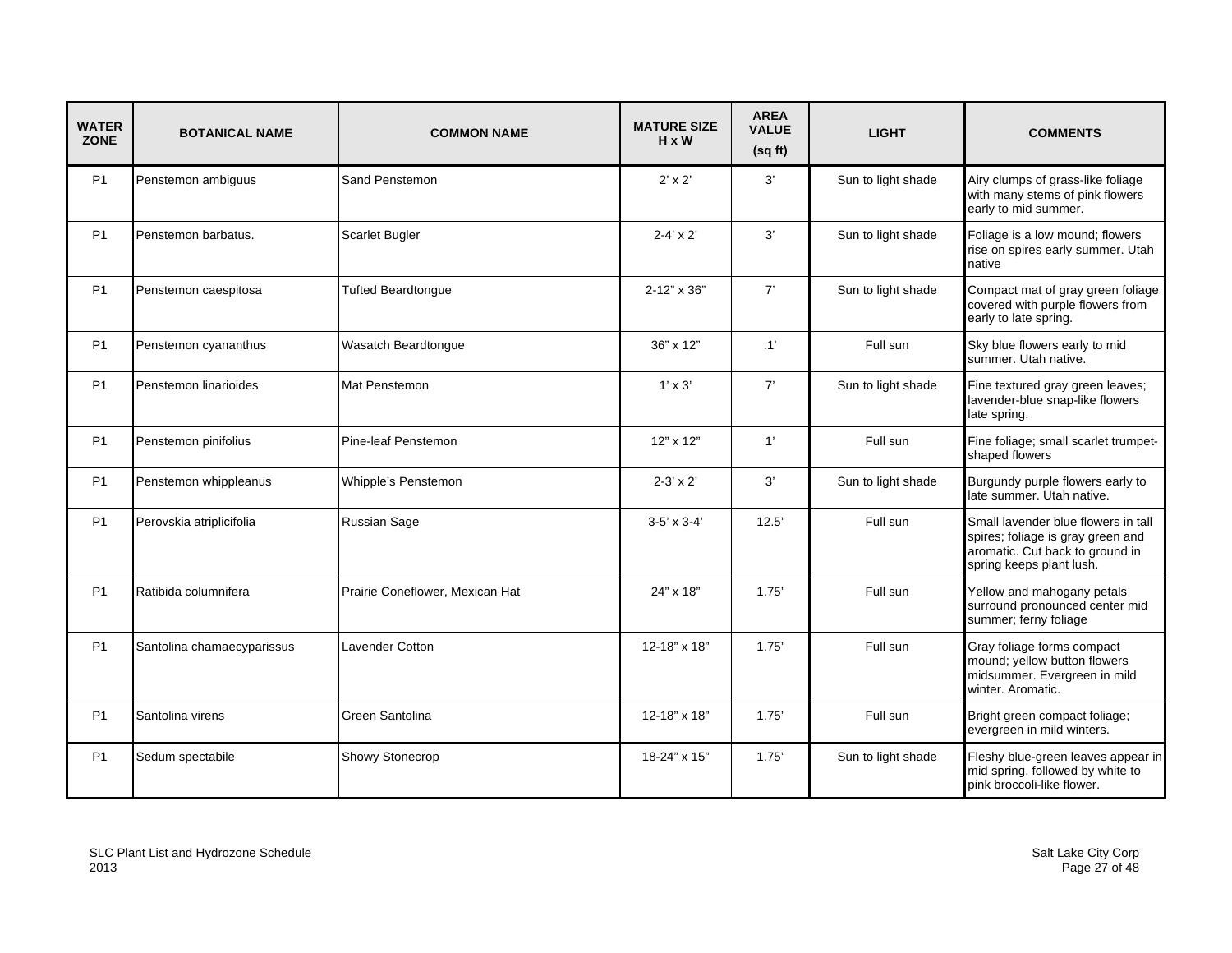| <b>WATER</b><br><b>ZONE</b> | <b>BOTANICAL NAME</b>    | <b>COMMON NAME</b>                            | <b>MATURE SIZE</b><br>$H \times W$ | <b>AREA</b><br><b>VALUE</b><br>(sqft) | <b>LIGHT</b>       | <b>COMMENTS</b>                                                                                    |
|-----------------------------|--------------------------|-----------------------------------------------|------------------------------------|---------------------------------------|--------------------|----------------------------------------------------------------------------------------------------|
| P <sub>1</sub>              | Sempervivum tectorum     | <b>Hens And Chicks</b>                        | $4" \times 12"$                    | 1'                                    | Full sun           | Succulent foliage forms low<br>rosettes. Interesting specimen in<br>rock gardens.                  |
| P1                          | Tanacetum densum         | Partridge Feather                             | 6-8" x 12"                         | .75'                                  | Full sun           | Mats of silvery white, finely cut<br>foliage; yellow button flowers early<br>summer.               |
| <b>P1</b>                   | Teucrium aroanium        | <b>Creeping Germander</b>                     | $3" \times 18"$                    | 1.75'                                 | Sun to light shade | Mounds of silver foliage; lavender<br>pink fragrant flowers mid summer.                            |
| P <sub>1</sub>              | Teucrium chamaedrys      | <b>Wall Germander</b>                         | $1' \times 2'$                     | 3'                                    | Sun to light shade | Dark glossy foliage is evergreen in<br>mild winters; spikes of lavender<br>pink flowers in summer. |
| <b>P1</b>                   | Zizophora clinopodioides | <b>Blue Mint Bush</b>                         | 18" x 18"                          | 1.75'                                 | Sun to part shade  | Blue, thyme-like flowers cover<br>plant in summer. Foliage is dull<br>green. Fragrant.             |
| <b>P2</b>                   | Adenophora latifolia     | Lilyleaf Ladybells                            | $2-3' \times 2'$                   | 3'                                    | Part to full shade | Tall stalks of trumpet-like lavender<br>blue flowers in early summer.<br>Good in dry shade.        |
| P <sub>2</sub>              | Alyssum montanum         | Mountain Gold Alyssum                         | 4" x 15"                           | 1'                                    | Sun to part shade  | Bright yellow flowers in early spring<br>cover gray green foliage.                                 |
| <b>P2</b>                   | Amorpha canescens        | Leadplant                                     | $2 - 4' \times 3'$                 | 7'                                    | Full sun           | Silvery-white hairy foliage with pink<br>pea-like flower                                           |
| P <sub>2</sub>              | Anacyclus depressus      | Mount Atlas Daisy                             | $2" \times 18"$                    | 1.75'                                 | Full sun           | Silvery green foliage; bright white<br>daisy-like flower mid spring                                |
| P <sub>2</sub>              | Anaphalis margaritacea   | Pearly Everlasting                            | $2' \times 2'$                     | 3'                                    | Sun to light shade | Golden flowers in silver bracts;<br>woolly silver foliage. Good choice<br>for meadow mixes.        |
| P <sub>2</sub>              | Antennaria parviflora;   | Pussy Toes                                    | $4" \times 18"$                    | 1.75'                                 | Sun to part shade  | Utah native; silvery foliage, pink or<br>white ball shaped flowers                                 |
| <b>P2</b>                   | A. rosea                 | Pink Pussy Toes                               |                                    |                                       |                    |                                                                                                    |
| P <sub>2</sub>              | Callirhoe involucrata    | Poppy Mallow; Prairie Winecup                 | $12" \times 36"$                   | 7'                                    | Full sun           | Magenta flowers mid summer into<br>fall. Deeply lobed foliage                                      |
| P <sub>2</sub>              | Centranthus ruber        | Keys Of Heaven, Jupiter's Beard, Red Valerian | 36" x 24"                          | 3'                                    | Sun to part shade  | Pink to red flowers off and on all<br>summer. White form is C. alba.                               |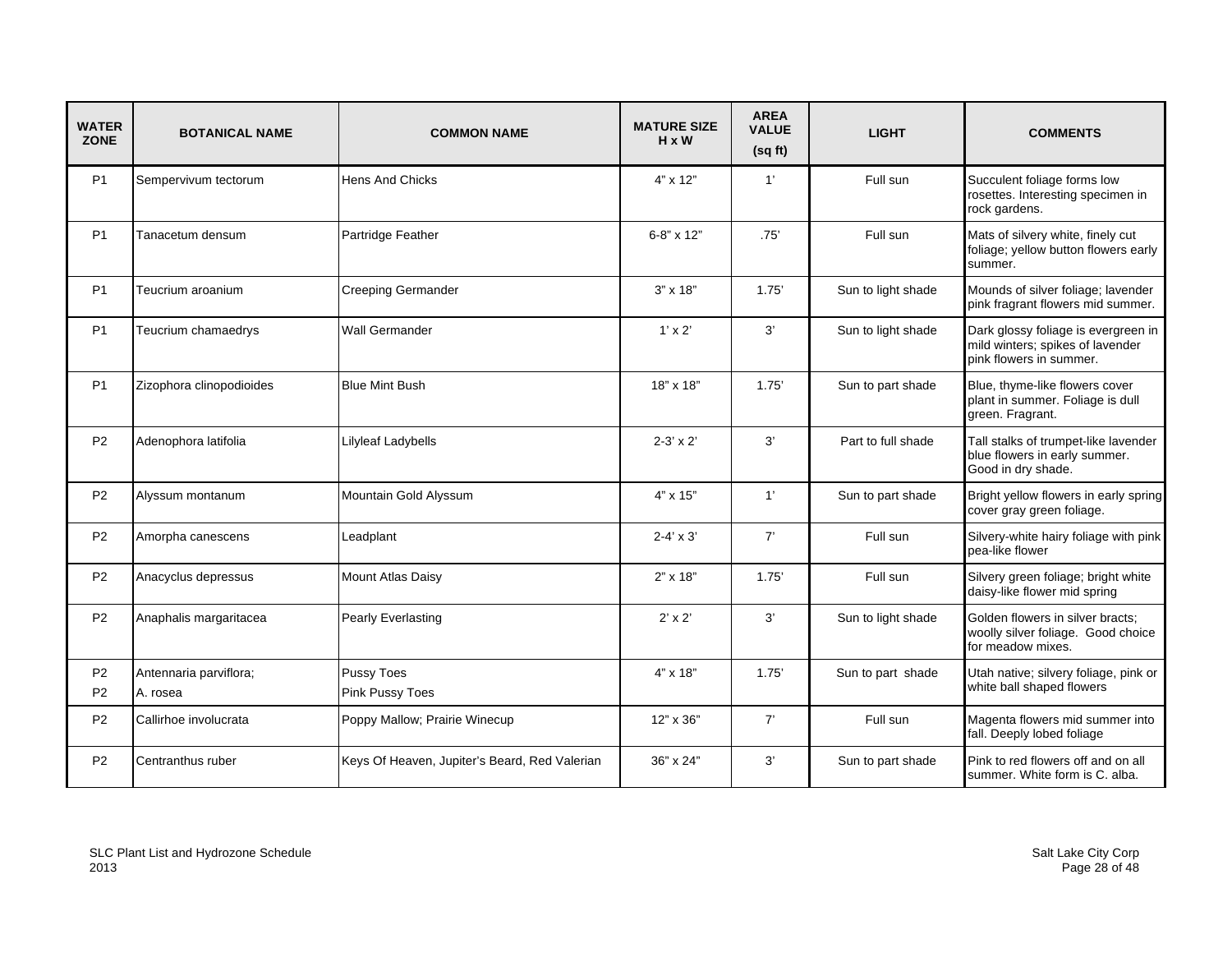| <b>WATER</b><br><b>ZONE</b> | <b>BOTANICAL NAME</b>  | <b>COMMON NAME</b>                                                                                  | <b>MATURE SIZE</b><br>$H \times W$ | <b>AREA</b><br><b>VALUE</b><br>(sqft) | <b>LIGHT</b>       | <b>COMMENTS</b>                                                                                                                   |
|-----------------------------|------------------------|-----------------------------------------------------------------------------------------------------|------------------------------------|---------------------------------------|--------------------|-----------------------------------------------------------------------------------------------------------------------------------|
| P <sub>2</sub>              | Eriogonum umbellatum   | <b>Sulfur Flower</b>                                                                                | 12" x 18"                          | 1.75'                                 | Full sun           | Utah native. Early to midsummer<br>sulfur-yellow flowers above dark<br>green foliage                                              |
| <b>P2</b>                   | Erodium chrysanthum    | Yellow Stork's bill                                                                                 | 5" x 12"                           | .75'                                  | Full sun           | Lacy gray green foliage; soft yellow<br>flowers during summer months.                                                             |
| <b>P2</b>                   | Eupatorium greggii     | Texas Mist Flower                                                                                   | 30" x 36"                          | 7'                                    | Sun to part shade  | Lavender blue flowers, like fluffy<br>balls, bloom all summer. With less<br>water needs more shade.<br>Attractive to butterflies. |
| <b>P2</b>                   | Globularia cordifolia  | Leather Leaf Powder Puff                                                                            | $4" \times 15"$                    | 1'                                    | Sun to part shade  | Low mat of evergreen leaves; light<br>blue flower puffs in late spring.                                                           |
| P <sub>2</sub>              | Iberis sempervirens    | Candytuft                                                                                           | $12" \times 12"$                   | .75'                                  | Sun to light shade | Evergreen. Bright white flowers<br>mid spring.                                                                                    |
| <b>P2</b>                   | Lavandula angustifolia | English Lavender<br>(many cultivars available including Munstead,<br>Hidcote, Nana, and Jean Davis) | 15-30" x 15-24"                    | 3'                                    | Full sun           | Aromatic green or gray foliage<br>topped by fragrant purple spires.<br>Mid summer bloom. Evergreen.<br>Deer resistant.            |
| <b>P2</b>                   | Lavandula x intermedia | Lavandin                                                                                            | 24-36" x 18-24"                    | 1.75' to 3'                           | Full sun           | Aromatic, evergreen foliage;<br>flowers slightly later than English<br>Lavender. Deer resistant.                                  |
| <b>P2</b>                   | Liatris punctata       | Dotted Gayfeather                                                                                   | 18" x 18"                          | 1.75'                                 | Full sun           | Magenta pink spires in late<br>summer; grass-like foliage.                                                                        |
| P <sub>2</sub>              | Liatris spicata        | Gayfeather                                                                                          | $2 - 3' \times 2'$                 | 3'                                    | Full sun           | Grass-like foliage and showy<br>flower spikes in purple and violet.                                                               |
| <b>P2</b>                   | Nepeta x faassenii     | Catmint                                                                                             | 18" x 30"                          | 4.5'                                  | Sun to light shade | Lavender blue flowers early<br>summer; soft gray fragrant foliage.                                                                |
| P <sub>2</sub>              | Papaver orientale      | <b>Oriental Poppy</b>                                                                               | 30" x 24"                          | 3'                                    | Sun to light shade | Papery flowers in mid spring in a<br>variety of colors. Hairy basal<br>foliage goes dormant in low water<br>situations.           |
| <b>P2</b>                   | Penstemon strictus     | Rocky Mountain Penstemon                                                                            | 30" x 30"                          | 4.5                                   | Full sun           | Brilliant purple blue flowers early to<br>mid summer. Rich green foliage.<br>Utah native.                                         |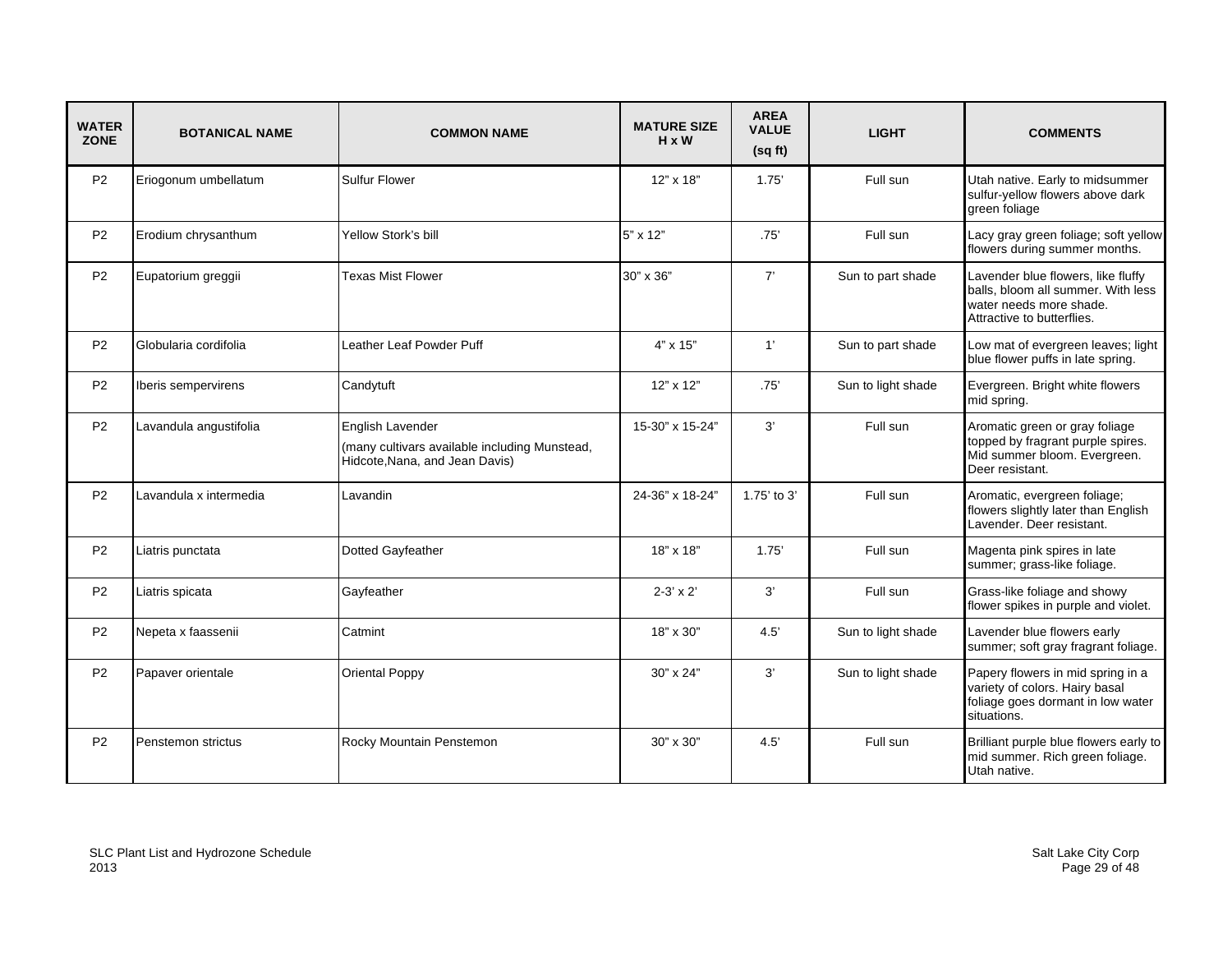| <b>WATER</b><br><b>ZONE</b> | <b>BOTANICAL NAME</b>                                      | <b>COMMON NAME</b>       | <b>MATURE SIZE</b><br>$H \times W$ | <b>AREA</b><br><b>VALUE</b><br>(sqft) | <b>LIGHT</b>           | <b>COMMENTS</b>                                                                                                                                       |
|-----------------------------|------------------------------------------------------------|--------------------------|------------------------------------|---------------------------------------|------------------------|-------------------------------------------------------------------------------------------------------------------------------------------------------|
| P <sub>2</sub>              | Pulsatilla vulgaris (also listed as<br>Anemone pulsatilla) | Pasque Flower            | $9-12" \times 12"$                 | .75'                                  | Sun to part shade      | Magenta or purple cup shaped<br>flowers in early spring, followed by<br>fuzzy plum colored seed heads.                                                |
| P <sub>2</sub>              | Salvia nemerosa                                            | Plume-flowered Salvia    | 30" x 24"                          | 3'                                    | Full sun               | Rosy purple flowers with fuzzy<br>appearance, mid summer. Gray<br>green foliage.                                                                      |
| P <sub>2</sub>              | Salvia officinalis                                         | Kitchen Sage             | $2'$ x $3'$                        | 7'                                    | Full sun               | Evergreen gray green foliage;<br>edible foliage is aromatic.                                                                                          |
| P <sub>2</sub>              | Salvia superba                                             | Garden Salvia            | $2 - 3' \times 2'$                 | 3'                                    | Full sun               | Spires of flowers mid summer;<br>foliage typically dull green.                                                                                        |
| P2                          | Saponaria ocymoides                                        | Rock Soapwort            | 6" x 24"                           | 3'                                    | Sun to part shade      | Pink or white spring flowers; fine<br>textured foliage.                                                                                               |
| P <sub>2</sub>              | Scutellaria resinosa                                       | Prairie Skullcap         | 10" x 10"                          | .75'                                  | Full sun               | Neat mounds of thyme-like foliage;<br>lavender blue flowers late spring.                                                                              |
| P <sub>2</sub>              | Solidago canadensis                                        | Goldenrod                | $3-4' \times 3-4'$                 | 12.5'                                 | Sun to shade           | Plumes of yellow flowers late<br>summer to early fall.                                                                                                |
| P <sub>3</sub>              | Alchemilla mollis                                          | Lady's Mantle            | 12-18" x 15"                       | 1'                                    | Part shade             | Round foliage with felt like texture;<br>chartreuse flower in late spring.                                                                            |
| P <sub>3</sub>              | Aquilegia caerulea                                         | Rocky Mountain Columbine | 24" x 18"                          | 1.75'                                 | Part shade             | Blue and white flowers. The more<br>sun, the more water it needs. Utah<br>native                                                                      |
| P <sub>3</sub>              | Aquilegia chrysantha                                       | Golden Columbine         | $2' \times 2'$                     | 3'                                    | Sun to part shade      | Yellow flower. The more sun the<br>more water it needs.                                                                                               |
| P <sub>3</sub>              | Aquilegia formosa                                          | Western Columbine        | 18" x 24"                          | 3'                                    | Full sun to part shade | Utah native. Yellow petals with<br>orange-red sepals. More drought<br>tolerant than most other columbine                                              |
| P <sub>3</sub>              | Armeria maritima                                           | <b>Common Thrift</b>     | 6" x 12"                           | .75'                                  | Sun to part shade      | Rose pink ball-like flowers; grass-<br>like foliage. Might need more water<br>in heat of summer.                                                      |
| P <sub>3</sub>              | Baptisia australis                                         | False Indigo             | $3-4' \times 4'$                   | 12.5'                                 | Sun to part shade      | Indigo-blue flowers in mid to late<br>spring on long racemes; seed pods<br>are shiny black. Foliage is pea-like<br>and blue green. Slow to establish. |
| P <sub>3</sub>              | Bergenia cordifolia                                        | Bergenia, Saxifrage      | 12" x 12"                          | .75'                                  | Part to full shade     | Large, oval leaves are persistent<br>into winter; pink spring flower                                                                                  |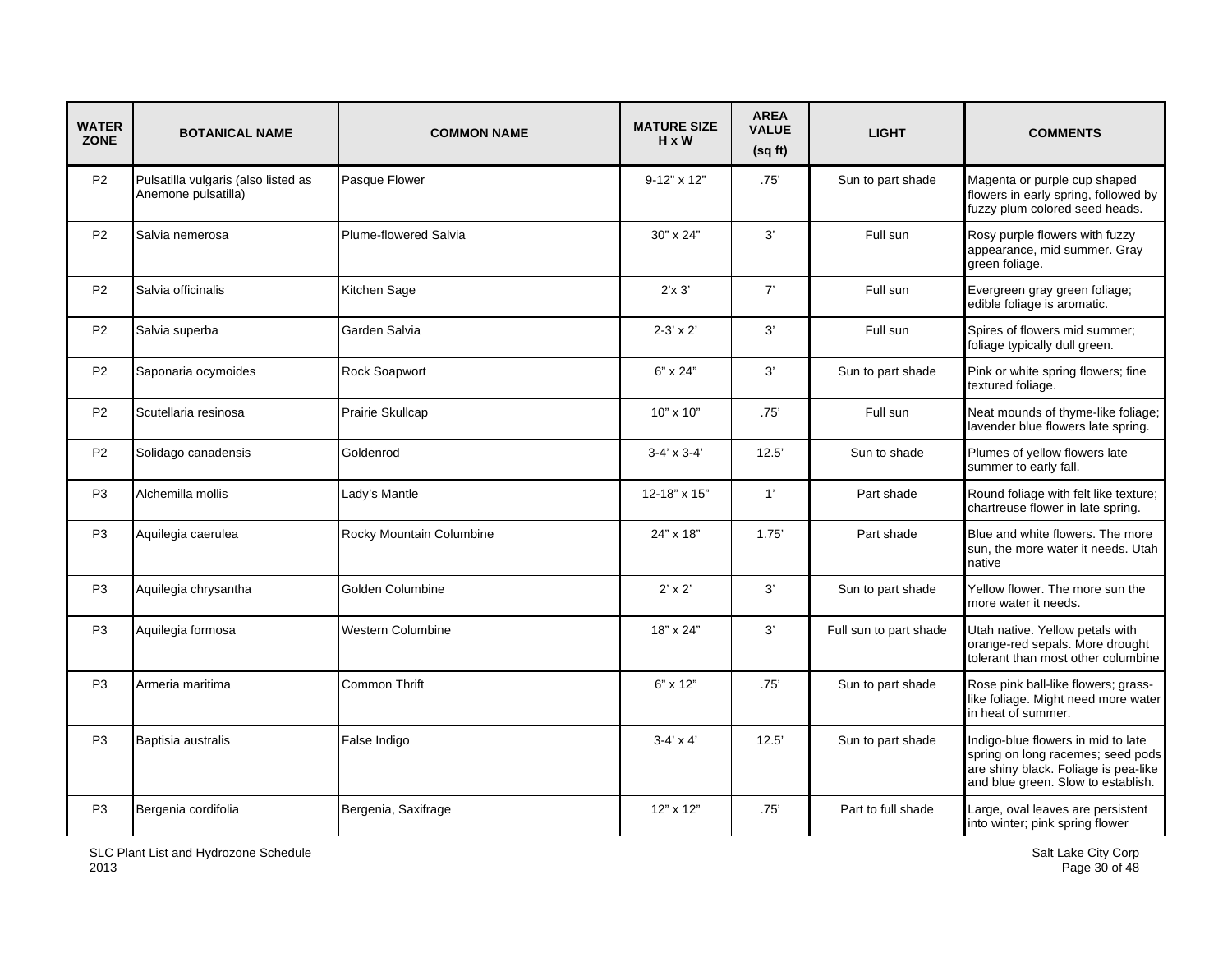| <b>WATER</b><br><b>ZONE</b> | <b>BOTANICAL NAME</b>      | <b>COMMON NAME</b>          | <b>MATURE SIZE</b><br>$H \times W$ | <b>AREA</b><br><b>VALUE</b><br>(sqft) | <b>LIGHT</b>       | <b>COMMENTS</b>                                                                                            |
|-----------------------------|----------------------------|-----------------------------|------------------------------------|---------------------------------------|--------------------|------------------------------------------------------------------------------------------------------------|
| P <sub>3</sub>              | Campanula portenshlagiana  | <b>Dalmatian Bellflower</b> | 5-10" x 15"                        | 1'                                    |                    | Morning sun to light shade Bell shaped purplish flowers mid<br>spring; dark green heart shaped<br>foliage. |
| P <sub>3</sub>              | Campanula rotundifolia     | Bluebells-of-Scotland       | 6-12" x 12"                        | .75'                                  | Part to full shade | Nodding, lavender blue bell-<br>shaped flowers early summer to<br>fall.                                    |
| P <sub>3</sub>              | Coreopsis verticillata     | <b>Threadleaf Coreopsis</b> | 24" x 24"                          | 3'                                    | Sun to light shade | Delicate yellow daisy-like flowers<br>all summer. Needle like foliage.                                     |
| P <sub>3</sub>              | Corydalis lutea            | <b>Yellow Corydalis</b>     | 15" x 15"                          | 1'                                    | Part to full shade | Yellow "snap-like" flower<br>throughout summer                                                             |
| P <sub>3</sub>              | Dianthus gratianopolitanus | Garden Pinks                | 8" x 18"                           | 1.75'                                 | Sun to part shade  | Gray or silver foliage; flower color<br>varies with cultivar.                                              |
| P <sub>3</sub>              | Dianthus pinifolius        | Pine-leafed Garden Pink     | 24" x 12"                          | .75'                                  | Full sun           | Blue-green foliage, very fine.<br>Flowers are dark red.                                                    |
| P <sub>3</sub>              | Epimedium x rubrum         | Barrenwort                  | 12" x 12"                          | .75'                                  | Shade              | Small orchid-like flowers in early<br>summer; foliage is heart-shaped<br>and evergreen in mild winters.    |
| P <sub>3</sub>              | Geranium endressii         | <b>Endress Cranesbill</b>   | 16-20" x 18-24"                    | 3'                                    | Part shade         | Deep pink flowers in early to mid<br>summer.                                                               |
| P <sub>3</sub>              | Geranium sanguineum        | <b>Bloody Cranesbill</b>    | $8" \times 18"$                    | 1.75'                                 | Sun to part shade  | Magenta flowers in early summer.<br>Green foliage turns orange in fall.                                    |
| P <sub>3</sub>              | Geranium viscosissimum     | <b>Sticky Geranium</b>      | $2 - 3' \times 2'$                 | 3'                                    | Part shade         | Utah native. Soft pink flowers; nice<br>fall foliage color                                                 |
| P <sub>3</sub>              | Hemerocallis hybrid        | Daylily                     | $1-6' \times 1-3'$                 | $.75 - 7'$                            | Sun to light shade | Wide variety of flower colors,<br>heights. Useful for massing.<br>Foliage is grass-like.                   |
| P <sub>3</sub>              | Heuchera sanguinea         | <b>Coral Bells</b>          | $12"$ x $15"$                      | 1'                                    | Part to full shade | Round, lobed foliage; slender<br>stems with white to pink bell<br>shaped flowers.                          |
| P <sub>3</sub>              | Iris hybrids               | Bearded Iris; German Iris   | $1-3' \times 2'$                   | 3'                                    | Full to part sun   | Flowers late spring to early<br>summer; sword-like foliage                                                 |
| P <sub>3</sub>              | Lychnis coronaria          | Rose Campion                | 36" x 24"                          | 3'                                    | Sun to light shade | Magenta flowers appear along<br>woolly white stems. Leaves are<br>silvery gray.                            |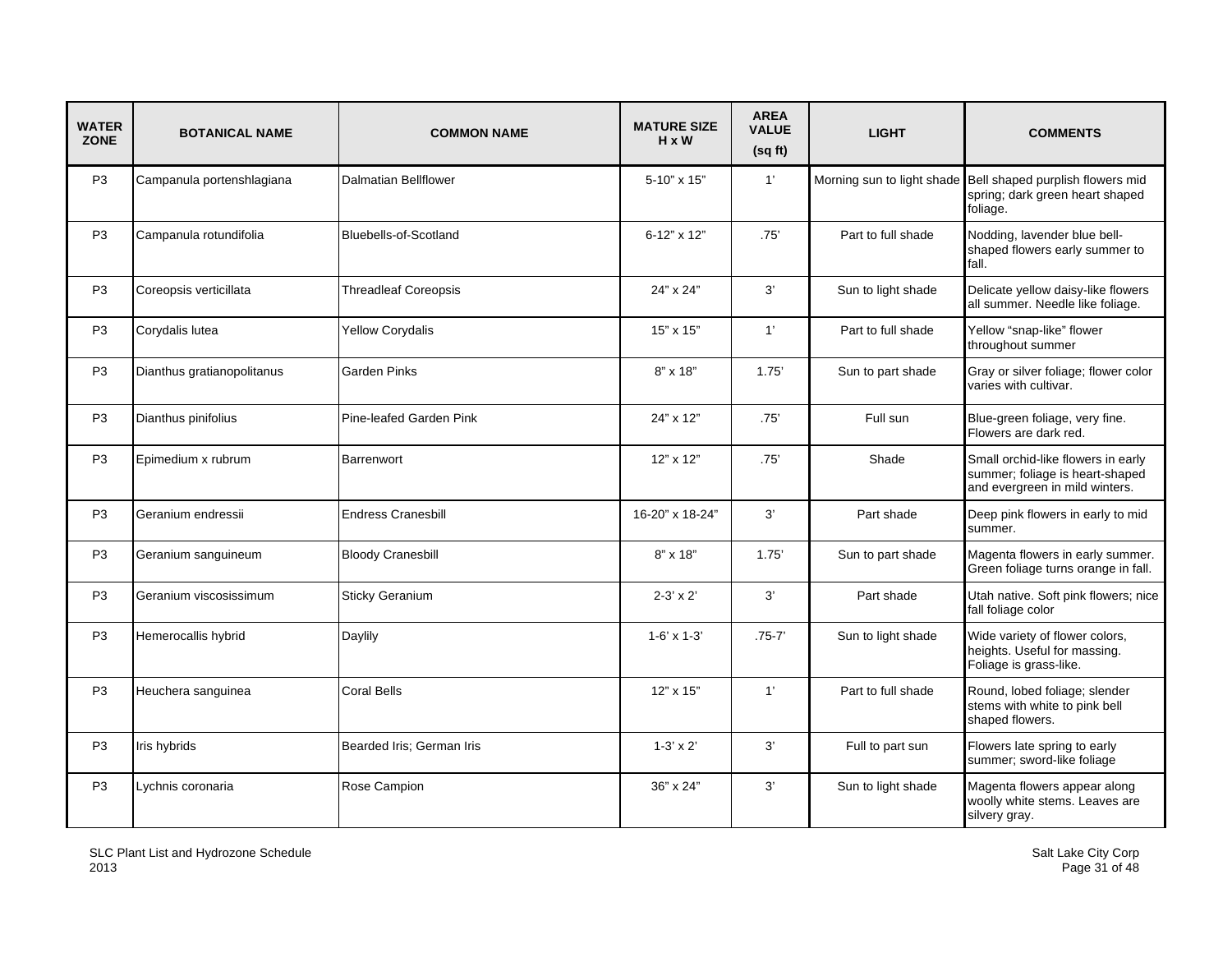| <b>WATER</b><br><b>ZONE</b> | <b>BOTANICAL NAME</b>                                                                                                            | <b>COMMON NAME</b>        | <b>MATURE SIZE</b><br>$H \times W$ | <b>AREA</b><br><b>VALUE</b><br>(sqft) | <b>LIGHT</b>       | <b>COMMENTS</b>                                                                                                          |  |  |
|-----------------------------|----------------------------------------------------------------------------------------------------------------------------------|---------------------------|------------------------------------|---------------------------------------|--------------------|--------------------------------------------------------------------------------------------------------------------------|--|--|
| P <sub>3</sub>              | Phlox subulata                                                                                                                   | <b>Creeping Phlox</b>     | $6" \times 12"$                    | .75'                                  | Sun to light shade | Low, matting foliage in light green;<br>flowers appear in spring in a<br>variety of colors.                              |  |  |
| P <sub>3</sub>              | Rudbeckia fulgida                                                                                                                | <b>Black Eyed Susan</b>   | $3' \times 2'$                     | 3'                                    | Full sun           | Deep golden flowers mid to late<br>summer. Leaves are large, oval to<br>heart shaped and glossy green.                   |  |  |
| P <sub>3</sub>              | Rudbeckia nitida                                                                                                                 | Orange Coneflower         | $2 - 4' \times 3'$                 | 7'                                    | Full sun           | Smaller flowers than R. fulgida;<br>densely branched with many<br>flowers mid summer.                                    |  |  |
| P <sub>3</sub>              | Rudbeckia occidentalis                                                                                                           | <b>Western Coneflower</b> | $4' \times 2'$                     | 3'                                    | Full sun           | Utah native. Tall spire with brown<br>cone, very small yellow petals.<br>Utilized by finches and other<br>perching birds |  |  |
| P <sub>3</sub>              | Salvia chamaecyparissus                                                                                                          | Germander Sage            | 18" x 24"                          | 3'                                    | Full sun           | True blue flowers on spikes above<br>green foliage. Foliage is<br>evergreen during mild winters.                         |  |  |
| P <sub>4</sub>              | Alcea rosea                                                                                                                      | Hollyhocks                | $3-6' \times 3'$                   | 7'                                    | Full sun           | Simple flowered forms are more<br>heat and drought tolerant. Tall<br>spires of flowers in magenta to<br>apricot.         |  |  |
| P <sub>4</sub>              | Echinacea angustifolia                                                                                                           | Prairie Purple Coneflower | 36" x 18"                          | 1.75'                                 | Sun to part shade  | Recurved petals are long and fine;<br>prominent cone enjoyed by birds.<br>Deer resistant.                                |  |  |
| P <sub>4</sub>              | Echinacea paradoxa                                                                                                               | <b>Ozark Coneflower</b>   | 30-36" x 15"                       | 1'                                    | Sun to part shade  | Yellow recurved petals. Deer<br>resistant.                                                                               |  |  |
| P <sub>4</sub>              | Paeonia hybrida                                                                                                                  | Peony                     | 36" x 24"                          | 3'                                    | Sun to light shade | Wide range of flower colors and<br>styles. Blooms late spring. Foliage<br>is deeply lobed, attractive fall color.        |  |  |
|                             | Deciduous Shrubs (these woody plants lose their leaves in autumn, but their variety in the growing season makes them invaluable) |                           |                                    |                                       |                    |                                                                                                                          |  |  |
| Sd <sub>0</sub>             | Artemisia bigelovii                                                                                                              | <b>Bigelow's Sage</b>     | 16" x 24"                          | 3'                                    | Full sun           | Low growing sagebrush; light<br>green color                                                                              |  |  |
| Sd <sub>0</sub>             | Artemisia filifolia                                                                                                              | Sand Sage                 | $3' \times 2'$                     | 3'                                    | Full sun           | Feathery foliage. Utah native                                                                                            |  |  |
| Sd <sub>0</sub>             | Artemisia nova                                                                                                                   | <b>Black Sage</b>         | $2' \times 2'$                     | 3'                                    | Full sun           | Foliage lead-gray; flower spikes<br>dry to dark brown. Utah native.                                                      |  |  |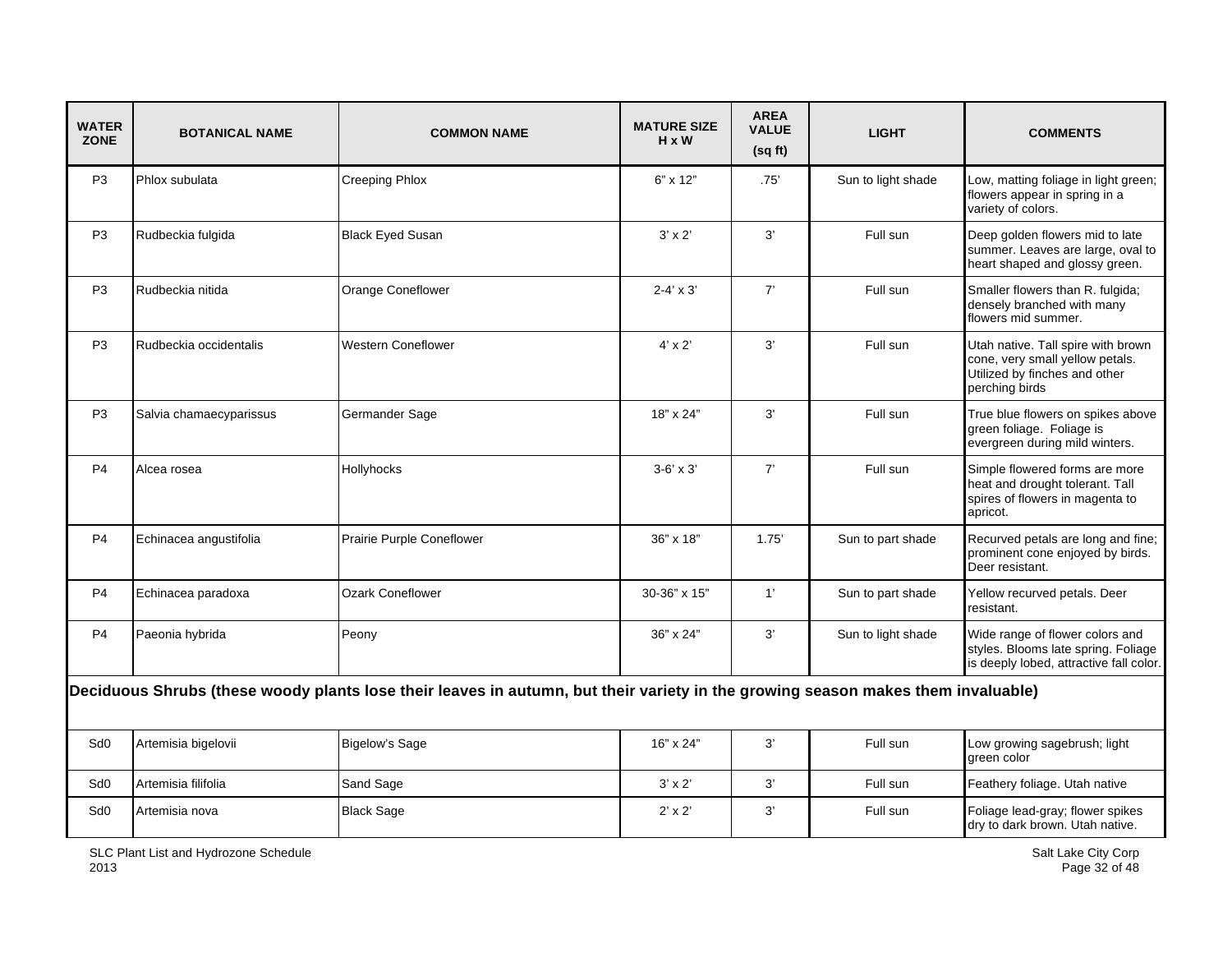| <b>WATER</b><br><b>ZONE</b> | <b>BOTANICAL NAME</b>                                          | <b>COMMON NAME</b>         | <b>MATURE SIZE</b><br>H x W | <b>AREA</b><br><b>VALUE</b><br>(sqft) | <b>LIGHT</b>      | <b>COMMENTS</b>                                                                                               |
|-----------------------------|----------------------------------------------------------------|----------------------------|-----------------------------|---------------------------------------|-------------------|---------------------------------------------------------------------------------------------------------------|
| Sd <sub>0</sub>             | Ceratoides lanata (also listed as<br>Krascheninnikova lantana) | Winterfat                  | $3' \times 2'$              | 3'                                    | Full sun          | Silvery white foliage; important<br>winter forage                                                             |
| Sd <sub>0</sub>             | Chamaebatiaria millifolium                                     | Fernbush                   | $4' \times 3'$              | 7'                                    | Full sun          | Green, aromatic foliage; clusters of<br>white flowers late summer. Utah<br>native.                            |
| Sd <sub>0</sub>             | Chrysothamnus nauseosus                                        | <b>Rubber Rabbitbrush</b>  | $4' \times 4'$              | 12.5'                                 | Full sun          | White stems, silver foliage;<br>spectacular yellow fall flowers.<br>Utah native.                              |
| Sd <sub>0</sub>             | Hippophae rhamnoides                                           | Sea Buckthorn              | $8-18' \times 12'$          | 113'                                  | Full sun          | Informal shrub; small greenish<br>flower; orange, edible fruit on<br>female plants. Good for wildlife.        |
| Sd <sub>0</sub>             | Mahonia fremontii                                              | Fremont's Mahonia          | $4' \times 4'$              | 12.5'                                 | Full sun          | Evergreen, holly-like foliage.<br>Yellow spring flowers. Utah native.                                         |
| Sd <sub>0</sub>             | Rhus trilobata                                                 | Oakbrush Sumac, Skunkbrush | $3-6' \times 5'$            | 19.5'                                 | Sun to part shade | Dense and wide spreading shrub.<br>Red fruit eaten by winter birds. Fall<br>color yellow to red. Utah native. |
| Sd <sub>0</sub>             | Salvia dorrii                                                  | Dorr's Sage                | $1 - 2' \times 3'$          | 7'                                    | Full sun          | Small, rounded white leaves are<br>extremely aromatic. Purple-blue<br>flower spires.                          |
| Sd1                         | Artemisia cana                                                 | Silver Sage                | $2-3' \times 3'$            | 7'                                    | Full sun          | Thicker leaves than other sages.<br>Native to intermountain area.                                             |
| Sd1                         | Artemisia frigida                                              | <b>Fringed Sage</b>        | 14" x 14"                   | .75'                                  | Full sun          | Utah native. Silver foliage                                                                                   |
| Sd1                         | Artemisia tridentata                                           | <b>Big Basin Sage</b>      | $4' \times 4'$              | 12.5'                                 | Full sun          | Utah native. Large shrub with<br>aromatic foliage.                                                            |
| Sd1                         | Cercocarpus intricatus                                         | Dwarf Mountain Mahogany    | $4 - 6' \times 5'$          | 19.5'                                 | Full sun          | Very dense, rounded form, tiny<br>needle-like leaves.                                                         |
| Sd1                         | Cercocarpus montanus                                           | Mountain Mahogany          | $8' \times 6'$              | 28'                                   | Full sun          | Silver gray bark; thick dark green<br>leaves. Utah native.                                                    |
| Sd1                         | Fallugia paradoxa                                              | Apache Plume               | $4' \times 4'$              | 12.5'                                 | Full sun          | Delicate, white flowers followed by<br>mauve colored, fluffy seed heads.<br>Utah native.                      |
| Sd1                         | Purshia tridentata                                             | Antelope Bitterbrush       | $6' \times 6'$              | 28'                                   | Full sun          | Trilobed leaves; yellow spring<br>flower. Very attractive to deer.<br>Utah native.                            |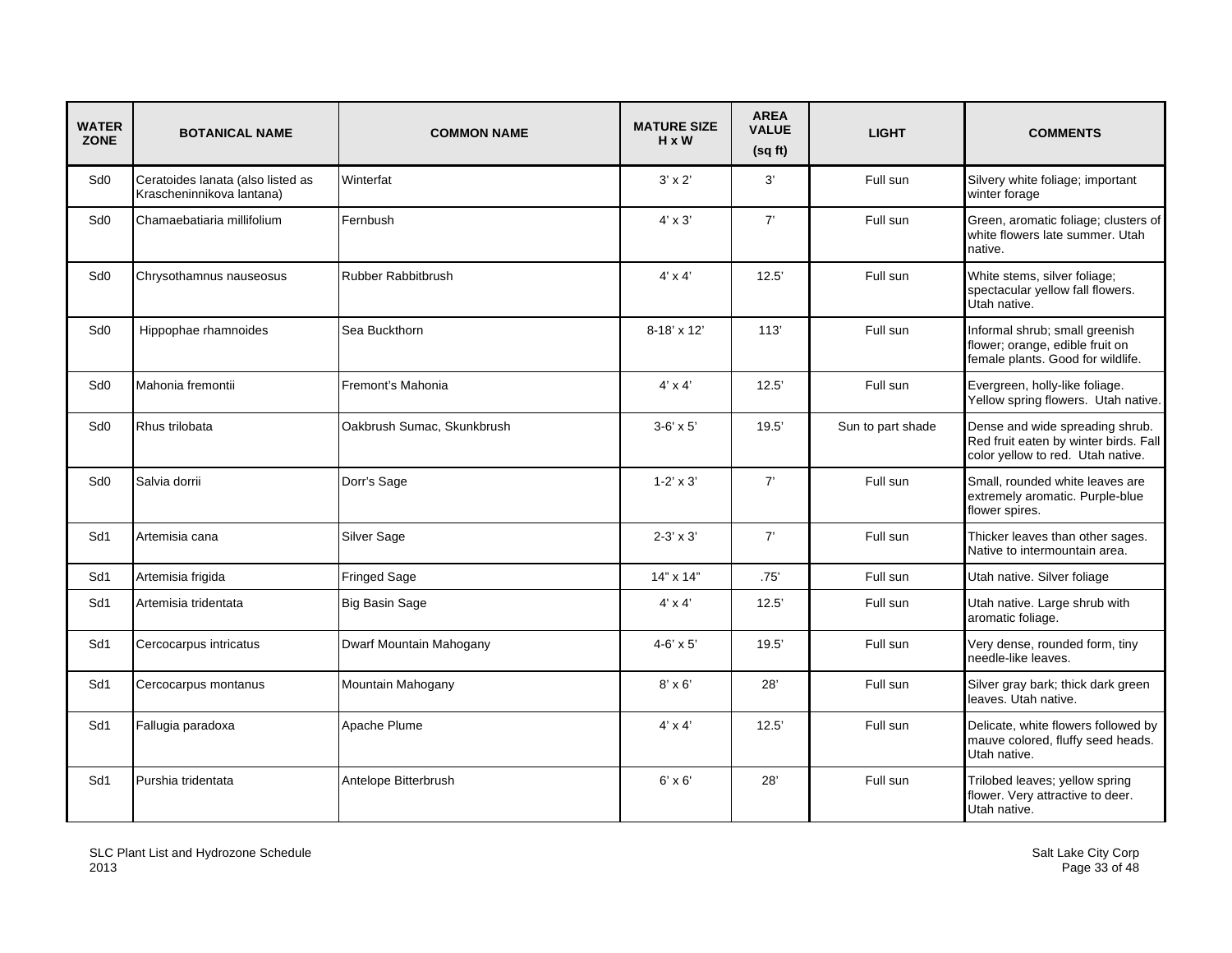| <b>WATER</b><br><b>ZONE</b> | <b>BOTANICAL NAME</b>     | <b>COMMON NAME</b>            | <b>MATURE SIZE</b><br>$H \times W$ | <b>AREA</b><br><b>VALUE</b><br>(sqft) | <b>LIGHT</b>       | <b>COMMENTS</b>                                                                                                                  |
|-----------------------------|---------------------------|-------------------------------|------------------------------------|---------------------------------------|--------------------|----------------------------------------------------------------------------------------------------------------------------------|
| Sd1                         | Rhus glabra v cistmontana | Dwarf Smooth Sumac            | $4' \times 6'$                     | 28'                                   | Full sun           | Insignificant flowers followed by<br>attractive red fruit that provides<br>winter forage. Red fall color Utah<br>native.         |
| Sd1                         | Robinia neomexicana       | New Mexico Locust             | 6-20' x 10-15'                     | 176'                                  | Full sun           | Beautiful clusters of rose pink<br>flowers; gray green foliage; winter<br>seedpods. Has thorns; may<br>sucker.                   |
| Sd1                         | Shepherdia argentea       | Silver Buffaloberry           | $10' \times 6'$                    | 28'                                   | Full sun           | Fine, silvery foliage, small yellow<br>flowers; red edible fruit. Valuable<br>as habitat and forage.                             |
| Sd1                         | Amelanchier utahensis     | <b>Utah Serviceberry</b>      | $4' - 8' \times 6'$                | 28'                                   | Sun to shade       | Utah native. Smaller leaves,<br>denser habit than other<br>serviceberry                                                          |
| Sd1                         | Caragana arborescens      | Siberian Pea Shrub            | $10' \times 6'$                    | 28'                                   | Full sun           | Yellow spring flower; lime green<br>foliage with yellow fall color.                                                              |
| Sd1                         | Caragana pygmaea          | Pygmy Pea Shrub               | $3' \times 4'$                     | 12.5                                  | Full sun           | Fine textured foliage; yellow spring<br>flower.                                                                                  |
| Sd1                         | Prunus besseyi            | Western Sand Cherry           | $5' \times 5'$                     | 19.5'                                 | Full sun           | Dull, dark green foliage, white<br>spring flowers, edible fruit.<br>Spreading, open habit                                        |
| Sd1                         | Rubus deliciosus          | <b>Boulder Thimbleberry</b>   | $4 - 6' \times 5 - 8'$             | 28'                                   | Sun to part shade  | Large, single, white rose-like flower<br>in early summer; foliage bright<br>green with yellow fall color. Vase-<br>shaped shrub. |
| Sd1                         | Syringa vulgaris          | Common Lilac (many cultivars) | 8-20' x 10-15'                     | 176                                   | Full sun           | Spring flowers, sometimes<br>fragrant. Allow for good air<br>circulation to reduce or avoid<br>powdery mildew.                   |
| Sd1                         | Cotoneaster acutifolia    | <b>Peking Cotoneaster</b>     | $8-10' \times 8-10'$               | 78'                                   | Sun to light shade | Deciduous shrub with glossy green<br>leaves, small white summer<br>flowers, red fall berries.                                    |
| Sd <sub>2</sub>             | Forestiera neomexicana    | <b>New Mexico Privet</b>      | $15' \times 10'$                   | 78.5                                  | Full sun           | Interesting multi-stemmed small<br>tree. Black fruit enjoyed by birds.<br>Utah native.                                           |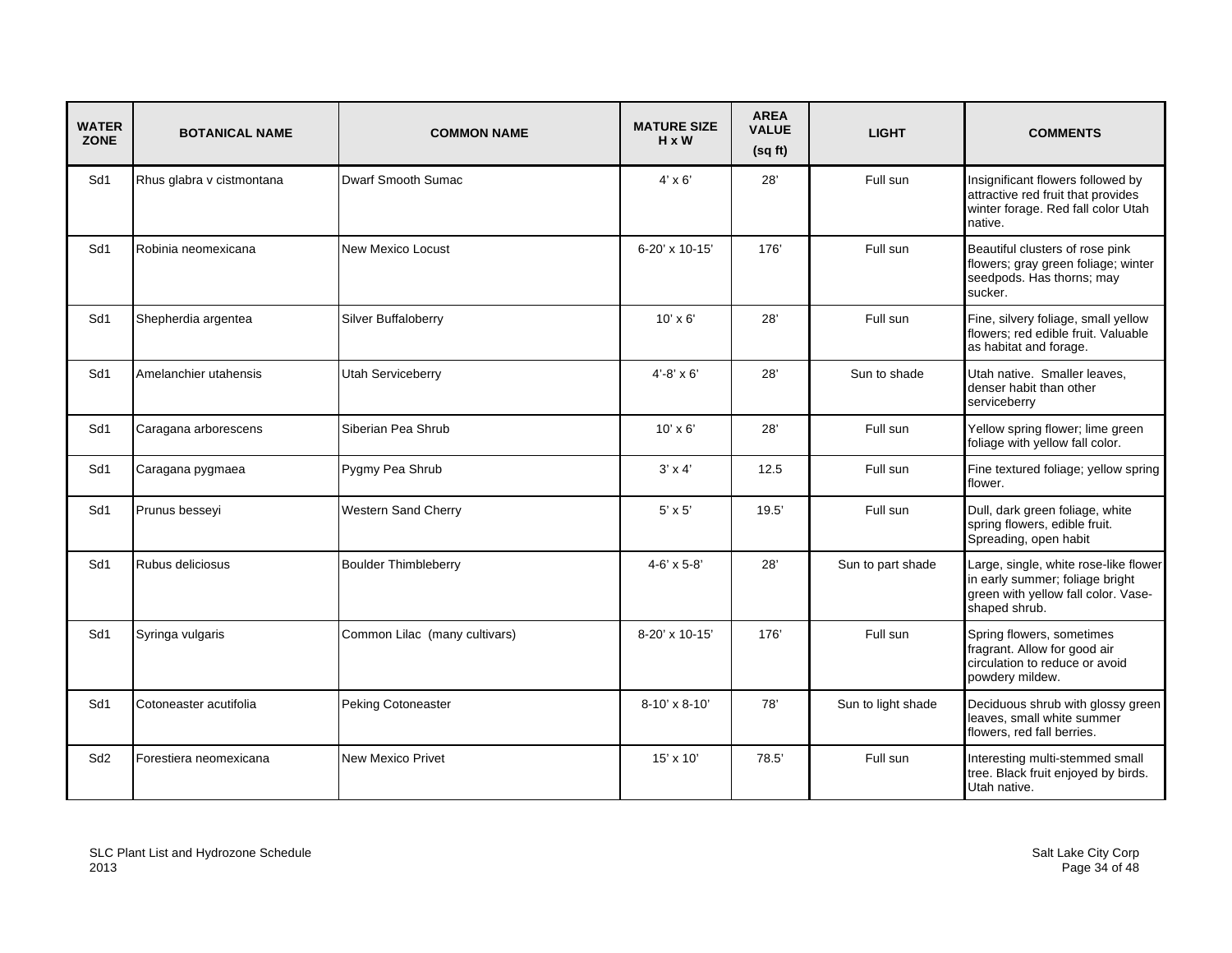| <b>WATER</b><br><b>ZONE</b> | <b>BOTANICAL NAME</b>     | <b>COMMON NAME</b>          | <b>MATURE SIZE</b><br>$H \times W$ | <b>AREA</b><br><b>VALUE</b><br>(sq ft) | <b>LIGHT</b>       | <b>COMMENTS</b>                                                                                                                                                            |
|-----------------------------|---------------------------|-----------------------------|------------------------------------|----------------------------------------|--------------------|----------------------------------------------------------------------------------------------------------------------------------------------------------------------------|
| Sd <sub>2</sub>             | Holodiscus dumosus        | Rock Spray Spiraea          | $3' \times 4'$                     | 12.5'                                  | Full to part sun   | Graceful shrub with arching<br>branches covered in spring with<br>cream blossoms. Utah native.                                                                             |
| Sd <sub>2</sub>             | Jamesia americana         | Cliff Jamesia               | $3' \times 5'$                     | 19.5'                                  | Full to part sun   | White flowers spring and early<br>summer. Utah native.                                                                                                                     |
| Sd <sub>2</sub>             | Rhus glabra               | Smooth Sumac                | $8' \times 8'$                     | 50"                                    | Full sun           | Bright red seed heads and red fall<br>color.                                                                                                                               |
| Sd <sub>2</sub>             | Rhus typhina              | Staghorn Sumac              | $10' \times 15'$                   | 176'                                   | Sun to part shade  | Bright green, finely dissected,<br>pinnate leaves turn scarlet in fall.<br>Bright red seed head in fall. Forms<br>colonies. Attractive to wildlife.                        |
| Sd <sub>2</sub>             | Ribes cereum              | <b>Squaw Currant</b>        | $3' \times 5'$                     | 19.5'                                  | Full to part shade | Nice compact form; Small leaves,<br>whitish pink flowers, red berries.                                                                                                     |
| Sd <sub>2</sub>             | Forsythia sp.             | Forsythia                   | $6' \times 6 - 8'$                 | 50'                                    | Sun to light shade | Early yellow flowers on arching<br>stems. Reddish fall color.                                                                                                              |
| Sd <sub>2</sub>             | Philadelphus lewisii      | Lewis' Mockorange           | $4 - 6' \times 5 - 8"$             | $19.5 - 50'$                           | Sun to part shade  | Medium sized shrub with fragrant<br>white flowers in early summer.                                                                                                         |
| Sd <sub>2</sub>             | Philadelphus microphyllus | Littleleaf Mockorange       | $4 - 6' \times 4 - 6'$             | 20'                                    | Sun to light shade | Snowy white flowers off and on all<br>summer; dark green foliage; dense<br>habit.                                                                                          |
| Sd <sub>2</sub>             | Potentilla fruticosa      | Shrubby Cinquefoil          | $3' \times 3'$                     | 7'                                     | Full sun           | Many varieties with flower color in<br>white, yellow, and red. Summer<br>blooming.                                                                                         |
| Sd <sub>2</sub>             | Ribes aureum              | <b>Golden Currant</b>       | $4' \times 4'$                     | 12.5'                                  | Part to full shade | Yellow spring flowers; red berries<br>provide forage. Utah native.                                                                                                         |
| Sd <sub>2</sub>             | Ribes odoratum            | <b>Clove Currant</b>        | $6 - 8' \times 6 - 8'$             | 50'                                    | Sun to part shade  | Irregularly formed shrub with<br>arching branches. Profuse spring<br>flowers are clove-scented. Foliage<br>is bluish green. Alternate host for<br>White Pine Blister Rust. |
| Sd <sub>2</sub>             | Rosa foetida 'Bicolor'    | <b>Austrian Copper Rose</b> | $6 - 8' \times 8'$                 | 50'                                    | Full sun           | Yellow flowers turn coppery red;<br>very hardy and very thorny.                                                                                                            |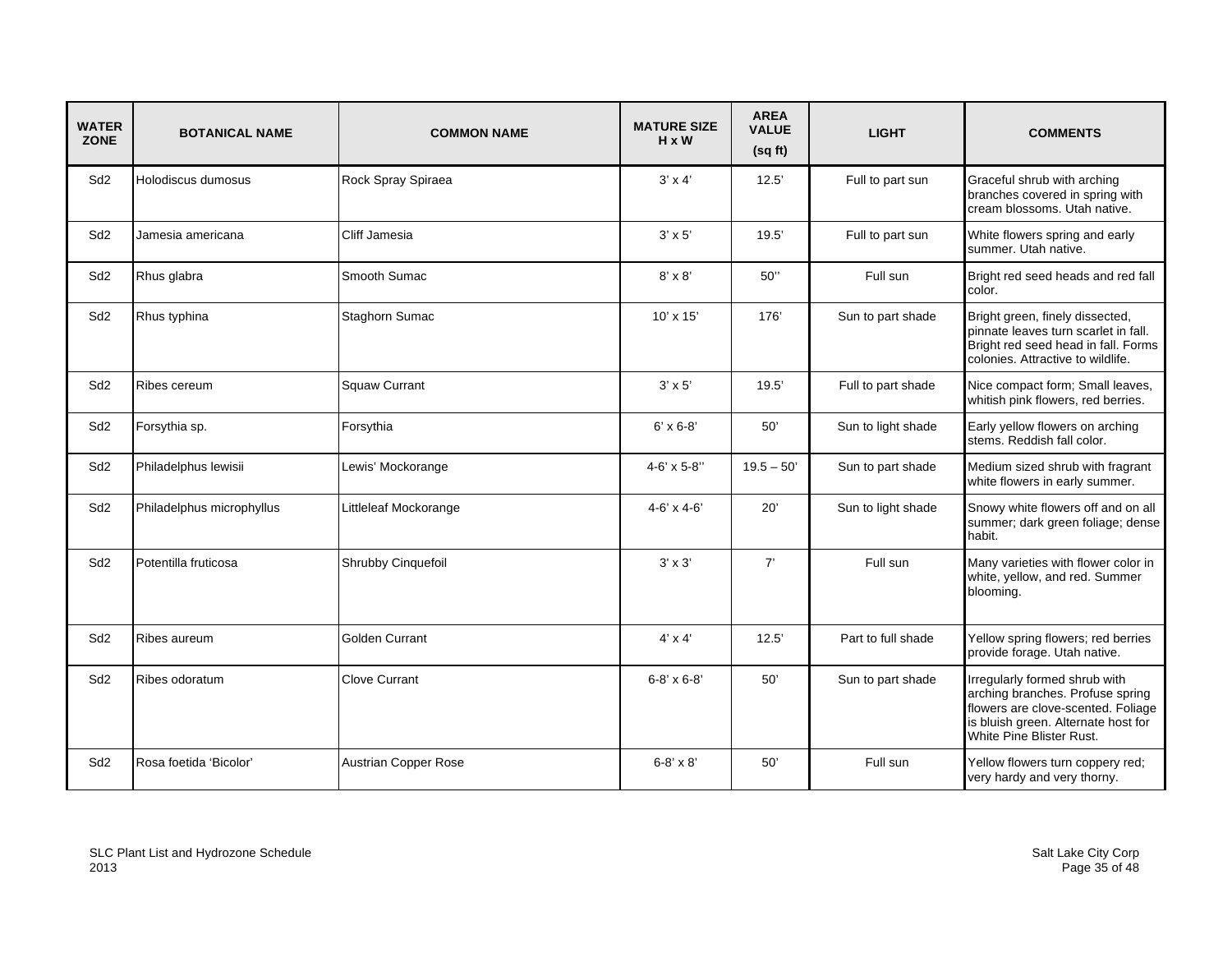| <b>WATER</b><br><b>ZONE</b> | <b>BOTANICAL NAME</b>                         | <b>COMMON NAME</b>           | <b>MATURE SIZE</b><br>$H \times W$ | <b>AREA</b><br><b>VALUE</b><br>(sq ft) | <b>LIGHT</b>       | <b>COMMENTS</b>                                                                                                                    |
|-----------------------------|-----------------------------------------------|------------------------------|------------------------------------|----------------------------------------|--------------------|------------------------------------------------------------------------------------------------------------------------------------|
| Sd <sub>2</sub>             | Rosa glauca (also listed as R.<br>rubrifolia) | <b>Redleaf Rose</b>          | $6 - 7' \times 4 - 6'$             | 20'                                    | Sun to part shade  | Reddish foliage (gray green in<br>shade); simple rose pink flower<br>early summer; dark red hips; red-<br>orange fall color.       |
| Sd <sub>2</sub>             | Rosa woodsii                                  | Woods Rose                   | $5' \times 5'$                     | 20'                                    | Sun to part shade  | Delicate pink spring blossoms;<br>large red hips persist into winter.<br>Utah native.                                              |
| Sd <sub>2</sub>             | Symphoricarpos x chenaultii                   | <b>Chenault Coralberry</b>   | $3-4' \times 4-6'$                 | 20'                                    | Sun to part shade  | Delicate, bluish green foliage;<br>clusters of pinkish flowers followed<br>by colorful purple berries that<br>persist into winter. |
| Sd <sub>2</sub>             | Symphoricarpos oreophilus                     | <b>Mountain Snowberry</b>    | $2 - 5' \times 3 - 5'$             | 19.5'                                  | Full to part sun   | Vase shaped shrub, light gray<br>leaves, pink bell shaped flowers.<br>Snowy white berries persist into<br>winter. Utah native.     |
| Sd <sub>2</sub>             | Amelanchier alnifolia                         | Saskatoon Serviceberry       | $6 - 15" \times 8'$                | 50'                                    | Sun to shade       | Utah native. White spring flowers,<br>edible fruit, silvery bark, red fall<br>color                                                |
| Sd <sub>2</sub>             | Caryopteris x clandonensis                    | <b>Blue Mist Spirea</b>      | $2-3' \times 4'$                   | 12.5'                                  | Full sun           | Grayish green foliage; blue flowers<br>in late summer. Most attractive<br>when cut back hard in late winter.                       |
| Sd <sub>2</sub>             | Cotoneaster apiculata                         | <b>Cranberry Cotoneaster</b> | $3' \times 4'$                     | 12.5'                                  | Sun to light shade | Rounded dense shrub, dark glossy<br>leaves, white flowers, red berries.                                                            |
| Sd <sub>2</sub>             | Cotoneaster divaricata                        | <b>Spreading Cotoneaster</b> | $5' \times 8'$                     | 50'                                    | Sun to light shade | White spring flower; red summer<br>fruit; small round dark leaves have<br>orange fall color.                                       |
| Sd2                         | Cytisus scoparius                             | Scotch Broom                 | $4 - 6' \times 6'$                 | 28'                                    | Full sun           | Yellow spring flower; bright green<br>stems provide winter interest.                                                               |
| Sd <sub>2</sub>             | Daphne cneorum                                | Rose Daphne                  | $3' \times 4'$                     | 12.5'                                  | Light shade        | Evergreen spreading shrub with<br>narrow dark leaves. Clusters of<br>white to pink, fragrant flowers in<br>spring.                 |
| Sd <sub>2</sub>             | Prunus x cistena                              | <b>Purple Sand Cherry</b>    | $6 - 8' \times 8'$                 | 50'                                    | Sun to part shade  | Dark purple leaves; white fragrant<br>spring flower.                                                                               |
| Sd <sub>2</sub>             | Ptelea trifoliata                             | Hoptree                      | $20' \times 15'$                   | 176                                    | Part to full shade | Fragrant green flowers. Will grown<br>in dense shade                                                                               |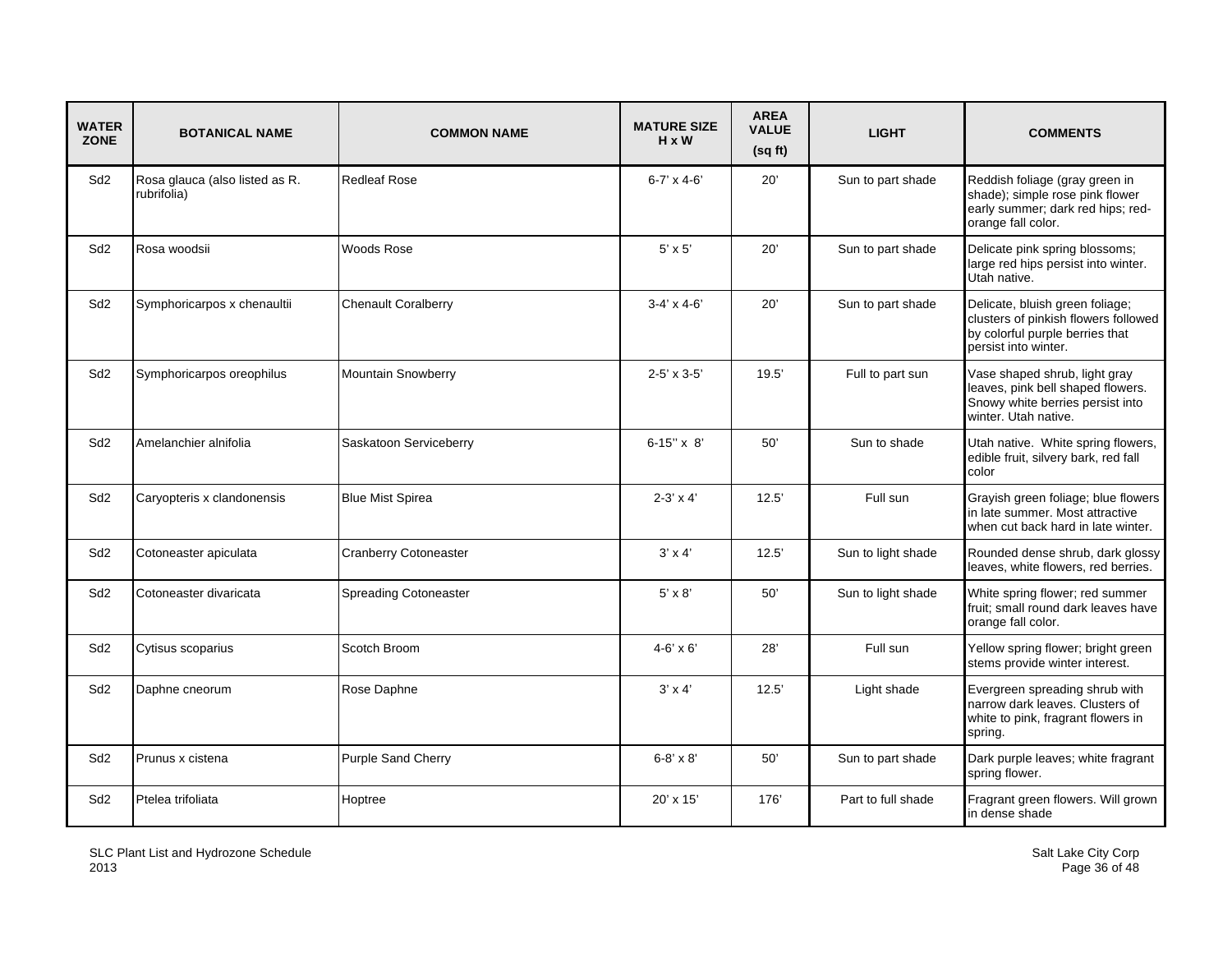| <b>WATER</b><br><b>ZONE</b> | <b>BOTANICAL NAME</b>         | <b>COMMON NAME</b>               | <b>MATURE SIZE</b><br>$H \times W$ | <b>AREA</b><br><b>VALUE</b><br>(sqft) | <b>LIGHT</b>       | <b>COMMENTS</b>                                                                                                                                          |
|-----------------------------|-------------------------------|----------------------------------|------------------------------------|---------------------------------------|--------------------|----------------------------------------------------------------------------------------------------------------------------------------------------------|
| Sd <sub>2</sub>             | Rosa meideland                | <b>Meideland Rose</b>            | $2 - 3' \times 6'$                 | 28'                                   | Full sun           | Everblooming shrub roses with low<br>profile. White, pinks and reds<br>available. Has thorns.                                                            |
| Sd <sub>2</sub>             | Rosa rugosa                   | Rugosa Rose                      | $4 - 6' \times 6 - 8'$             | $28 - 50'$                            | Full sun           | Tough roses in a wide range of<br>sizes and colors. Tend to be<br>bushier than hybrids. Many have<br>attractive rose hips. Thorns.                       |
| Sd <sub>2</sub>             | Sambucus caerulea             | Elderberry                       | 8-10' x 8'                         | 50'                                   | Full to part sun   | Lacy white flowers in spring; edible<br>blue berries in late summer;<br>attractive to wildlife. The more sun<br>it receives, the more water it<br>needs. |
| Sd <sub>2</sub>             | Symphoricarpos occidentalis   | Wolfberry                        | $1-3' \times 5'$                   | 19.5'                                 | Part to full shade | Tubular pinkish flowers; forms<br>colonies. Berries are eaten by<br>birds and small mammals.                                                             |
| Sd <sub>2</sub>             | Syringa patula                | Dwarf Korean Lilac               | $3' \times 4'$                     | 12.5'                                 | Full sun           | Late spring purple flowers; leaves<br>smaller than on S. vulgaris. Makes<br>a nice hedge.                                                                |
| Sd <sub>2</sub>             | Viburnum rhytidophyllum       | Leatherleaf Viburnum             | 10-12' x 10-15'                    | 78'                                   | Part to full shade | Yellowish flowers mid May; dark<br>leathery foliage. Tolerates dense<br>shade.                                                                           |
| Sd <sub>3</sub>             | Hibiscus syriacus             | Confederate Rose, Rose Of Sharon | $8' \times 8'$                     | 50'                                   | Sun to light shade | Late summer flowers in a variety of<br>colors. Needs more water in full<br>sun.                                                                          |
| Sd <sub>3</sub>             | Rhamnus frangula 'Columnaris' | Tallhedge Buckthorn              | $10-12' \times 4'$                 | 12.5'                                 | Sun to part shade  | Tall narrow shrub with glossy<br>foliage turning yellow in fall,<br>insignificant greenish flowers<br>turning into attractive dark berries.              |
| Sd <sub>3</sub>             | Rosa x harisonii              | Harison's Yellow Rose            | $2 - 5' \times 4 - 6'$             | 28'                                   | Full sun           | Bright yellow spring blossoms<br>followed by showy black hips.<br>Thorns.                                                                                |
| Sd3                         | Aronia arbutifolia            | Red Chokeberry                   | $6 - 8' \times 4 - 5'$             | 19.5'                                 | Sun to light shade | White spring flowers, glossy<br>leaves, red berries.                                                                                                     |
| Sd3                         | Aronia melanocarpa            | <b>Black Chokeberry</b>          | $8' \times 6'$                     | 28'                                   | Sun to light shade | White spring flowers, glossy<br>foliage, black berries. Red fall color<br>and persistent fruit. Attractive<br>hedge or foundation plant.                 |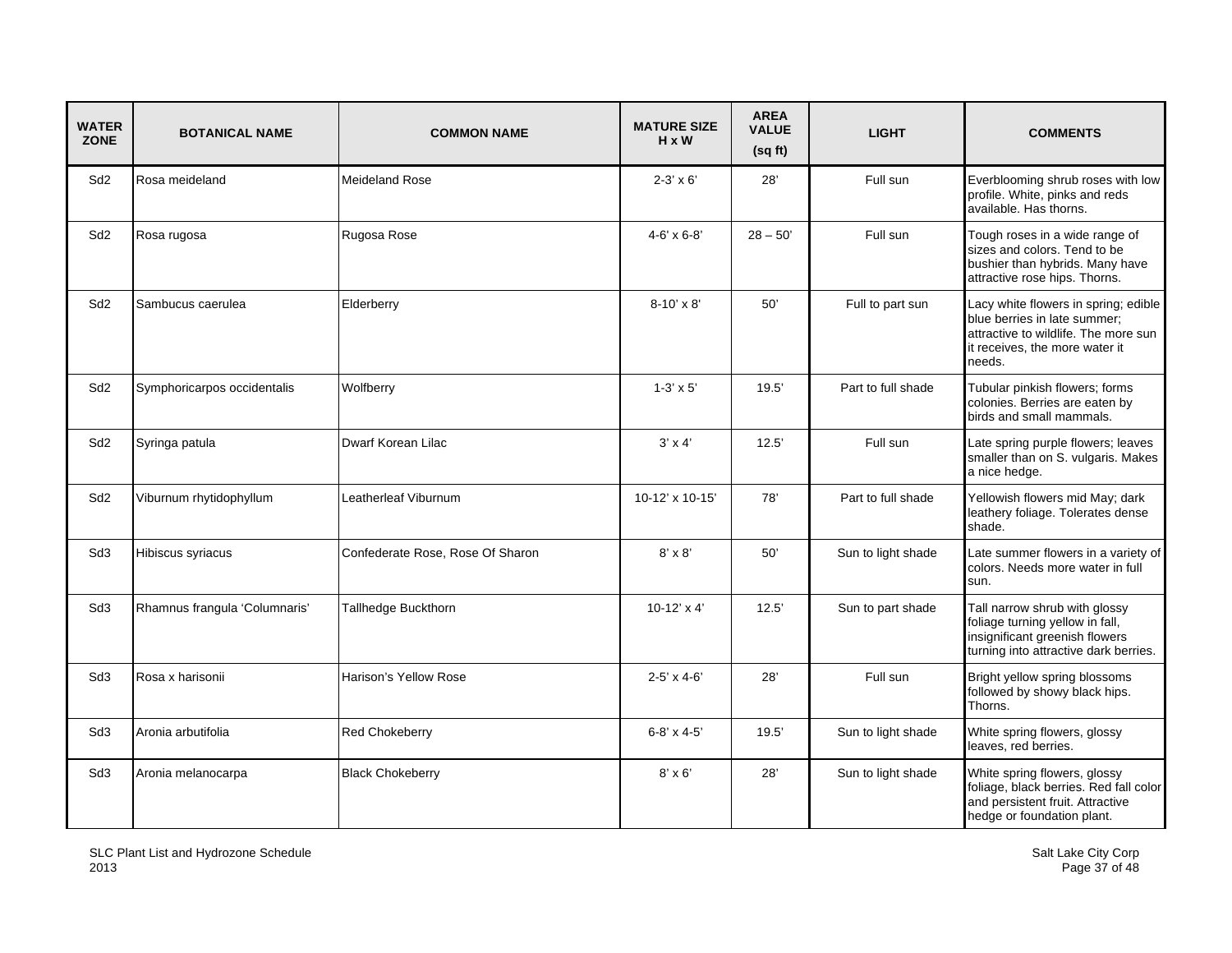| <b>WATER</b><br><b>ZONE</b> | <b>BOTANICAL NAME</b>                  | <b>COMMON NAME</b>                                        | <b>MATURE SIZE</b><br>$H \times W$ | <b>AREA</b><br><b>VALUE</b><br>(sqft) | <b>LIGHT</b>       | <b>COMMENTS</b>                                                                                                                                                      |
|-----------------------------|----------------------------------------|-----------------------------------------------------------|------------------------------------|---------------------------------------|--------------------|----------------------------------------------------------------------------------------------------------------------------------------------------------------------|
| Sd <sub>3</sub>             | Berberis sp.                           | Mentor Barberry, Red Leaf Barberry, Rose Glow<br>Barberry | $5'-6' \times 4'-6'$               | 28'                                   | Sun to light shade | Rounded, dense shrubs with small<br>round leaves in yellow, red, or<br>green depending on variety. Not<br>well suited for south or west facing<br>walls. Has thorns. |
| Sd <sub>3</sub>             | Berberis thunbergii 'Crimson<br>Pygmy' | Crimson Pygmy Barberry                                    | $2' \times 2' - 4'$                | 12.5'                                 | Sun to light shade | Rounded dense shrub with red<br>foliage. Not well suited for south or<br>west facing walls. Has thorns.                                                              |
| Sd <sub>3</sub>             | Buddleia sp.                           | <b>Butterfly Bush</b>                                     | $4 - 8' \times 4 - 10'$            | $12.5 - 78'$                          | Sun to light shade | Upright and arching shrubs with<br>late summer flowers similar to<br>lilacs. Gray to green foliage.                                                                  |
| Sd3                         | Chaenomeles japonica                   | <b>Flowering Quince</b>                                   | $6' \times 8"$                     | 50'                                   | Sun to light shade | Very early flowers, rose to apricot;<br>soft green foliage. Chlorosis may<br>be a problem.                                                                           |
| Sd <sub>3</sub>             | Cotinus coggygria                      | Smoke Tree                                                | $15' \times 8'$                    | 50'                                   | Full sun           | Dark reddish leaves, flower plumes<br>are smoky purple, orange fall color.                                                                                           |
| Sd <sub>3</sub>             | Kolkwitzia amabilis                    | <b>Beauty Bush</b>                                        | $8' \times 8'$                     | 50'                                   | Sun to part shade  | Pink flowers in early summer;<br>upright, arching stems form dense<br>round shrub                                                                                    |
| Sd <sub>3</sub>             | Spiraea x bumalda                      | <b>Bumald Spirea</b>                                      | $2 - 5' \times 4 - 6'$             | $12.5 - 28'$                          | Sun to light shade | Clusters of early summer blooms,<br>mostly in pinks and white. Some<br>have colorful foliage.                                                                        |
| Sd3                         | Spiraea x vanhouttei                   | <b>Bridal Wreath Spirea</b>                               | $8' \times 10'$                    | 78'                                   | Sun to light shade | Cascades of white flowers late<br>summer. Graceful arching habit.<br>Red fall color.                                                                                 |
| Sd <sub>3</sub>             | Symphoricarpos albus                   | <b>Common Snowberry</b>                                   | $4' \times 5'$                     | 19.5'                                 | Part to full shade | Tubular white flowers followed by<br>white berries that are persistant<br>into winter.                                                                               |
| Sd <sub>3</sub>             | Symphoricarpos orbiculatus             | <b>Indiancurrant Coralberry</b>                           | $3' \times 6'$                     | 28'                                   | Part to full shade | Small, soft green leaves on arching<br>branches. Deep pink fruit forms in<br>late summer and persists into<br>winter.                                                |
| Sd4                         | Alnus incana; A. tenuifolia            | <b>Thinleaf Alder</b>                                     | $15' \times 10'$                   | 78'                                   | Full to part sun   | Smooth gray bark; glossy leaves                                                                                                                                      |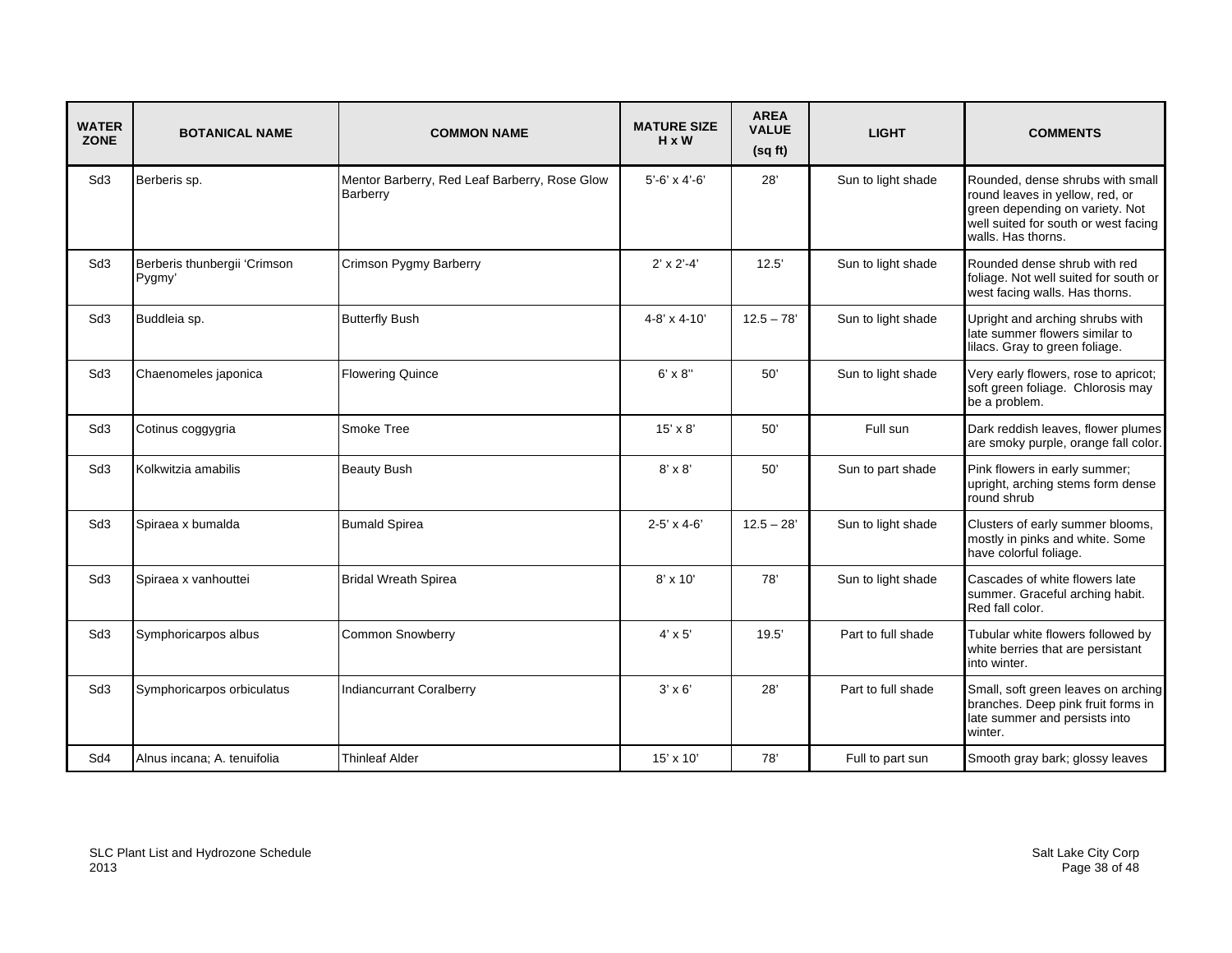| <b>WATER</b><br><b>ZONE</b> | <b>BOTANICAL NAME</b>             | <b>COMMON NAME</b>                                                                                           | <b>MATURE SIZE</b><br>H x W | <b>AREA</b><br><b>VALUE</b><br>(sqft) | <b>LIGHT</b>       | <b>COMMENTS</b>                                                                                                                        |
|-----------------------------|-----------------------------------|--------------------------------------------------------------------------------------------------------------|-----------------------------|---------------------------------------|--------------------|----------------------------------------------------------------------------------------------------------------------------------------|
| Sd4                         | Euonymous alata                   | Winged Euonymous                                                                                             | 8' x 10'                    | 78'                                   | Sun to light shade | Large rounded shrub with dull<br>green leaves and fiery red fall<br>color. Interesting corky bark. In full<br>sun requires more water. |
| Sd4                         | Euonymous alata 'Compacta'        | <b>Dwarf Winged Euonymous</b>                                                                                | $5' \times 5'$              | 20'                                   | Sun to light shade | Bright green spring foliage darkens<br>in summer; turns fiery red in fall.<br>Needs more water in full sun.                            |
| Sd4                         | Physocarpus opulifolius           | Ninebark                                                                                                     | $5' \times 6'$              | 28'                                   | Sun to light shade | White May flowers followed by red<br>pods. Yellow fall color. Attractive<br>exfoliating bark.                                          |
| Sd4                         | Physocarpus opulifolius 'Diabolo' | Diabolo Ninebark                                                                                             | 8-10' x 8-10'               | 78'                                   | Sun to light shade | Dark, reddish purple foliage; white<br>spring flower. Best color in full<br>sun.                                                       |
| Sd4                         | Viburnum lantana                  | <b>Wayfaring Tree</b>                                                                                        | 10-15' x 10-15'             | 176'                                  | Sun to part shade  | White spring flower clusters;<br>leathery green leaves turn maroon<br>in fall; summer berry attractive to<br>birds.                    |
|                             |                                   | Evergreen Shrubs (invaluable for their winter presence and for providing shelter to birds and other animals) |                             |                                       |                    |                                                                                                                                        |
| Se <sub>0</sub>             | Ephedra viridis                   | Mormon Tea                                                                                                   | $3' \times 4'$              | 12.5                                  | Full sun           | Evergreen. Unusual shrub with<br>bright green bark and insignificant<br>foliage. Utah native.                                          |
| Se <sub>0</sub>             | Opuntia erinacea                  | Common Pricklypear                                                                                           | $10" \times 3 - 5'$         | 19.5'                                 | Full sun           | A nice pricklypear with abundant<br>white needles. Flowers are bright<br>pink or yellow.                                               |
| Se <sub>0</sub>             | Atriplex canescens                | Fourwing Salt Bush                                                                                           | $2-6' \times 4'$            | 12.5'                                 | Full sun           | Evergreen, silvery green foliage.<br>Excellent for dry medians.<br>Tolerates saline and alkaline soils.<br>Utah native.                |
| Se <sub>0</sub>             | Atriplex gardneri                 | <b>Gardner Salt Bush</b>                                                                                     | $12" \times 4'$             | 12.5'                                 | Full sun           | Evergreen. Utah native.                                                                                                                |
| Se <sub>0</sub>             | Yucca angustissima                | Narrow leaf Yucca                                                                                            | $5' \times 2'$              | 3'                                    | Full sun           | Narrow leaves in rosette; tall spires<br>of creamy white flowers                                                                       |
| Se <sub>0</sub>             | Yucca baccata                     | Datil Yucca                                                                                                  | $2' \times 2'$              | 3'                                    | Full sun           | Rosette of thick, sword-like leaves.<br>Spires of creamy white flowers.                                                                |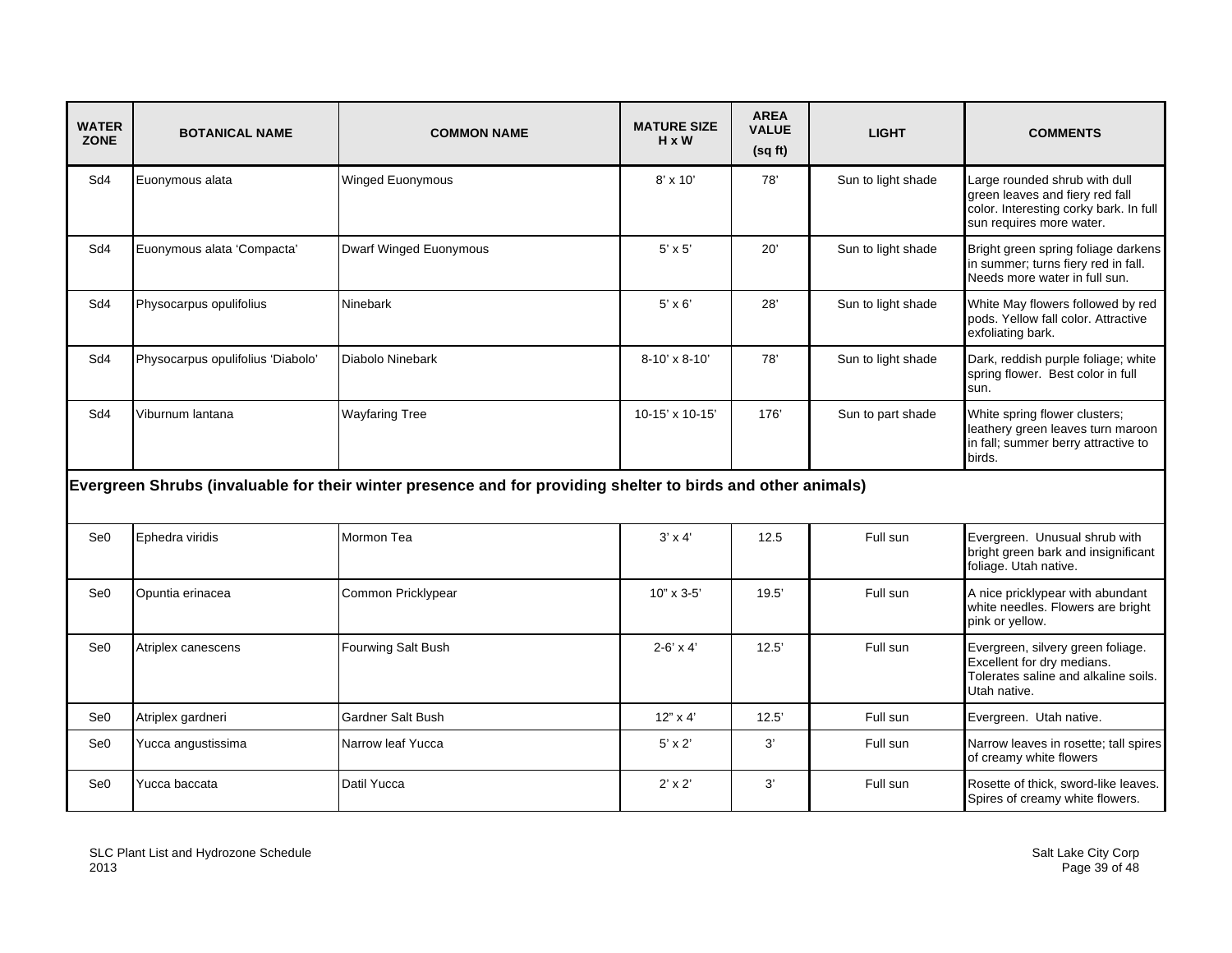| <b>WATER</b><br><b>ZONE</b> | <b>BOTANICAL NAME</b>                                      | <b>COMMON NAME</b>          | <b>MATURE SIZE</b><br>$H \times W$ | <b>AREA</b><br><b>VALUE</b><br>(sq ft) | <b>LIGHT</b>       | <b>COMMENTS</b>                                                                                                                                        |
|-----------------------------|------------------------------------------------------------|-----------------------------|------------------------------------|----------------------------------------|--------------------|--------------------------------------------------------------------------------------------------------------------------------------------------------|
| Se <sub>0</sub>             | Yucca elata                                                | Soaptree Yucca              | $8' \times 8'$                     | 50'                                    | Full sun           | Rosette of large, thick, grayish<br>leaves. Waxy cream flowers<br>produced on elongated stems.<br>Listed as a Zone 6, so plant in a<br>protected area. |
| Se <sub>0</sub>             | Yucca glauca                                               | Spanish Bayonet             | $2' \times 2'$                     | 3'                                     | Full sun           | Sword like leaves; creamy white<br>flowers                                                                                                             |
| Se <sub>0</sub>             | Yucca filamentosa                                          | Adam's Needle               | $3-6' \times 3'$                   | 7'                                     | Full sun           | Broad, sword-like leaves; some<br>forms are variegated. Flowers<br>appear along tall stalk mid<br>summer.                                              |
| Se <sub>0</sub>             | Yucca harrimaniae                                          | Harriman's Yucca            | 12" x 12"                          | .75'                                   | Full sun           | Sword-like foliage has threads<br>along edges; tall spire up to 3 feet.                                                                                |
| Se <sub>0</sub>             | Yucca utahensis                                            | Utah Yucca                  | $8' \times 5'$                     | 19.5'                                  | Full sun           | Stately yucca producing multiple<br>flower stems                                                                                                       |
| Se1                         | Cercocarpus ledifolius                                     | Curl-leaf Mountain Mahogany | $15' \times 8'$                    | 50'                                    | Full sun           | Evergreen. Dark small foliage.<br>Feathery seed plume. Utah native.                                                                                    |
| Se1                         | Cowania mexicana (also listed as<br>Purshia mexicana)      | <b>Cliff Rose</b>           | $2-5' \times 4'$                   | 12.5                                   | Full sun           | Semi-evergreen. Potentilla-like<br>flowers in late spring. Utah native.                                                                                |
| Se1                         | Arctostaphylos patula                                      | Greenleaf manzanita         | $3' \times 6'$                     | 28'                                    | Sun to light shade | Evergreen. Pale pink spring<br>flowers, bell shaped. Utah native.                                                                                      |
| Se1                         | Arctostaphylos patula                                      | Greenleaf Manzanita         | 5-6' x 8-10'                       | 50'                                    | Sun to light shade | Green leathery leaves; urn shaped<br>pinkish flowers in spring; deep<br>reddish wood.                                                                  |
| Se1                         | Juniperus ssp.                                             | varies                      | varies                             | varies                                 | Full sun           | Evergreen. Berries provide forage<br>opportunities for many birds.<br>Upright forms provide nesting.                                                   |
| Se <sub>2</sub>             | Pachistima myrsinites<br>(may also be listed as Paxistima) | <b>Mountain Lover</b>       | $3' \times 4 - 5'$                 | 20'                                    | Part to full shade | Evergreen with boxwood- shaped<br>leaves that turn red in winter.<br>Yellow spring flowers, green<br>berries. Utah native.                             |
| Se <sub>2</sub>             | Pinus mugo var. mugo                                       | Dwarf Mugo Pine             | $4' \times 4'$                     | 12.5'                                  | Full sun           | Mounding evergreen.                                                                                                                                    |
| Se3                         | Mahonia aquifolium                                         | Oregon Grape                | $10' \times 10'$                   | 78'                                    | Part to full shade | Evergreen leaves are holly-like.<br>Fragrant yellow spring flowers<br>followed by edible dark berries.                                                 |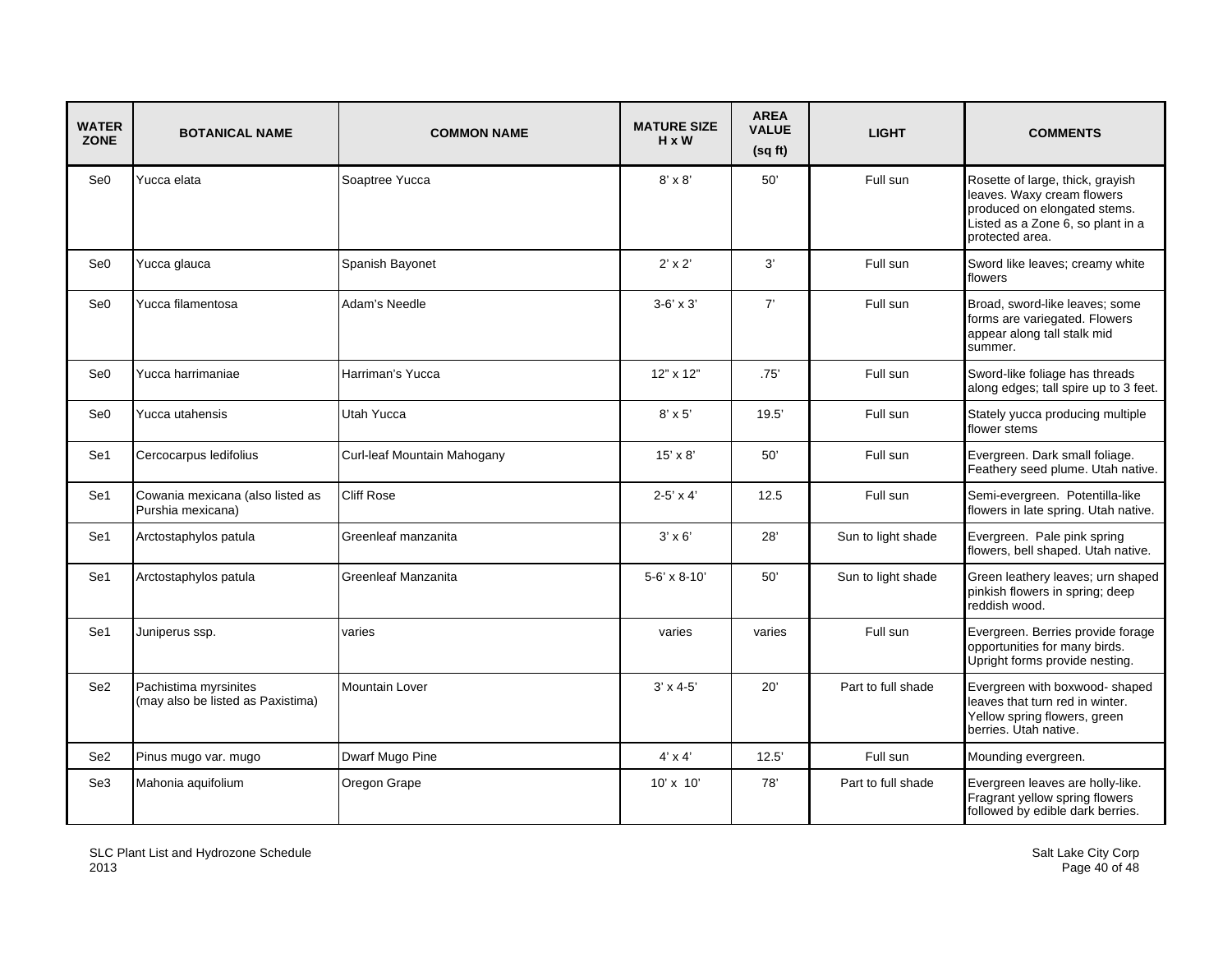| <b>WATER</b><br><b>ZONE</b> | <b>BOTANICAL NAME</b>       | <b>COMMON NAME</b>                                                                         | <b>MATURE SIZE</b><br>$H \times W$ | <b>AREA</b><br><b>VALUE</b><br>(sqft) | <b>LIGHT</b>       | <b>COMMENTS</b>                                                                                                                                                                               |
|-----------------------------|-----------------------------|--------------------------------------------------------------------------------------------|------------------------------------|---------------------------------------|--------------------|-----------------------------------------------------------------------------------------------------------------------------------------------------------------------------------------------|
| Se3                         | Mahonia compacta            | <b>Compact Oregon Grape</b>                                                                | $4-5' \times 4'$                   | 12.5'                                 | Part to full shade | Evergreen holly-like leaves;<br>fragrant yellow spring flowers; dark<br>edible berries.                                                                                                       |
| Se3                         | Taxus x media 'Densiformis' | Dense Yew                                                                                  | $3-4' \times 4-6'$                 | 28'                                   | Part to full shade | Evergreen shrub with rounded<br>dense form. Not suited for west of<br>south facing walls. May need more<br>water to reach establishment.                                                      |
|                             |                             | Deciduous Trees (leafy trees provide much needed shade and shelter in our extreme climate) |                                    |                                       |                    |                                                                                                                                                                                               |
| Td <sub>0</sub>             | Chilopsis linearis          | <b>Desert Willow</b>                                                                       | 15-20' x 15-20'                    | 176'                                  | Full sun           | Small tree with open, airy form.<br>Clusters of small, orchid-like<br>flowers in summer. Heat tolerant,<br>but not suited to exposed winter<br>sites.                                         |
| Td1                         | Celtis occidentalis         | Common Hackberry                                                                           | $50' \times 40'$                   | 1256'                                 | Full to part sun   | Elm-like foliage; upright arching<br>branches. Thick, knobby bark.<br>Tolerates urban air pollution. Good<br>for parking islands.                                                             |
| Td1                         | Celtis reticulata           | Netleaf Hackberry                                                                          | 20-30' x 20'                       | $20^{\circ}$                          | Full to part sun   | Utah native; interesting warty bark                                                                                                                                                           |
| Td1                         | Fraxinus velutina           | Velvet Ash                                                                                 | $40' \times 30'$                   | 706'                                  | Sun to light shade | Thick leaves finely serrated; gray<br>furrowed bark. Tolerant of high pH<br>soils and heat.                                                                                                   |
| Td1                         | Quercus gambelii            | Gambel Oak; Scrub Oak                                                                      | 15-20' x 15-20'                    | 176'                                  | Full sun           | Native oak has persistant winter<br>foliage. Important habitant and<br>forage plant. Utah native.                                                                                             |
| Td1                         | Robinia neomexicana         | <b>New Mexico Locust</b>                                                                   | 6-20' x 10-15'                     | 176'                                  | Full sun           | Beautiful clusters of rose pink<br>flowers; gray green foliage; winter<br>seedpods. Has thorns; may<br>sucker.                                                                                |
| Td1                         | Cotinus obovatus            | American Smoketree                                                                         | 20-25' x 15'                       | 176'                                  | Full sun           | Bluish gray leaves have orange to<br>red fall color.                                                                                                                                          |
| Td <sub>2</sub>             | Koelreuteria paniculata     | Goldenrain Tree                                                                            | 25' x 25'                          | 490'                                  | Full sun           | Tolerates alkaline and poor soils.<br>Yellow flower clusters in<br>midsummer followed by lantern-<br>shaped seed pods. Do not water<br>late into the fall as the tree will not<br>go dormant. |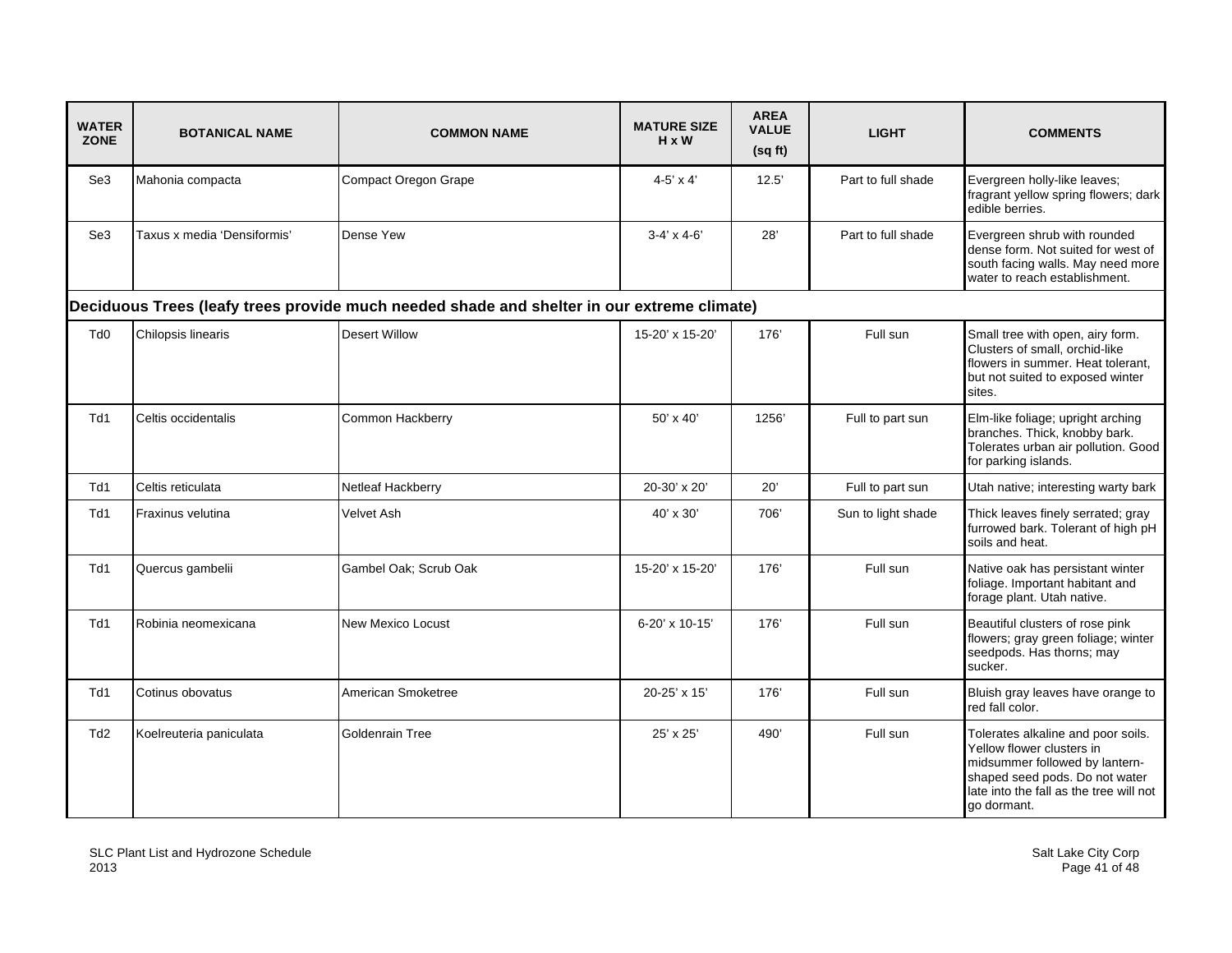| <b>WATER</b><br><b>ZONE</b> | <b>BOTANICAL NAME</b>     | <b>COMMON NAME</b>    | <b>MATURE SIZE</b><br>$H \times W$ | <b>AREA</b><br><b>VALUE</b><br>(sqft) | <b>LIGHT</b>       | <b>COMMENTS</b>                                                                                                                                                                            |
|-----------------------------|---------------------------|-----------------------|------------------------------------|---------------------------------------|--------------------|--------------------------------------------------------------------------------------------------------------------------------------------------------------------------------------------|
| Td <sub>2</sub>             | Robinia ambigua x 'Idaho' | <b>Idaho Locust</b>   | 40' x 20'                          | 176'                                  | Full sun           | Dark green leaves; pink late spring<br>flower. More open in form than R.<br>pseudoacacia. History of breakage<br>in storm events in SLC.                                                   |
| Td <sub>2</sub>             | Robinia pseudoacacia      | <b>Black Locust</b>   | 50' x 30'                          | 706'                                  | Full sun           | Tough tree well suited to harsh<br>sites. Fragrant white late spring<br>flower.                                                                                                            |
| Td2                         | Cercis occidentalis       | <b>Western Redbud</b> | 10-12' x 12'                       | 113'                                  | Sun to light shade | Rosy purple spring flowers, round<br>leaves. More heat tolerant than C.<br>canadensis. May shed leaves in<br>mid-summer under stress.                                                      |
| Td <sub>2</sub>             | Cercis reniformis         | Mexican Redbud        | 20' x 20'                          | 314'                                  | Sun to light shade | Rosy pink flowers in spring; leaves<br>are large, round and slightly<br>ruffled. Reddish brown seed pods.<br>More heat tolerant than C.<br>canadensis.                                     |
| Td <sub>2</sub>             | Ginkgo biloba             | Ginkgo                | 50' x 30'                          | 706'                                  | Full sun           | Upright tree with distinctive fan-<br>shaped leaves. Yellow fall color.<br>Slow to establish, but a worthy<br>tree.                                                                        |
| Td <sub>2</sub>             | Gymnocladus dioicus       | Kentucky Coffeetree   | 50' x 25'                          | 490'                                  | Full sun           | Erect, rounded crown. Greenish<br>white fragrant flowers. Double<br>pinnately compounded leaves turn<br>deep yellow in fall. Pods provide<br>winter interest. Tolerates alkaline,<br>salt. |
| Td <sub>2</sub>             | Maclura pomifera          | Osage Orange          | $30' \times 20'$                   | 314'                                  | Full sun           | Dense, rounded form; stiff, spiny<br>interlacing branches; large yellow<br>green fruit. Very tough and durable<br>tree. Thorns. Good for windbreaks,<br>hedgerows.                         |
| Td <sub>2</sub>             | Fraxinus anomala          | Singleleaf Ash        | $6 - 10' \times 10'$               | 78'                                   | Sun to shade       | Dark green, single leaves; upright<br>habit. Drought and heat tolerant.                                                                                                                    |
| Td3                         | Acer campestre            | Hedge Maple           | 20' x 30'                          | 706'                                  | Full to part sun   | Dense and rounded maple with<br>thick, dark leaves. Yellowish fall<br>color. Tolerant of alkaline soils                                                                                    |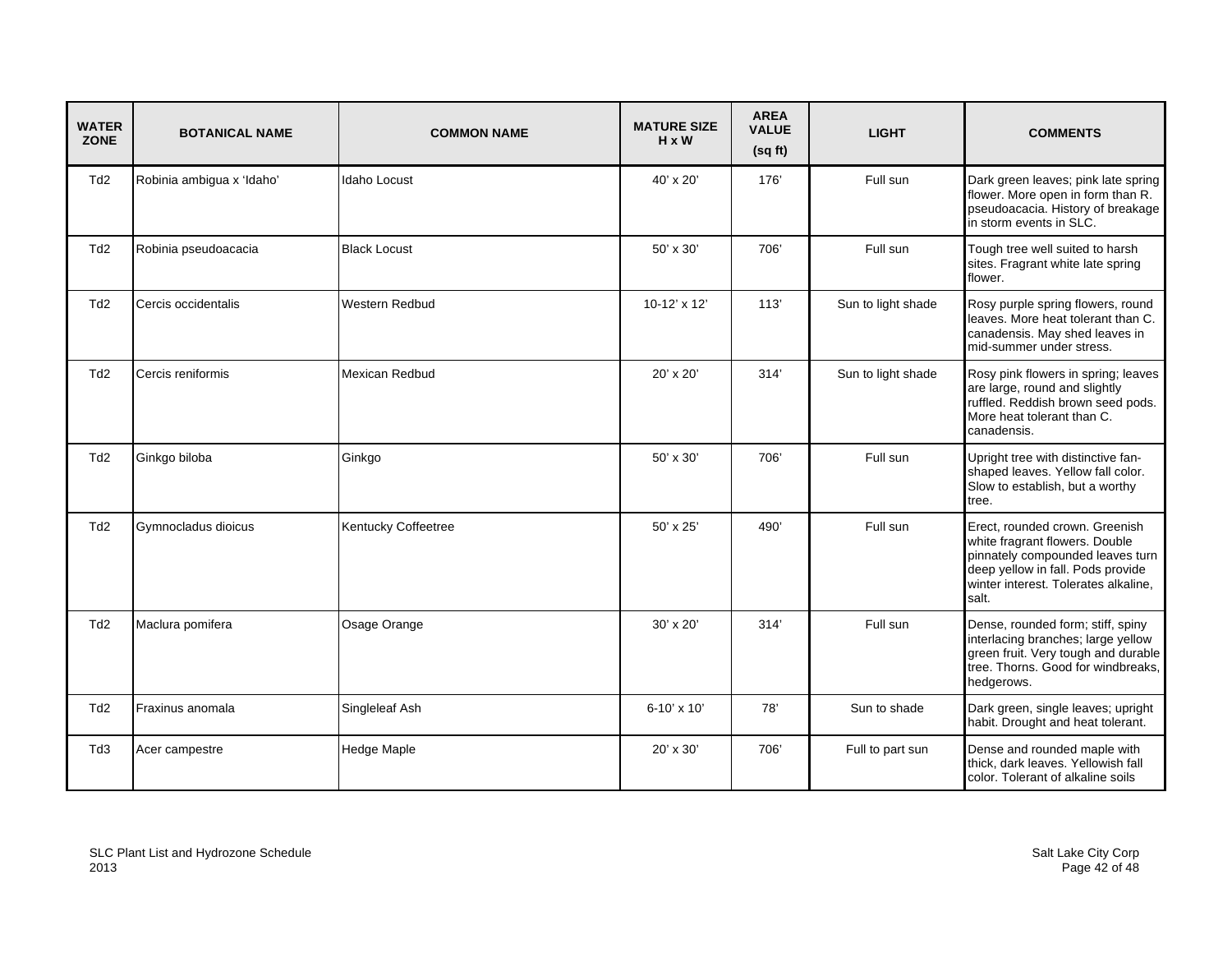| <b>WATER</b><br><b>ZONE</b> | <b>BOTANICAL NAME</b> | <b>COMMON NAME</b>     | <b>MATURE SIZE</b><br>$H \times W$ | <b>AREA</b><br><b>VALUE</b><br>(sqft) | <b>LIGHT</b>       | <b>COMMENTS</b>                                                                                                                                                   |
|-----------------------------|-----------------------|------------------------|------------------------------------|---------------------------------------|--------------------|-------------------------------------------------------------------------------------------------------------------------------------------------------------------|
| Td3                         | Acer grandidentatum   | <b>Bigtooth Maple</b>  | 20' x 20'                          | 314'                                  | Part to full sun   | Thick, dark green leaves remain<br>attractive throughout summer.<br>Yellow to red fall color. Utah<br>native.                                                     |
| Td3                         | Acer nigrum           | <b>Black Maple</b>     | $60' \times 40'$                   | 1256'                                 | Full sun           | Dark green leaves, more tolerant<br>of alkaline soils than Sugar<br>Maples; darker bark. May be prone<br>to wilt-like symptoms.                                   |
| Td3                         | Acer tataricum        | <b>Tatarian Maple</b>  | 20' x 15-20'                       | 176'                                  | Sun to light shade | Shrubby maple, alternative to<br>Amur Maple. Attractive red fruit.<br>Orange to red fall color.                                                                   |
| Td3                         | Amelanchier alnifolia | Saskatoon Serviceberry | 15' x 10-15'                       | 176'                                  | Sun to shade       | White spring flower followed by<br>black edible fruit. yellow to red fall<br>color. Utah native                                                                   |
| Td3                         | Fraxinus mandshurica  | Manchurian Ash         | 40-50'                             | 20'                                   | 314'               | Dense, oval crown. Glossy dark<br>leaves. Yellow fall color.                                                                                                      |
| Td3                         | Quercus macrocarpa    | <b>Burr Oak</b>        | 50-80' x 50'                       | 1962'                                 | Full sun           | Dark green leaves become yellow<br>brown in fall. Broad and spreading<br>with maturity.                                                                           |
| Td <sub>3</sub>             | Quercus muehlenbergii | Chinkapin Oak          | 40' x 30-50'                       | 1256                                  | Full sun           | Tolerant of alkaline soils                                                                                                                                        |
| Td3                         | Ulmus parvifolia      | Lacebark Elm           | 40' x 25'                          | 490'                                  | Full sun           | Glossy green foliage turns orange<br>to rust in fall. Exfoliating bark.<br>Resistant to Dutch Elm Disease<br>and phloem necrosis. Attractive<br>exfoliating bark. |
| Td3                         | Corylus colurna       | <b>Turkish Filbert</b> | 20-30' x 15-20'                    | 176'                                  | Full sun           | Fine textured leaf; dense habit of<br>growth. Prefers well drained soils,<br>is pH adaptable. Heat tolerant.                                                      |
| Td <sub>3</sub>             | Syringa reticulata    | Japanese Tree Lilac    | $25' \times 20'$                   | 314'                                  | Full sun           | Creamy white flowers early<br>summer; later than other lilacs;<br>yellow fall color. Tolerant of heat<br>and winds.                                               |
| Td4                         | Amelanchier arborea   | Downy Serviceberry     | 15-x 10-15'                        | 176'                                  | Sun to shade       | Red brown to dark gray bark; white<br>spring flowers; edible fruit. Orange<br>fall color. Good alternative to<br>Aspen.                                           |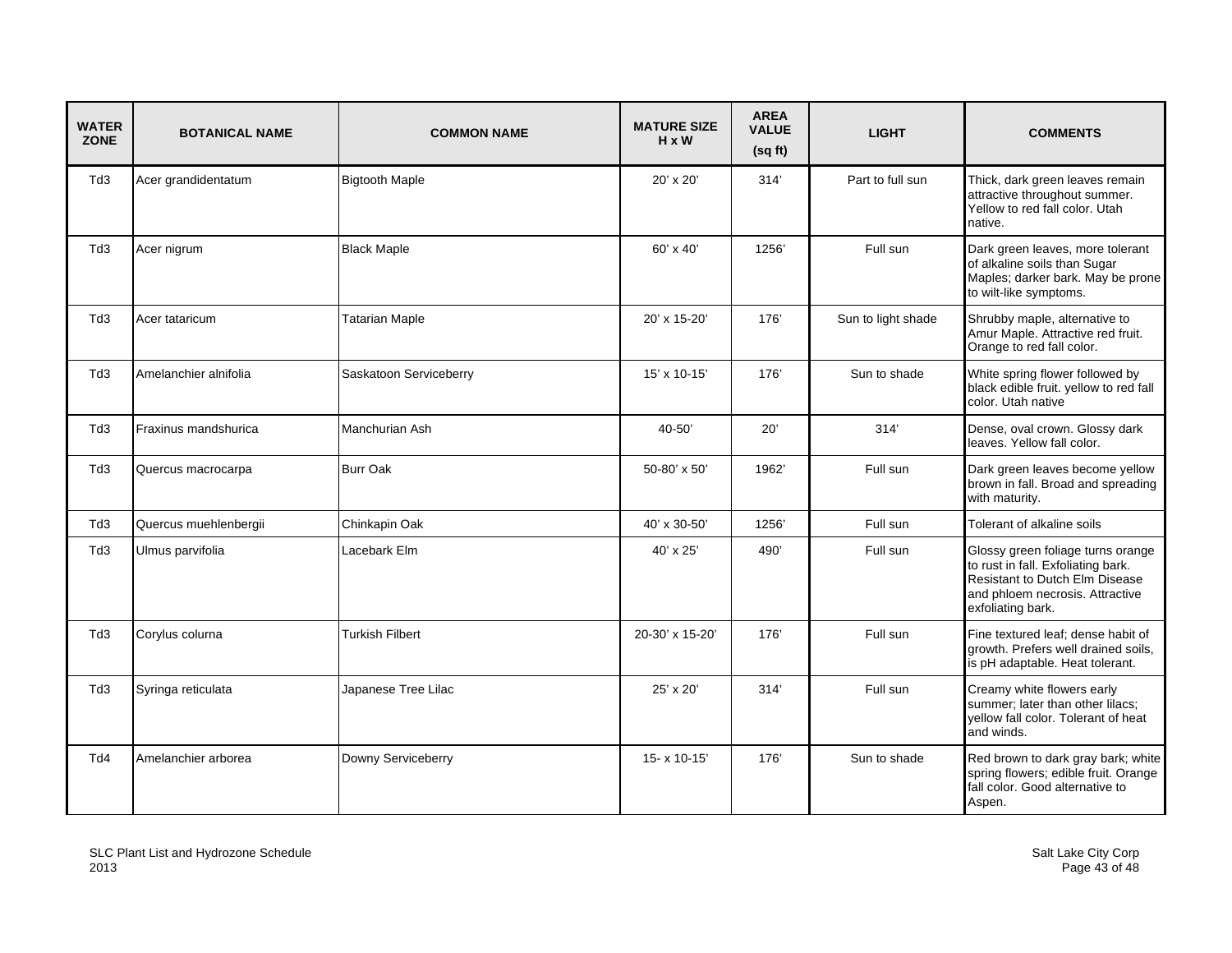| <b>WATER</b><br><b>ZONE</b> | <b>BOTANICAL NAME</b>     | <b>COMMON NAME</b>   | <b>MATURE SIZE</b><br>$H \times W$ | <b>AREA</b><br><b>VALUE</b><br>(sqft) | <b>LIGHT</b>       | <b>COMMENTS</b>                                                                                                                                                                           |
|-----------------------------|---------------------------|----------------------|------------------------------------|---------------------------------------|--------------------|-------------------------------------------------------------------------------------------------------------------------------------------------------------------------------------------|
| Td4                         | Amelanchier x grandiflora | Juneberry            | 20' x 15'                          | 176                                   | Sun to shade       | Multi-stemmed tree with soft green<br>leaves and white spring fruit.<br>Orange to red fall color. Good<br>substitute for Aspen.                                                           |
| Td4                         | Quercus bicolor           | Swamp White Oak      | 40-50' x 30-50'                    | 1256'                                 | Sun to light shade | Dark green leaves with light green<br>to white velvety undersides.<br>Tolerant of compacted or saline<br>soils. Yellow to orange fall color.<br>May retain foliage into winter<br>months. |
| Td4                         | Sophora japonica          | Japanese Pagoda Tree | $40' \times 40'$                   | 1256                                  | Sun to light shade | Pea-shaped yellowish flowers late<br>summer; fragrant; dark green<br>leaflets; furrowed bark. Cease<br>water in early fall. Not suited to<br>exposed sites. Attractive to bees.           |
| Td4                         | Zelkova serrata           | Japanese Zelkova     | 40' x 25'                          | 490'                                  | Sun to light shade | Vase shaped tree with finely<br>serrated leaves turning yellow to<br>bronze in the fall.                                                                                                  |
| Td4                         | Acer ginnala              | Amur Maple           | 15-20' x 15'                       | 176                                   | Full to part sun   | Medium green leaves; yellow to<br>red fall color. Best as multi-<br>stemmed tree                                                                                                          |
| Td4                         | Acer glabrum              | Rocky Mountain Maple | 15-20' x 6-10'                     | 78'                                   | Full to part sun   | Attractive, multi-stemmed maple<br>has smooth gray bark and deeply<br>lobed leaves. Deep yellow fall<br>color.                                                                            |
| Td4                         | Acer pseudoplatanus       | Sycamore Maple       | 50' x 30'                          | 706'                                  | Full sun           | Dark green leaf with lighter<br>underside. Gray to brown platy<br>bark exfoliates to reveal orange<br>bark underneath. May be subject<br>to chlorosis.                                    |
| Td4                         | Aesculus glabra           | Ohio Buckeye         | 25' x 25'                          | 490'                                  | Sun to part shade  | Avoid planting where trees will be<br>subject to reflected heat. Whitish<br>green panicles followed by large,<br>inedible fruit. Fruit is toxic if eaten.                                 |
| Td4                         | Catalpa speciosa          | Western Catalpa      | 40-70' x 30'                       | 706'                                  | Full sun           | Large, trumpet shaped fragrant<br>flowers in early summer; large soft<br>green leaves; yellow fall color.                                                                                 |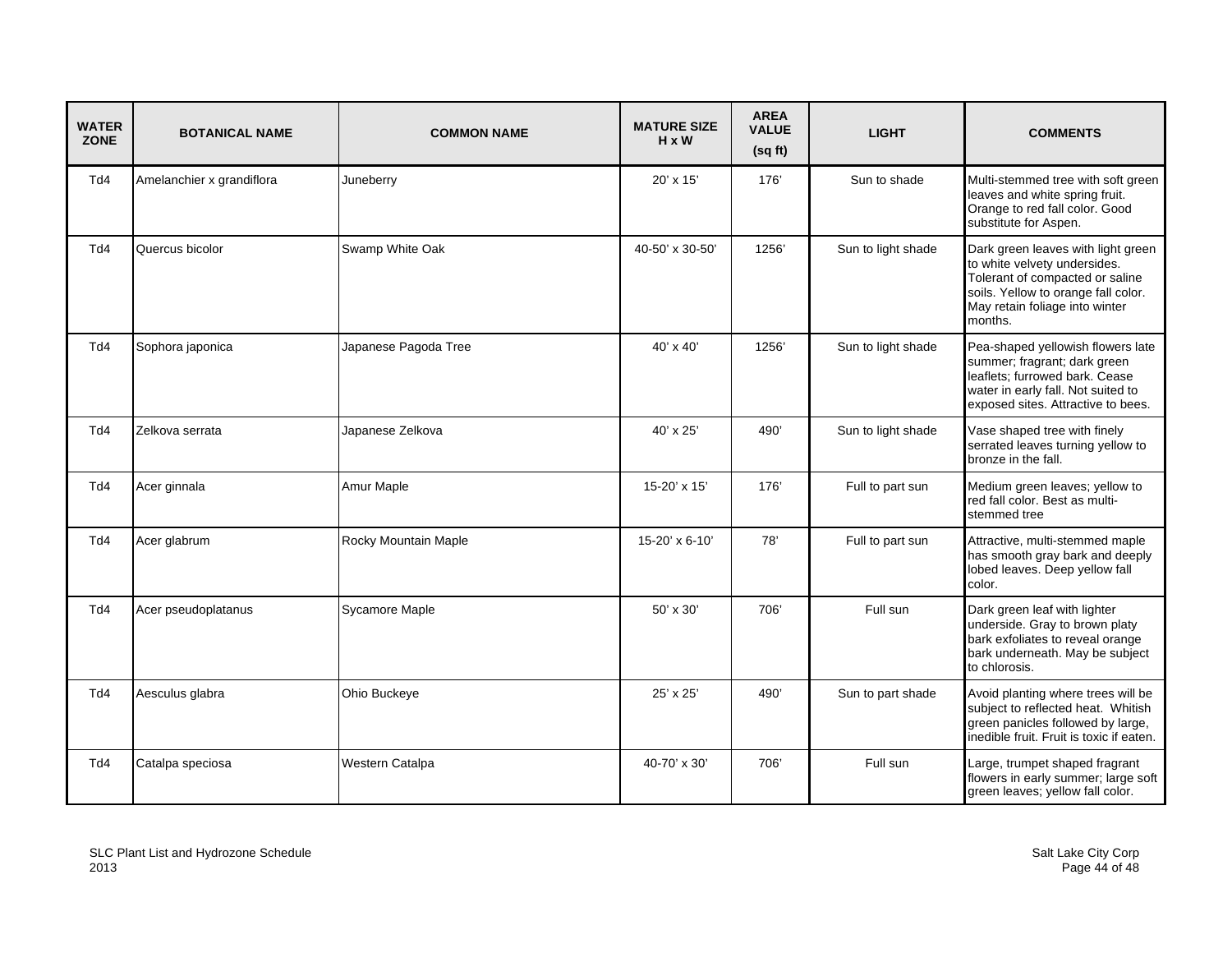| <b>WATER</b><br><b>ZONE</b> | <b>BOTANICAL NAME</b>                                                                                            | <b>COMMON NAME</b>        | <b>MATURE SIZE</b><br>$H \times W$ | <b>AREA</b><br><b>VALUE</b><br>(sqft) | <b>LIGHT</b>       | <b>COMMENTS</b>                                                                                                                                                |  |  |
|-----------------------------|------------------------------------------------------------------------------------------------------------------|---------------------------|------------------------------------|---------------------------------------|--------------------|----------------------------------------------------------------------------------------------------------------------------------------------------------------|--|--|
| Td4                         | Cercis canadensis                                                                                                | Eastern Redbud            | $25' \times 20'$                   | 314'                                  | Sun to light shade | Reddish purple pea-like flowers in<br>spring; round glossy foliage. In full<br>sun may need more water.                                                        |  |  |
| Td4                         | Crataegus crus-galli v inermis                                                                                   | <b>Thornless Hawthorn</b> | $20' \times 20'$                   | 314'                                  | Full to part sun   | White spring flowers; red fall fruit;<br>red fall color.                                                                                                       |  |  |
| Td4                         | Ptelea trifoliata                                                                                                | Hop Tree                  | 15-20' x 20'                       | 314'                                  | Sun to shade       | Fragrant, greenish white flowers in<br>early summer; glossy green<br>foliage; adaptive to dry shade.                                                           |  |  |
| Td4                         | Tilia tomentosa                                                                                                  | Silver Linden             | 50' x 25'                          | 314'                                  | Full sun           | Leaves are dark green on top,<br>silvery white underneath. Yellow<br>fragrant flower early<br>summer. Tolerates heat and<br>drought better than other lindens. |  |  |
|                             | Evergreen Trees (large evergreens provide beauty and shelter in harsh winter weather and habitat for many birds) |                           |                                    |                                       |                    |                                                                                                                                                                |  |  |
| Te1                         | Juniperus osteosperma                                                                                            | Utah Juniper              | $15' \times 10'$                   | 78'                                   | Full sun           | Very cold, drought, and heat<br>resistant, and adaptive to a wide<br>range of soils. Generally smaller<br>than J. scopulorum.                                  |  |  |
| Te1                         | Pinus edulis                                                                                                     | Pinyon Pine               | 20-30' x 10-20'                    | 15'                                   | Full sun           | Twigs orange to brown; edible<br>seeds. Utah native.                                                                                                           |  |  |
| Te1                         | Pinus monophylla                                                                                                 | Single-needled Pine       | $30' \times 20'$                   | 314'                                  | Sun to light shade | Utah native. Needles borne<br>individually on twig.                                                                                                            |  |  |
| Te <sub>2</sub>             | Juniperus scopulorum                                                                                             | Rocky Mountain Juniper    | 20' x 10'                          | 20'                                   | Full sun           | Utah native. Utilized by birds for<br>food and shelter. Do not plant near<br>hawthorns or crabapples as they<br>are alternate hosts for rust<br>disease.       |  |  |
| Te <sub>2</sub>             | Pinus ponderosa                                                                                                  | Ponderosa Pine            | 80' x 25'                          | 490'                                  | Full sun           | Pyramidal to irregular habit.<br>Needles dark to yellowish green.<br>Bark is brownish black to<br>cinnamon red with deep fissures.<br>Utah native              |  |  |
| Te <sub>2</sub>             | Calocedrus decurrens                                                                                             | <b>Incense Cedar</b>      | 30-50' x 10'                       | 78'                                   | Sun to light shade | Evergreen with feathery plates.<br>Exfoliating bark. Fragrant. Fairly<br>heat tolerant.                                                                        |  |  |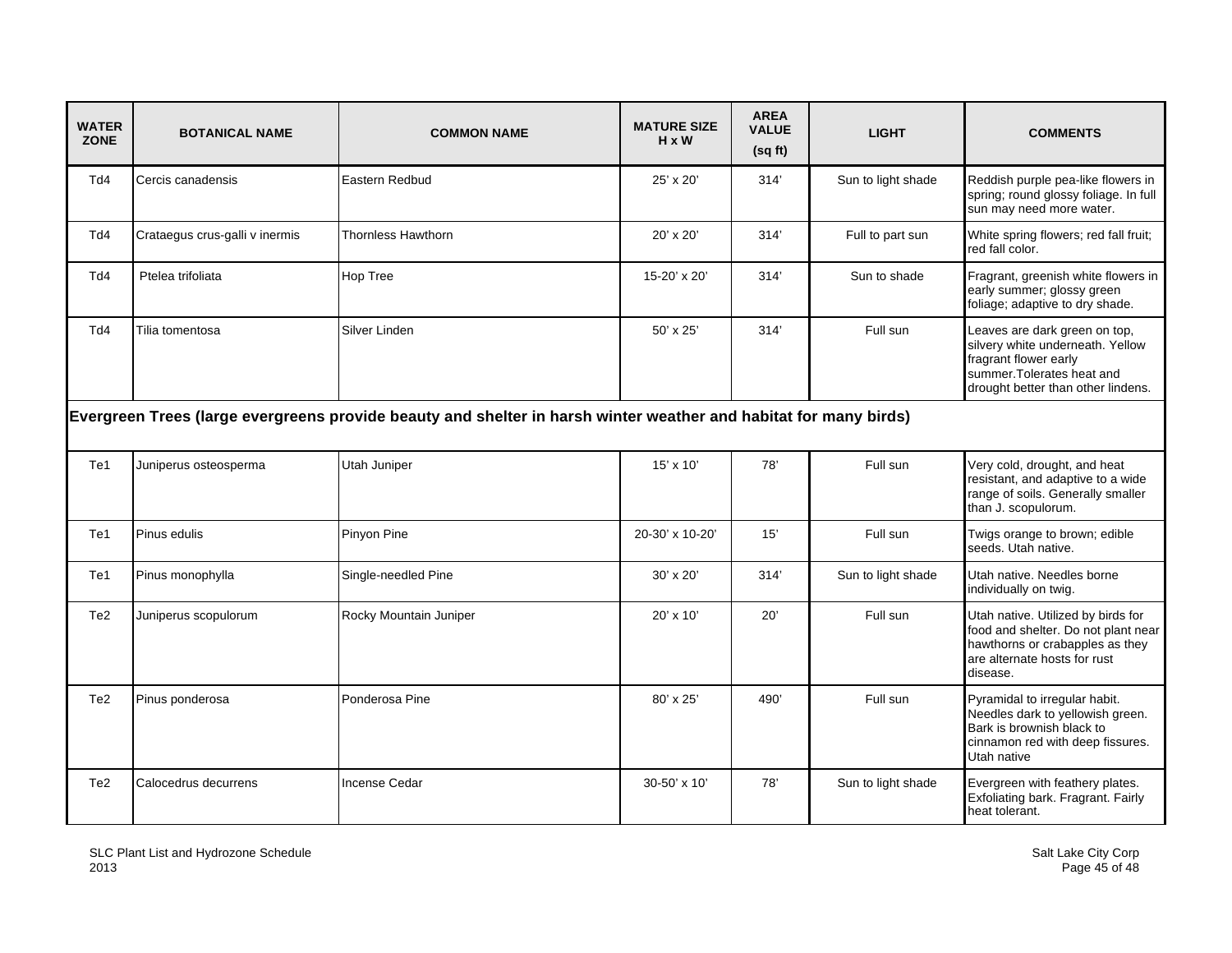| <b>WATER</b><br><b>ZONE</b> | <b>BOTANICAL NAME</b>                 | <b>COMMON NAME</b>           | <b>MATURE SIZE</b><br>H x W | <b>AREA</b><br><b>VALUE</b><br>(sqft) | <b>LIGHT</b>       | <b>COMMENTS</b>                                                                                       |
|-----------------------------|---------------------------------------|------------------------------|-----------------------------|---------------------------------------|--------------------|-------------------------------------------------------------------------------------------------------|
| Te <sub>2</sub>             | Pinus sylvestris                      | Scotch Pine                  | $60' \times 25'$            | 490'                                  | Sun to light shade | Pyramidal in youth, broad canopy<br>in maturity. Older bark is orange.                                |
| Te <sub>3</sub>             | Pinus aristata                        | <b>Bristlecone Pine</b>      | 15-20' x 10-15'             | 176'                                  | Full sun           | Utah native. Interesting pine with<br>contorted form. Slow growing.<br>Does not belong in lawn areas. |
| Te <sub>3</sub>             | Cedrus atlantica glauca               | <b>Blue Atlas Cedar</b>      | 40-60'x30'                  | 706                                   | Sun to part shade  | Pyramidal form, blue to gray green<br>in color.                                                       |
| Te <sub>3</sub>             | Pinus flexilis                        | Limber Pine                  | 25-35' x 20'                | 314'                                  | Full sun           | Long needles; bluish green. Utah<br>native.                                                           |
| Te <sub>3</sub>             | Pinus flexilis 'Vanderwolf Pyramidal' | Vanderwolf Pine              | 25'35' x 15'                | 176                                   | Full sun           | A narrower form than the species.                                                                     |
| Te <sub>3</sub>             | Pinus heldreichii leucodermis         | <b>Bosnian Red Cone Pine</b> | 40-50 $'$ x 20'             | 314'                                  | Sun to part shade  | Glossy green needles; pyramidal<br>form.                                                              |
| Te <sub>3</sub>             | Pinus nigra                           | <b>Austrian Pine</b>         | $50' \times 25'$            | 490                                   | Full sun           | Broad dense evergreen with dark<br>areen needles.                                                     |
| Te <sub>3</sub>             | Pinus strobiformis                    | <b>Western White Pine</b>    | 40-50' x 20'                | 314'                                  | Full sun           | Nice blue-green color.                                                                                |
| Te <sub>3</sub>             | Abies concolor                        | <b>White Fir</b>             | 60' x 15-25'                | 490'                                  | Sun to part shade  | Grayish blue color; stiff thick<br>needles. Pyramidal habit. Utah<br>native.                          |
| Te <sub>3</sub>             | Picea abies                           | Norway Spruce                | $60' \times 25'$            | 490'                                  | Sun to light shade | Dark green needles; pyramidal<br>form with drooping branches.                                         |
| Te <sub>3</sub>             | Picea pungens v. glauca               | Colorado Blue Spruce         | $30 - 60' \times 20'$       | 314'                                  | Sun to light shade | Blue or green foliage; pyramidal<br>form. Utah native.                                                |